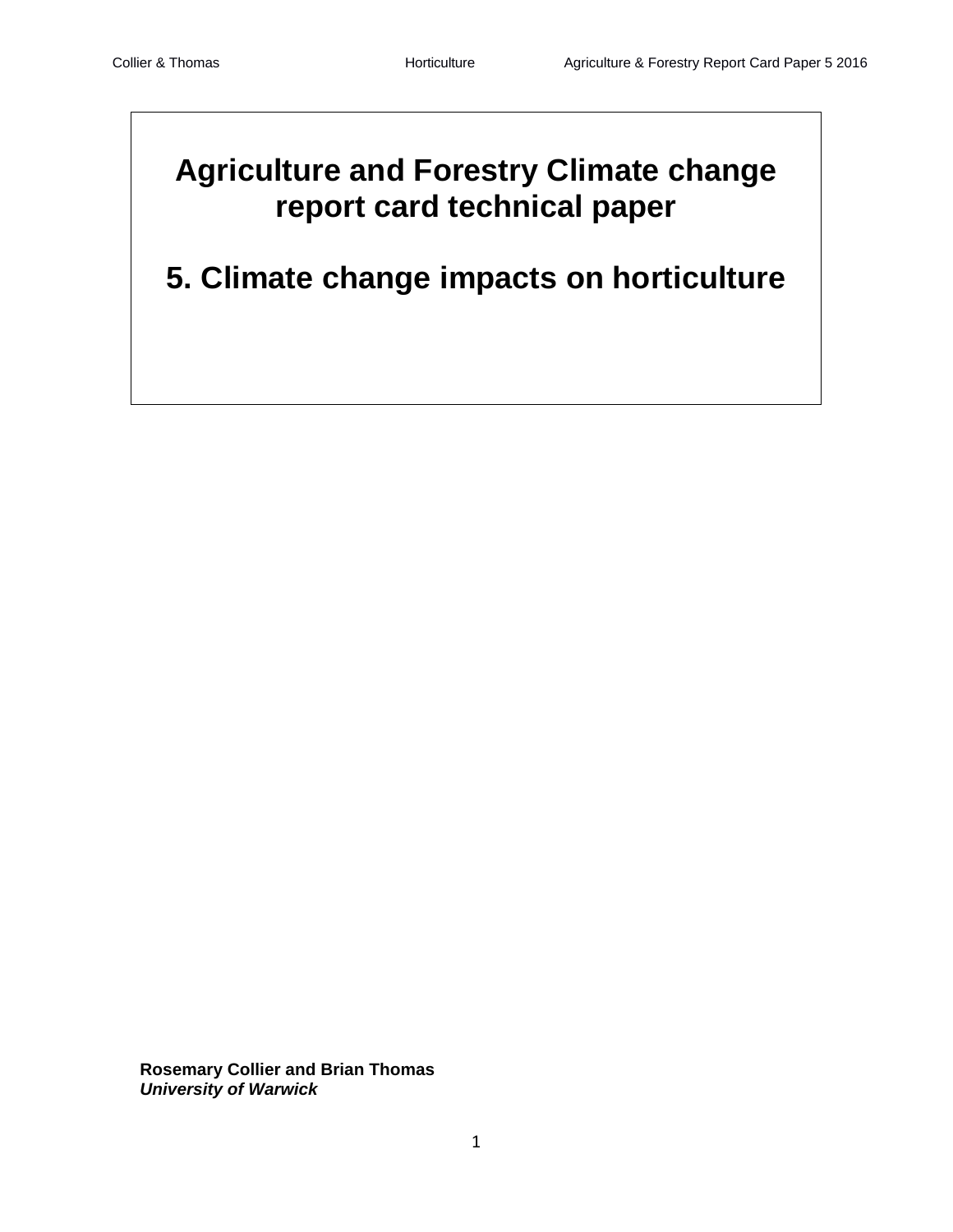# **EXECUTIVE SUMMARY**

- The Horticulture sector is a plant-based sub-sector of the agriculture industry concerned with high value fruit, vegetable and ornamental crops. Horticultural production includes a very diverse range of crops, particularly when ornamental species are considered. Crops are field and orchard grown and also cultivated under protection (polytunnels and greenhouses).
- This study, considers the period up to 2050. By that time atmospheric  $CO<sub>2</sub>$  levels are predicted to rise to 550 ppm and mean global temperature to rise by between 1 and  $2^{\circ}C$  (H)
- For some major crops such as cereals, increasing temperatures can reduce yield by shortening the time to reach maturity, whereas the acceleration of growth and development and extended growing season in root, leafy or perennial crops is likely to increase yield. The net impact of temperature and  $CO<sub>2</sub>$  will depend on the crop and the temperature shift but for a 1-2  $^{\circ}$ C increase would be positive for the majority of UK horticultural crops. (M)
- Periods of high summer temperatures ( $>$ 30 °C) can have major negative effects on seed production, yield, quality and storability, particularly when they occur around the flowering and fruit development stages. Also, high temperature during early development can have major adverse effects on crop performance. Such episodes are likely to become more frequent in the future and pose an increasing risk to production. (H)
- For crops that overwinter, including perennial fruit crops and certain vegetable crops such as cauliflower, the exposure to a sufficient amount of chilling is essential for flower quality and subsequent development. The warming of the climate has already had an impact on fruit production and without mitigation by the industry (e.g. moving to less chilling sensitive varieties) future warming will negatively affect crop yield and quality because of insufficient chilling. The impact of reduced chilling will be higher in the south e.g. Kent than in the north e.g. Tayside. (H)
- In general, the warming of the climate will reduce the prevalence of frosts, although warmer winters could lead to reduced cold hardiness in perennial fruit crops, leading to more susceptibility to late frosts when they occur. Earlier flowering time might make the flowers more vulnerable to late frosts and also cause asynchrony with the normal pollinators resulting in poor fertilisation. (M)
- Reduced summer rainfall, coupled with increased temperatures, will result in increased evapotranspiration and soils will consequently be drier. Reductions in soil moisture will increase the requirement for water for irrigated crops. (H)
- Most soft fruit production now takes place in intensive protected systems with irrigation and between 70 and 80% of tree fruit and soft fruit production currently takes place in areas that are classified as being under water stress. Abstraction rates are predicted to rise by up to another 30% by 2050, which is likely to be an unsustainable situation. (H)
- Important long-season crops such as salads and vegetable brassicas are vulnerable to periods of drought that lead to dry soils, resulting in gaps in production. The most susceptible period to drought is around planting and crop establishment. A combination of reduced rainfall and warmer temperatures is likely to increase the probability of loss or interruption of production in such crops, particularly in the South and East of England. (H)
- Flooding and waterlogging prevents access to land for preparation for planting or for harvesting. In addition, crop growth is impaired because the soil becomes anoxic.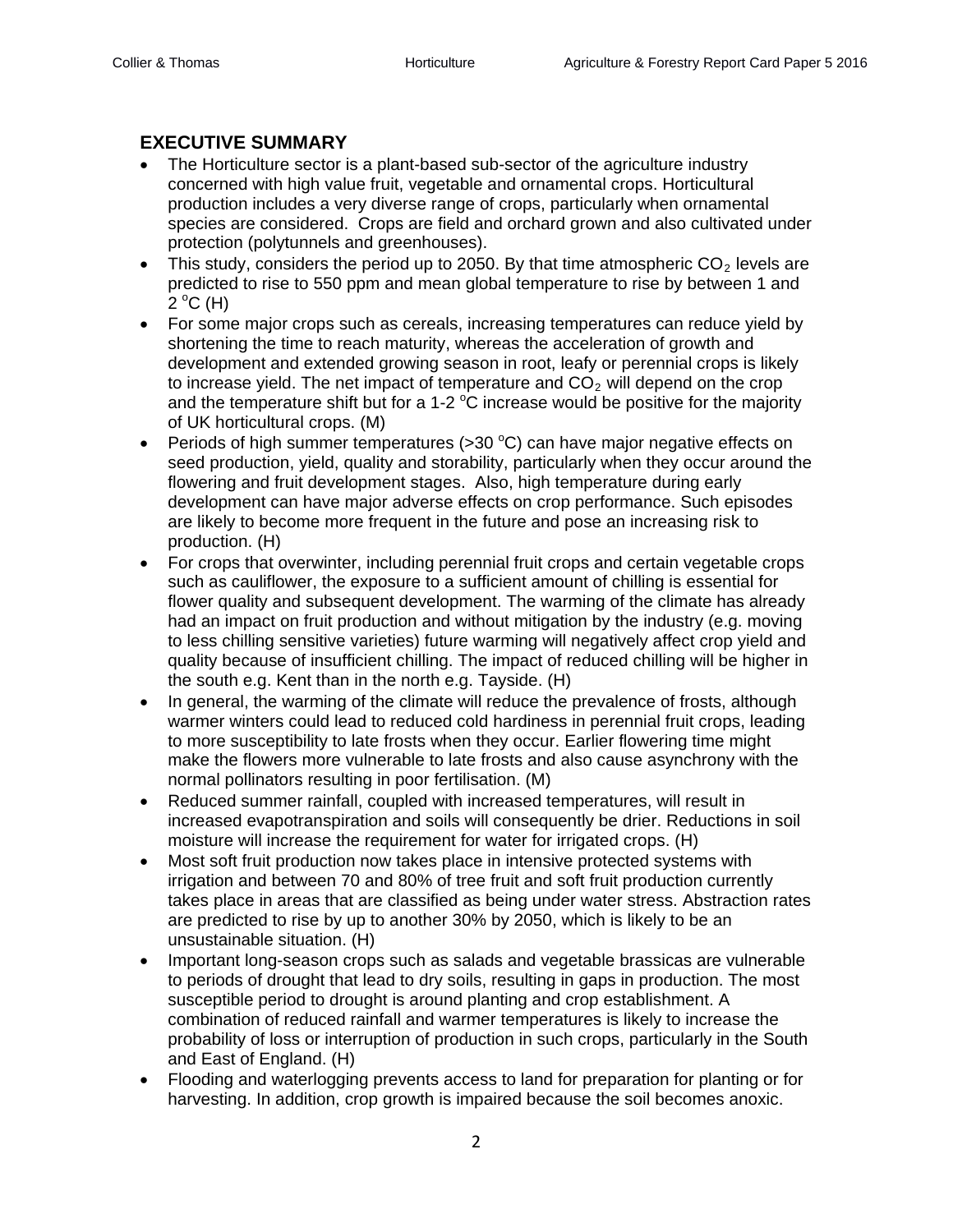However, floods and waterlogging are intermittent events, which are not projected to become more frequent and thus overall are unlikely to prove an increasing risk to production. (M)

- Some pest invertebrate species will be able to complete more generations at higher temperatures and activity is likely to start earlier in the year. Warmer winters are likely to favour increased survival of some species. Extreme high temperatures and the increased frequency of heat waves will be deleterious to some pests. Warmer conditions may favour the survival and reproduction of migrant species such as *Plutella xylostella*. (H)
- The effects of changes in precipitation (drought or periods of heavy rainfall) on pest populations will depend entirely on the species and the timing of the event. Waterintolerant pests may prosper in periods of drought, whereas populations of slugs may decline. (H)
- Warmer winters are likely to improve survival of plant pathogens and higher average temperatures throughout the year will accelerate pathogen life cycles. (H)
- Presence of free water is very important for successful completion of the life cycles of many micro-organisms. For fungi, both infection and sporulation often require close to 100% relative humidity. Such conditions occur most commonly during the night and so a favourable night-time temperature can be critical. Models run for fungal pathogens of horticultural crops suggest that it is possible that the risk of infection will increase with climate change. (H)
- The impact of changes in weather conditions on weed growth is likely to be similar to that on crop plants. Some weed species may become more competitive as a result of the interaction between increased temperature and  $CO<sub>2</sub>$  levels. (H)
- The advent of milder winters and warmer summers, more typical currently of some other parts of Europe, has implications for the survival and reproduction of new pests, diseases and weeds. (H)
- Climate change may also affect the efficacy of current control measures. Control with pesticides can be affected by weather. The effectiveness of host plant resistance genes can break down under changed climatic conditions. (M)
- Natural enemies will have their own 'climate ranges', although these will not necessarily be the same as those of their hosts. There is insufficient information at present to make reliable predictions about the impact of climate change on natural enemies and the efficacy of biological control. (L)
- Insect pollinators, particularly honey bees and wild bees, are vital to maximising yield and quality in a number of horticultural crops producing fruit. For wild species, impacts of climate change are likely to occur at all levels of organisation including changes in phenology, declines due to narrower climatic niches, local or regional extinction, changing composition and functioning of pollinator communities and evolutionary change. Indirect effects, when climate change affects interacting species might be equally important. (H)
- The honey bee (*Apis mellifera*) is genetically diverse and has already adapted to a range of different climates around the world. However, populations are under considerable pressure from other stressors such as parasites and pathogens, which are changing over time, and it is hard to predict what the effect of the combination of these factors and climate change will be. (M)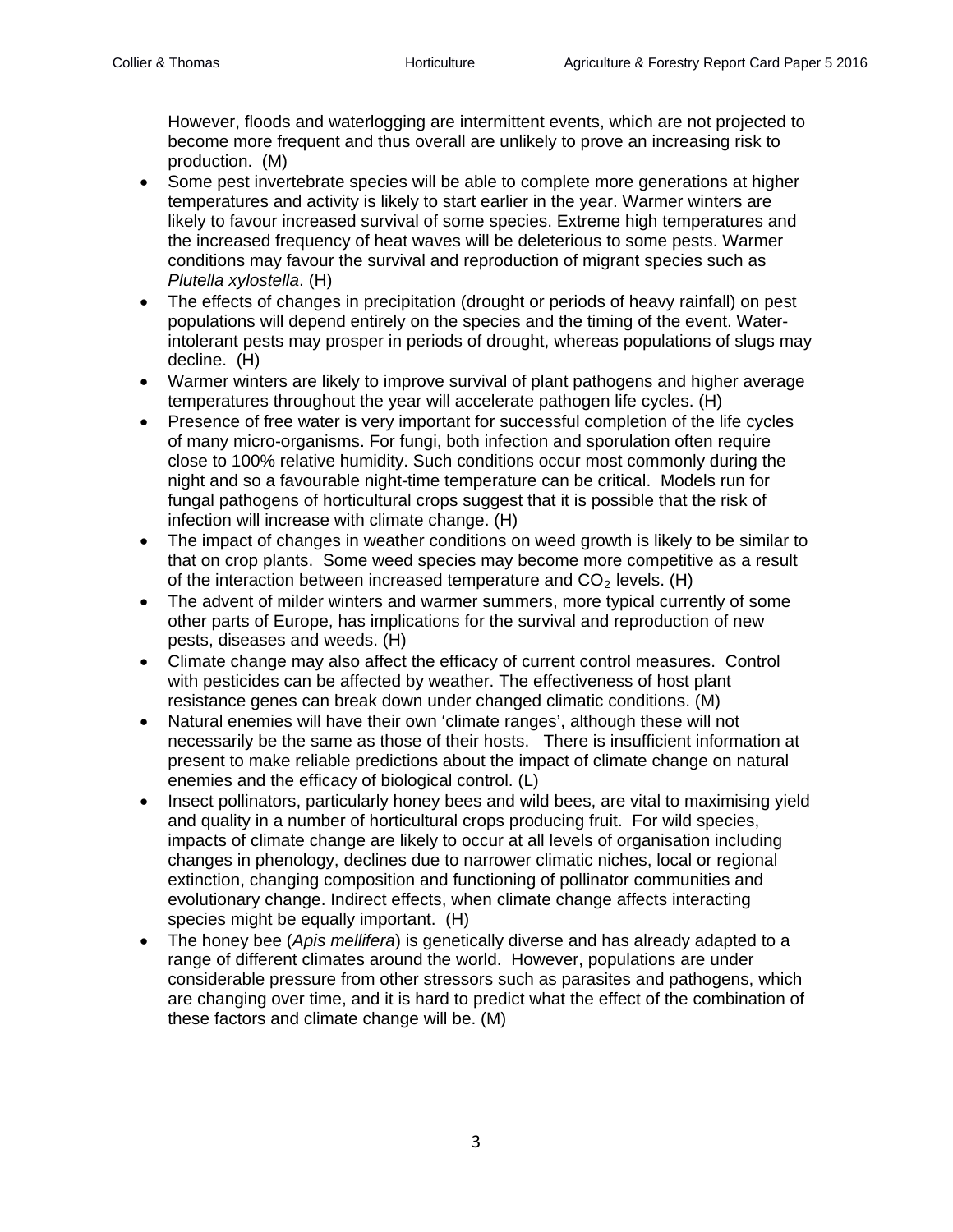## **INTRODUCTION**

This report addresses the impact on horticultural crops, i.e. fruits, vegetables and ornamental species in the UK. Potatoes are not included in this report as they are considered in the report on 'arable'crops.

Over the earth's history, the climate has undergone huge changes, driven by or linked to solar input changes, volcanic activity and the development of life forms. In the Holocene epoch, i.e. the period since the last major ice age, about 12,000 years ago, earth's climate has remained relatively stable. For the majority of this period up to the middle of the 19<sup>th</sup> century, CO<sub>2</sub> levels in the atmosphere were consistently in the range 260-290 ppm. However, starting with the industrial revolution and amplified by increases in human numbers and consequent activity, that level has risen inexorably, currently being in excess of 400 ppm In the Northern hemisphere spring.  $CO<sub>2</sub>$  has risen at a rate of about 2 ppm since 1995 but other greenhouse gases (Methane and  $N_2O$ ) are also increasing. For the purpose of this study, the relevant timescale is taken to be up to 2050. Beyond that time predictions of the climate and hence relevant adaptation strategies become increasingly uncertain. By that time atmospheric  $CO<sub>2</sub>$  levels are predicted to rise to 550 ppm and global mean temperature to rise by between 1 and 2  $^{\circ}$ C (IPCC, 2013).

This report deals with the edible, ornamental and amenity Horticulture sectors, which are plant-based sub - sectors of the agriculture industry. Edible Horticulture is concerned with high value fruit and vegetable crops that are used by people as a vital part of a healthy diet. The main tree fruit crops grown in the UK are apple, pear and plum, but there is a rapidly increasing area being given over to sweet cherry and some apricots are being grown on the Isle of Wight. Tree fruit crops are grown mainly in the South of England over a total area of about 18,000 ha. The main soft fruit crops are strawberry, raspberry and currant covering about 10,000 ha; much of it being grown under cover in regions of England and in Scotland. A diverse range of vegetable crops, including vegetable brassicas, carrots, leafy salads, onions and leeks are grown in a wide range of locations in England and Scotland over a total area of about 120,00 ha. This sector also includes protected crops, tomatoes, cucumber and peppers grown in glasshouses. The ornamental and amenity sector is an important economic area with a value in excess of £1 billion and a production area of about 12,000 ha (Defra, 2014). This sector includes Hardy Ornamental Nursery Stock (HONS), which is by far the largest of the groups, plus outdoor bulbs and flowers and protected ornamental crops. Horticultural crops are produced by specialist growers, who may also be sourcing products from overseas locations (Collier and Else, 2014).

Potential direct impacts of environmental change on these crops might be expected to include yield, reliable supply and quality, all of which are known to be responsive to environmental conditions that include temperature and water availability as well as  $CO<sub>2</sub>$ itself. Indirect effects would include altered vulnerability to pests and diseases as well as weeds and potential asynchrony with pollinators. A consequence of the diversity of horticultural crops is that environmental factors will have a combination of generic and crop-specific effects.

A proportion of the content of this report is based on the use of models of plant, invertebrate and pathogen development and reproduction. Many of these models have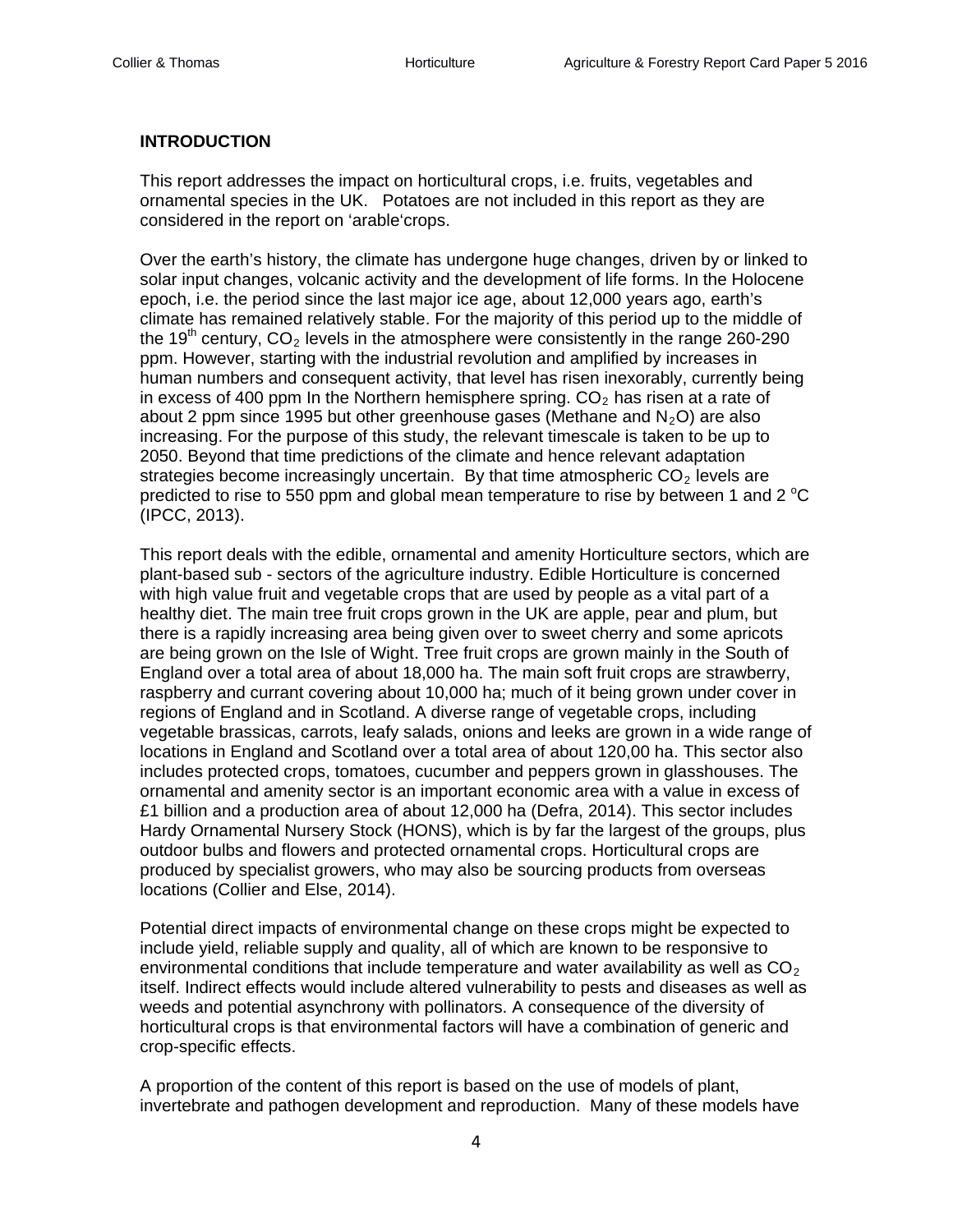been developed to understand and make predictions about the life cycles and development of these organisms under different environmental conditions that might occur currently, but have also been used or extended to predict the effects of climate change. A few models have been developed specifically to address climate change. These models do not cover all species and a considerable amount of further research would be needed to achieve this. However, the approach taken by Thomas et al. (2011; 2014) in two projects commissioned by Defra showed that it may be possible to construct simple, but informative, models from the literature (provided relevant information is available) to make predictions about the impact of climate change on horticultural crops and on other agricultural sectors. The impact of climate change on horticultural crops has been considered recently in chapters in two books (Collier and Else, 2014; Dixon et al. 2014).

# **EFFECTS ON CROP YIELD, RELIABILITY AND QUALITY**

#### **Carbon Dioxide Impacts**

Increases in  $CO<sub>2</sub>$  levels not only drive changes in the environment but also have a direct impact on plant performance through its role as a substrate for photosynthesis. Photosynthetic plants can be classified into C3 or C4 type organisms, depending on whether carbon is fixed directly in the same cells and at the same time as light energy is captured (C3) or whether a two stage process is involved where these processes are either separated within the leaf (C4, e.g. Maize) or at different times in the daily cycle (CAM e.g. Kalanchoe). All of the major UK horticultural crops are C3 plants and will show broadly similar responses to rising  $CO<sub>2</sub>$  with regard to photosynthesis.

Under the current conditions of approximately 400 ppm, C3 plants, which represent the majority of UK crop species, are limited in their photosynthetic potential by the atmospheric concentration of  $CO<sub>2</sub>$ . Consequently, increasing the concentration of  $CO<sub>2</sub>$ has the potential to stimulate photosynthesis in these species. This is the rationale for using  $CO<sub>2</sub>$  – enrichment in glasshouses to enhance crop production. Atmospheric  $CO<sub>2</sub>$ enters the leaf by diffusion through stomata and is subsequently fixed in the leaf by the enzyme ribulose 1,5 bisphosphate carboxylase / oxygenase (Rubisco). Higher concentrations of  $CO<sub>2</sub>$  increase photosynthesis in two ways. Firstly, because the current  $CO<sub>2</sub>$  concentration is close to the K<sub>m</sub> (the concentration that gives half the maximum rate of reaction) of Rubisco, increasing  $CO<sub>2</sub>$  increases the velocity of the carbon fixation reaction. Secondly,  $CO<sub>2</sub>$  competitively inhibits the oxygenase reaction of Rubisco, which, through the process of photorespiration, would normally reduce the efficiency of net carbon uptake. It is estimated that for a leaf temperature of 25  $^{\circ}$ C increasing atmospheric  $CO<sub>2</sub>$  concentration from current levels to 550 ppm, would increase Rubisco-limited photosynthesis by about 36% (Long et al., 2004). In practice, experiments growing crops at elevated levels of  $CO<sub>2</sub>$  show that this potential instantaneous increase in rates of photosynthesis is frequently not fully translated into increased yields as plants acclimate to the higher levels through a variety of mechanisms (Long et al., 2004).

Estimating the past impact of increasing  $CO<sub>2</sub>$  on UK horticultural crops is not possible, as it has taken place against a background of changes in varieties, technologies and growing locations and other climatic aspects. The information we have is based on experimental studies of responses to increasing  $CO<sub>2</sub>$ . The range of studies on horticultural species under field conditions is somewhat less than those for cereals and forest trees but such studies consistently show an increase in photosynthesis, leading to increased dry matter or yields e.g. (Mortensen, 1994, Idso and Kimball, 1989, Chen et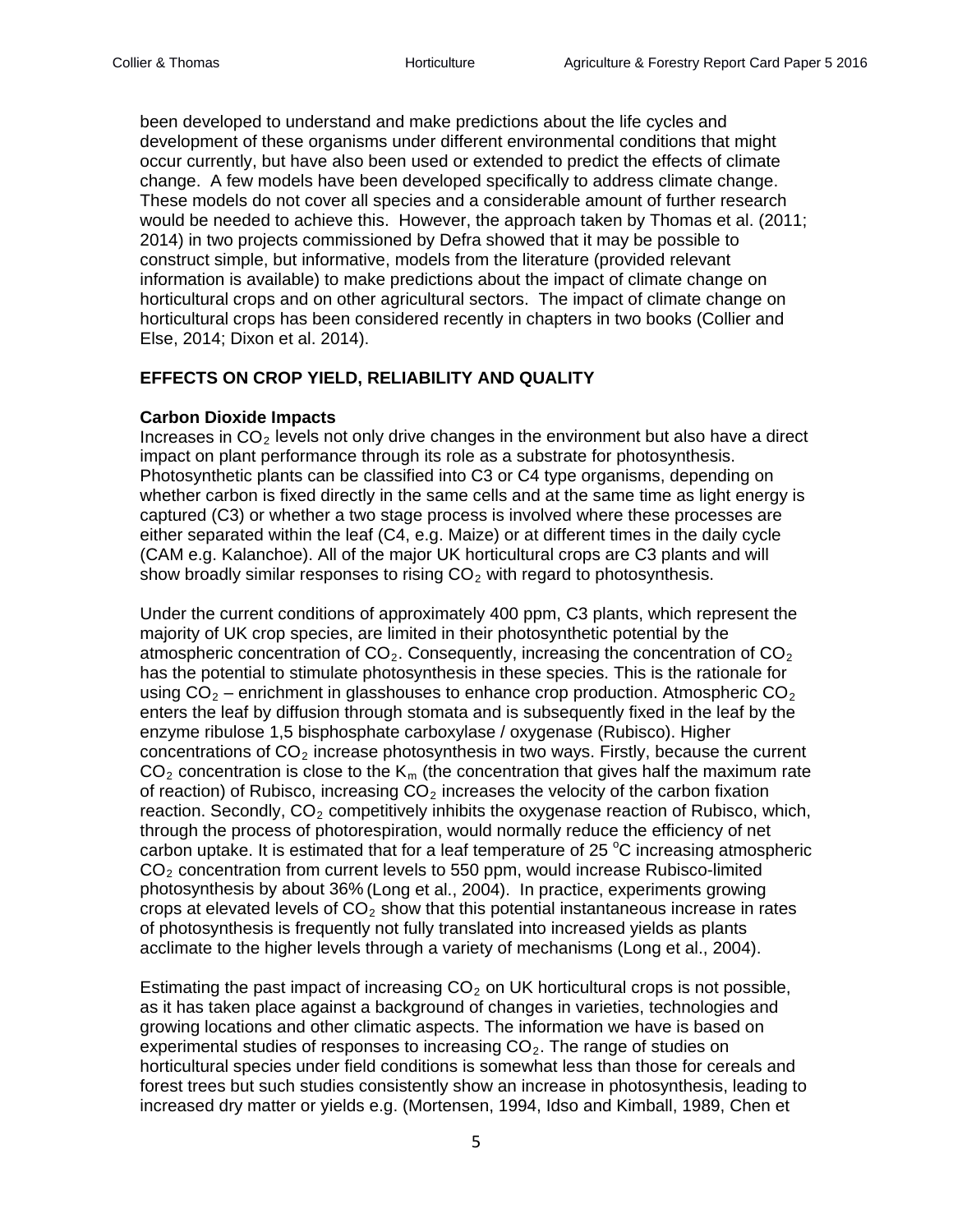al., 1997, Chen et al., 2002, Wurr et al., 1998). It is difficult to predict the extent of yield increases to be expected as a consequence of future atmospheric  $CO<sub>2</sub>$  enrichment for three main reasons; firstly, the majority of enrichment studies have involved  $CO<sub>2</sub>$  levels between 600 and 1000 ppm, which are beyond those that may be expected in an industry-relevant timescale, secondly the acclimation responses of the different crops or even crop types vary depending on factors such as fertilisation, growth habit or sink capacity,(Wheeler et al., 2004, Bunce, 2001, Reekie et al., 1998), thirdly there are significant interactions between  $CO<sub>2</sub>$  levels and other environmental factors, especially temperature and water as will be discussed in following sections. With these provisos, it can be concluded that the effect of increases of  $CO<sub>2</sub>$  in the future are likely to have a positive effect on the growth and yield of horticultural species in the UK. Higher  $CO<sub>2</sub>$  can have impacts on plant composition and nutritional quality. Plants grown in high  $CO<sub>2</sub>$  tend to have lower levels of N and higher levels of soluble carbohydrates (Ainsworth and Long, 2005).

#### **Temperature impacts**

All regions of the UK have experienced increases in annual temperatures of between 1.0 and 1.7  $\mathrm{^{\circ}C}$  since the middle of the 20<sup>th</sup> century and temperature increases are predicted to continue. For a medium emissions scenario, temperature increases in the 2050s are projected to be between 2.0  $^{\circ}$ C in Scotland and 2.8  $^{\circ}$ C in the South of England. For the winter, the projected range is 1.6  $^{\circ}$ C and 2.2  $^{\circ}$ C; again the greater increase being in the South of England. In addition to this general increase, the incidence and severity of heatwaves is predicted to increase (UKCP09, 2015). Both average increases and extremes can have significant impacts on horticultural crops.

The interaction between temperature and yield can be complex. For monocarpic crops such as cereals, increasing temperatures can reduce yield by shortening the time to reach maturity i.e. flowering and seed set (Wheeler et al., 1996, Moot et al., 1996). Similar effects may be seen with horticultural crops harvested at maturity such as onion (Daymond et al., 1997), whereas the acceleration of growth and development in root or leafy crops is likely to increase yield for a given harvest date (Wheeler et al., 1994, Pearson et al., 1997). As the increase in temperature will be accompanied by an increase in  $CO<sub>2</sub>$ , which itself will have a positive impact on yield, the net impact of temperature and  $CO<sub>2</sub>$  will depend on the crop and the temperature shift. For the UK, which is a cool temperate climate, a net change of 1-2  $^{\circ}$ C net change is likely to be positive for the majority of horticultural crops but further increases in temperature are likely to have an increasingly negative impact as can already be seen in models based on warmer climates (Challinor et al., 2014).

#### **Summer temperatures**

In addition to the growth responses to average temperatures, unseasonably high or extreme temperatures are predicted to become more frequent. These can affect a wide range of crop production variables depending on the nature of the crop, stage of development or the time of year (see Table 1).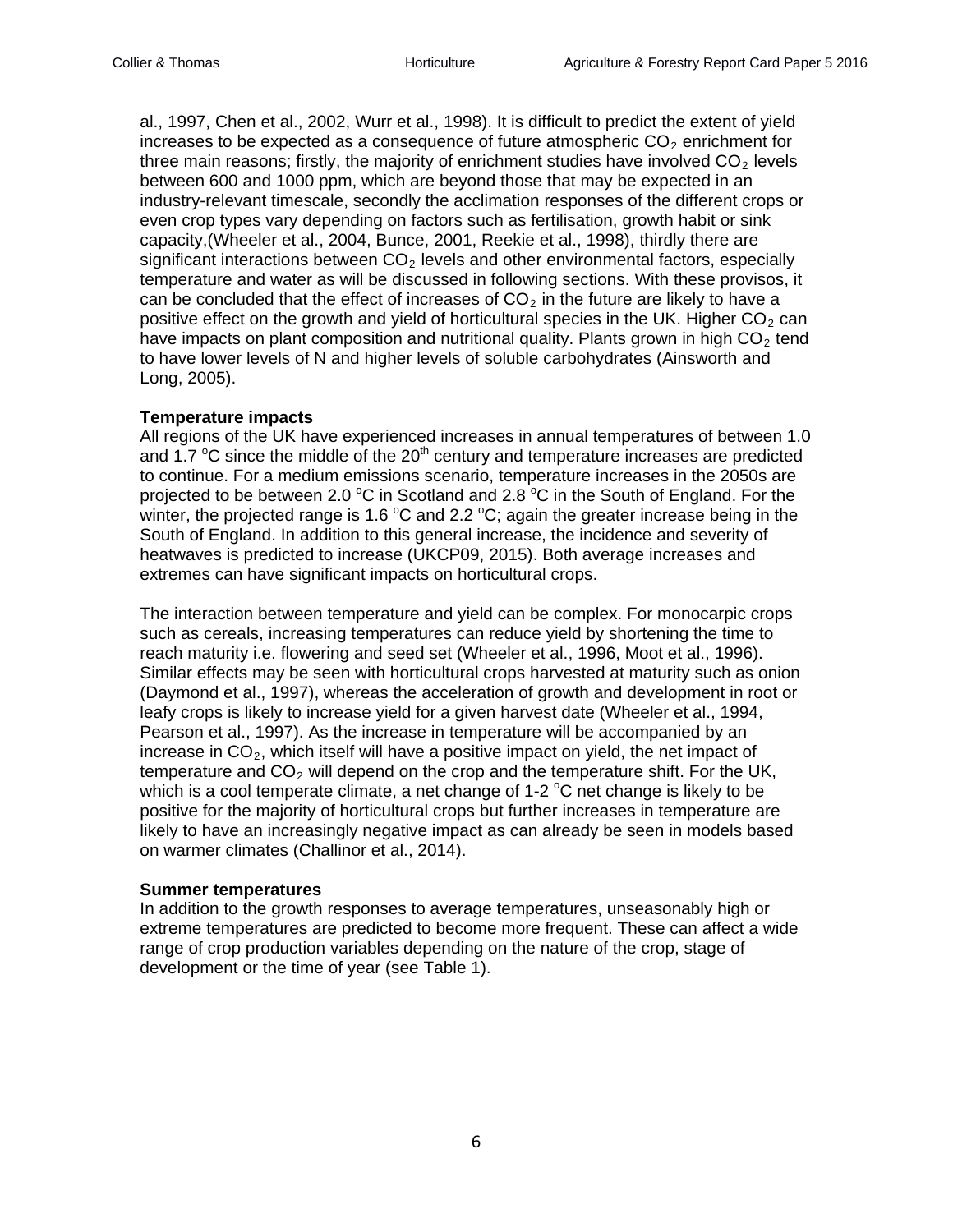Table 1 Stages of development or traits for different horticultural crop types vulnerable to high summer temperatures. Modified from (Thomas et al., 2008).

| <b>Crop Type</b>              | <b>Examples</b>                         | <b>Vulnerable Process</b>                                                  |
|-------------------------------|-----------------------------------------|----------------------------------------------------------------------------|
| Annual vegetable crops        | Brassicas, leafy salads                 | Planting, establishment,<br>development, lifting or<br>harvesting, quality |
| Perennial fruit crops         | Apples, pears, cherries,<br>soft fruit. | Bud break, flower initiation,<br>flower development, fruit<br>growth       |
| <b>Annual Protected crops</b> | Tomatoes                                | Quality, yield                                                             |

High summer temperatures can have major effects on yield and quality. They are a particular problem when they occur around the flowering and early fruit development stages and their effect is often carried through into loss of market quality (Morrison and Stewart, 2002, Ledesma and Sugiyama, 2005). Flower initiation and development are potentially sensitive stages in a wide range of crops. In tomato, high temperatures at the time of anthesis has a negative effect on fruit set by reducing the number of pollen grains and the viability of the pollen (Sato et al., 2000). High temperatures (30/20 °C day/night) during the growing season has a negative effect on pollen germination and pollen tube growth reducing cropping potential in everbearing strawberry and flower abortion post anthesis (Karapatzak et al., 2012, Wagstaffe and Battey, 2006).

High temperature during early development can have major adverse effects on crop performance. For example temperatures above 30 °C can inhibit germination in broccoli (Elson et al., 1992). Growers report that in the hot summer of 2006, there were difficulties with inhibition of vegetable brassicas, along with an increase in the incidence of blindness and buttoning.

In addition to their impact on crop yield and production, high temperature effects on reproduction will have a direct impact on seed production. Most seed is produced under protection in the EU but there already problems with extreme temperatures. The hot summer of 2006 led to shortages of certain varieties in 2007. For hybridisation, breeders rely on simultaneous flowering for both parents and plant at different times to achieve this. This has proved to be increasingly difficult in recent years (Thomas et al., 2008).

Extreme climate change events are likely to have less of an impact on crops, such as tomato, which are grown under protection when compared with those grown outdoors. Nevertheless, periods of high summer temperatures are likely to cause fruit/truss quality problems. For protected tomatoes, it is likely that there will be more erratic yields and increased wastage due to uneven ripening, soft fruit, poor/late set and delayed ripening of truss varieties (Thomas et al., 2011).

# **Winter temperatures**

For crops that overwinter, which includes perennial fruit crops and certain vegetable crops such as cauliflower, the exposure to a sufficient amount of chilling is essential for subsequent development (see Table 2).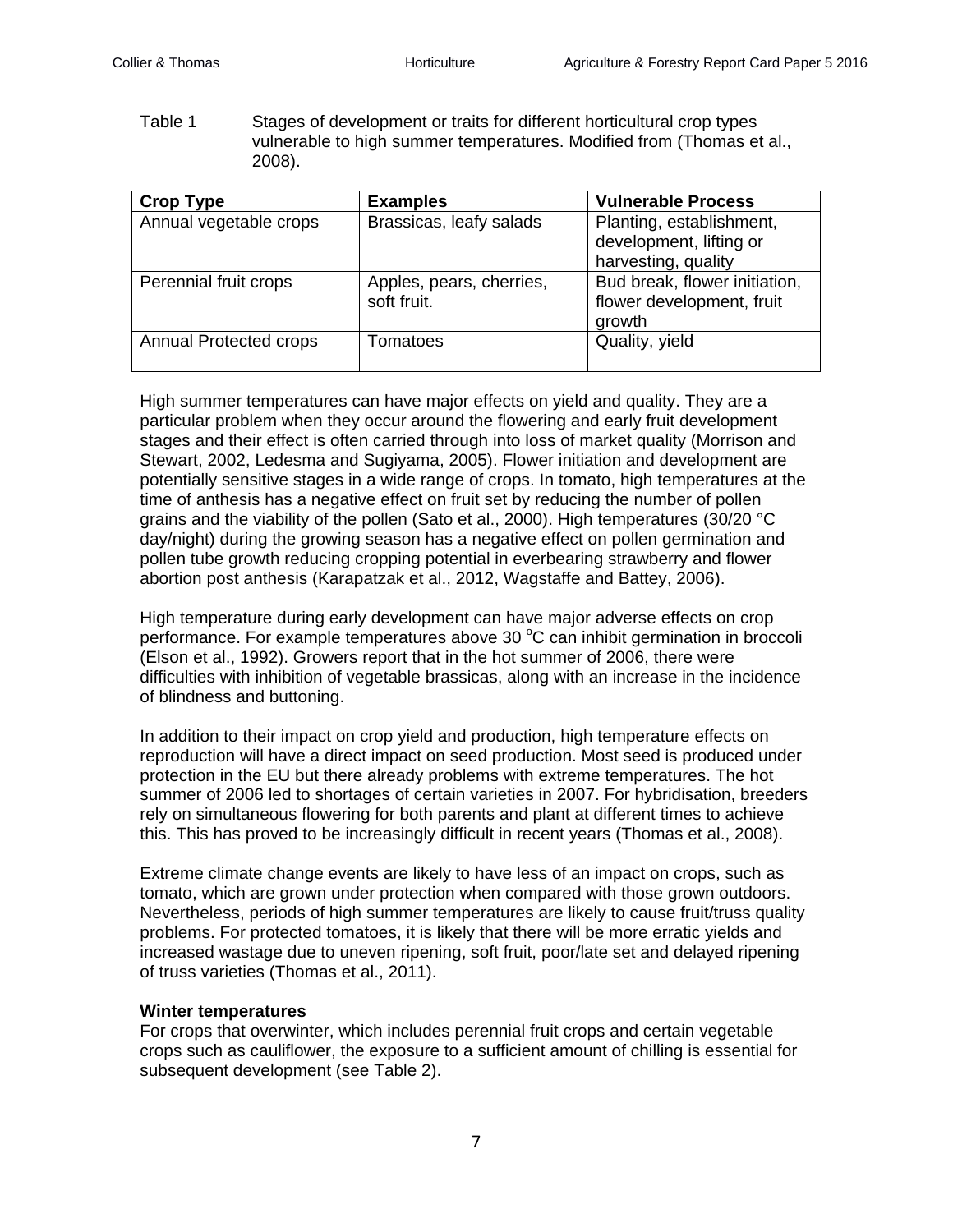Table 2: Effect of potential impacts of warmer temperatures or insufficient chilling during winter on crop development after (Thomas et al., 2008, Atkinson et al. 2013).

| <b>Physiological impact</b>     | <b>Examples</b>               |
|---------------------------------|-------------------------------|
| Cold hardiness limited          | Apple                         |
| Early bud break and frost       | Apple, blackcurrant,          |
| susceptibility                  | strawberry                    |
| Impaired flower development     | Apples, cherry, blackcurrant, |
| and reduced yield               | strawberry                    |
| Delayed curd induction and lack | Winter cauliflower            |
| of production continuity        |                               |

Many varieties of perennial fruit crops, such as apples, pears, cherries and blackcurrant and hops, require a sustained period of cold in the winter for vigorous flowering and fruit production (Atkinson et al., 2006). For apple, periods of low temperatures (<12  $^{\circ}$ C) are needed to induce dormancy in early winter and also a further period of low temperature (e.g. 1000 h at 6 – 9  $\mathrm{^0C}$ ) is required for dormancy release (Heide and Prestrud, 2005). In Golden Delicious, trees lower levels of budbreak were seen when high day temperature was greater than 14  $\rm ^{0}C$  (Naor et al., 2003). In 2001, there was an unusually mild winter in France. Subsequently, flower production was reduced. Many of the reproductive spurs developed into vegetative shoots and where flowers were formed they were small and deformed (Oukabli et al., 2003). The warming of the climate has already had an impact on fruit production and without mitigation by the industry (e.g. moving to less chilling sensitive varieties) future warming will negatively affect crop yield and quality because of insufficient chilling. The impact of reduced chilling will be higher in the south e.g. Kent than in the north e.g. Tayside (Atkinson et al., 2013). Spring flowering bulbs such as daffodil and crocus also require a period of winter chilling. Warmer winters and springs have resulted in them flowering much earlier than in the past. However, if winters become too warm, root initiation may fail. If this happened, bulb displays in the spring could disappear (Briscoe and Hadley, 2002).

Relatively small changes seen as earlier flowering time, associated with climate change have been identified by French researchers (Domergue et al., 2004). This might make the flowers more vulnerable to late frosts and also cause asynchrony with the normal pollinators and poor fertilisation. Susceptibility to late frosts after warmer winters would also be relevant for perennial amenity trees and shrubs, although the trends suggest that warmer winters are accompanied by fewer spring frosts and this will not be a common occurrence. A combination of warmer winters and high summer temperatures are likely to result in a trend to earlier planting dates for summer annual crops. This strategy may avoid high temperature damage to flowering but may also lead to increased losses due to late frosts.

# **Precipitation and Water effects**

Water is likely to be a major factor in management decisions about growing horticultural crops in the future. Although central estimates of total UK annual precipitation show little change up to the 2080s even under high emissions scenarios, there are projected to be seasonal and regional variations, but with no simple pattern. The biggest changes in precipitation are predicted to be in the winter, with increases up to +33% on the Western side of the UK in contrast to the Scottish highlands, where a small decrease is predicted. Increases in the winter are offset by summer decreases of up to -40% in the South of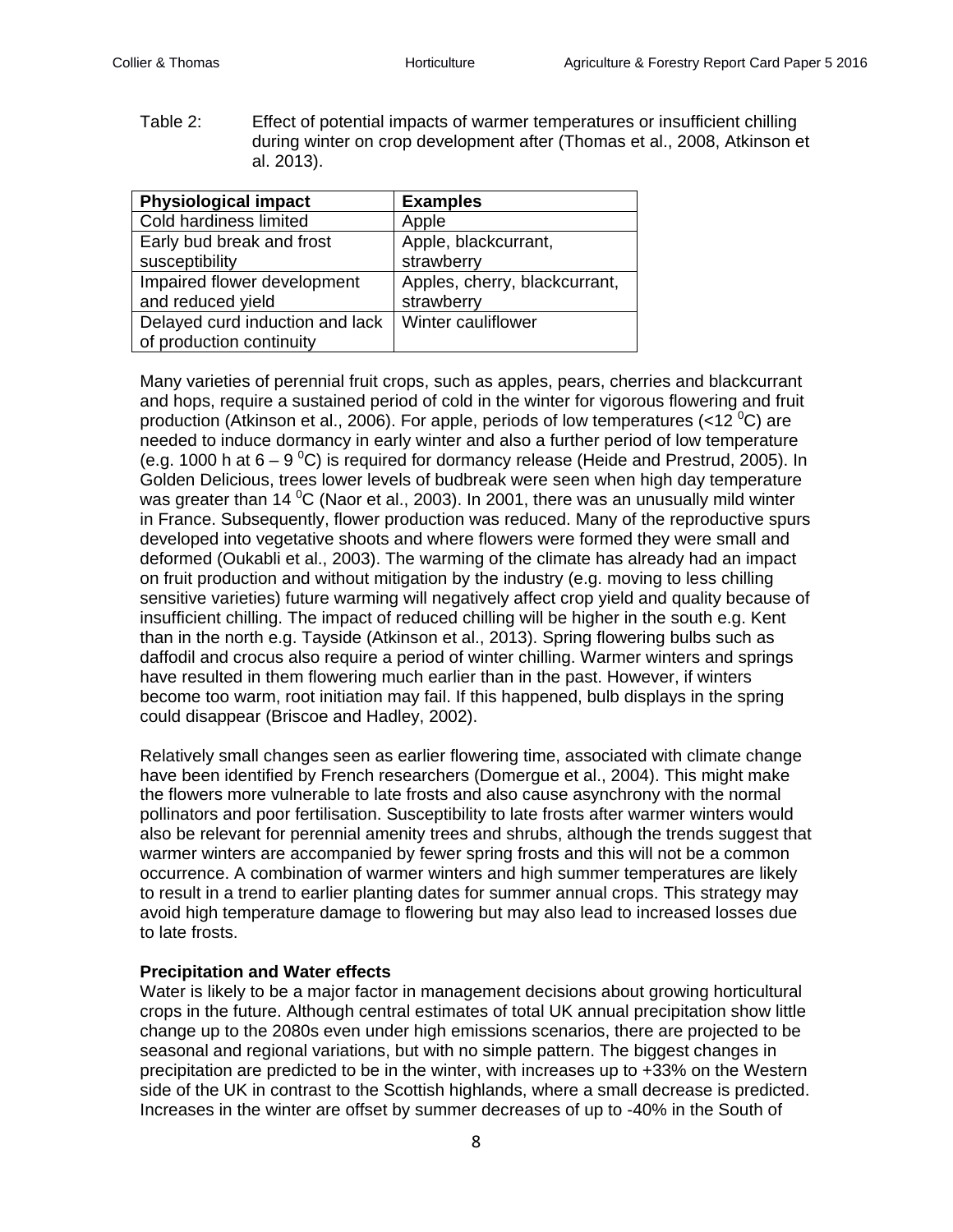England, whereas small changes around zero are predicted for the North of Scotland (UKCP09, 2015).

Restricted water availability can have an adverse effect on yield and quality of many crops. Reduced rainfall, particularly in Southern regions in the summer is only part of the issue because increased temperatures will give increased ETp (evaporation) and soils will consequently be drier. Both Eastern and Western growing regions are predicted to become drier but the differences between the regions will be retained (Figure 1), placing particular pressure on the South East and Eastern regions water availability.





The impact of reduced precipitation will vary with the crop. Some important vegetable crops e.g. Broccoli, are resistant to moderate water deficits when established (Gutezeit, 2006). Increases in atmospheric  $CO<sub>2</sub>$  lead to improved efficiency of water use by crops (Polley, 2002), which may partially ameliorate reduced water availability although in broccoli, it was observed that this effect was greater in well-watered plants than under restricted water conditions (Thomas et al., 2014). The problem of drought may be less critical for deep-rooted perennial crops such as Cider Apples where the industry can counter with appropriate management strategies such as the use of anti-transpirants and drought-tolerant rootstocks (Thomas et al., 2011). However, water shortage may be a bigger problem for trees in parks or heritage gardens, particularly in the south of England. Beech, for example, is known to be particularly vulnerable (Bisgrove and Hadley, 2002)

Reductions in soil moisture will be a problem for irrigated crops as the requirement for irrigation water will increase. This could have significant implications for soft fruit production, which has progressively moved to intensive protected systems so that most crops in this sector are now grown in this way. Protected cultivation is dependent on irrigation water and the demand has increased substantially in recent years and is predicted to increase in the future, particularly in response to warmer temperatures and extended growing seasons. Irrigation is also essential to achieve the quality demands of consumers and retailers (Thompson et al., 2007). Between 70 and 80% of tree fruit and soft fruit production currently takes place in areas that are classified as being under water stress (Knox et al., 2009) and abstraction rates are predicted to rise by up to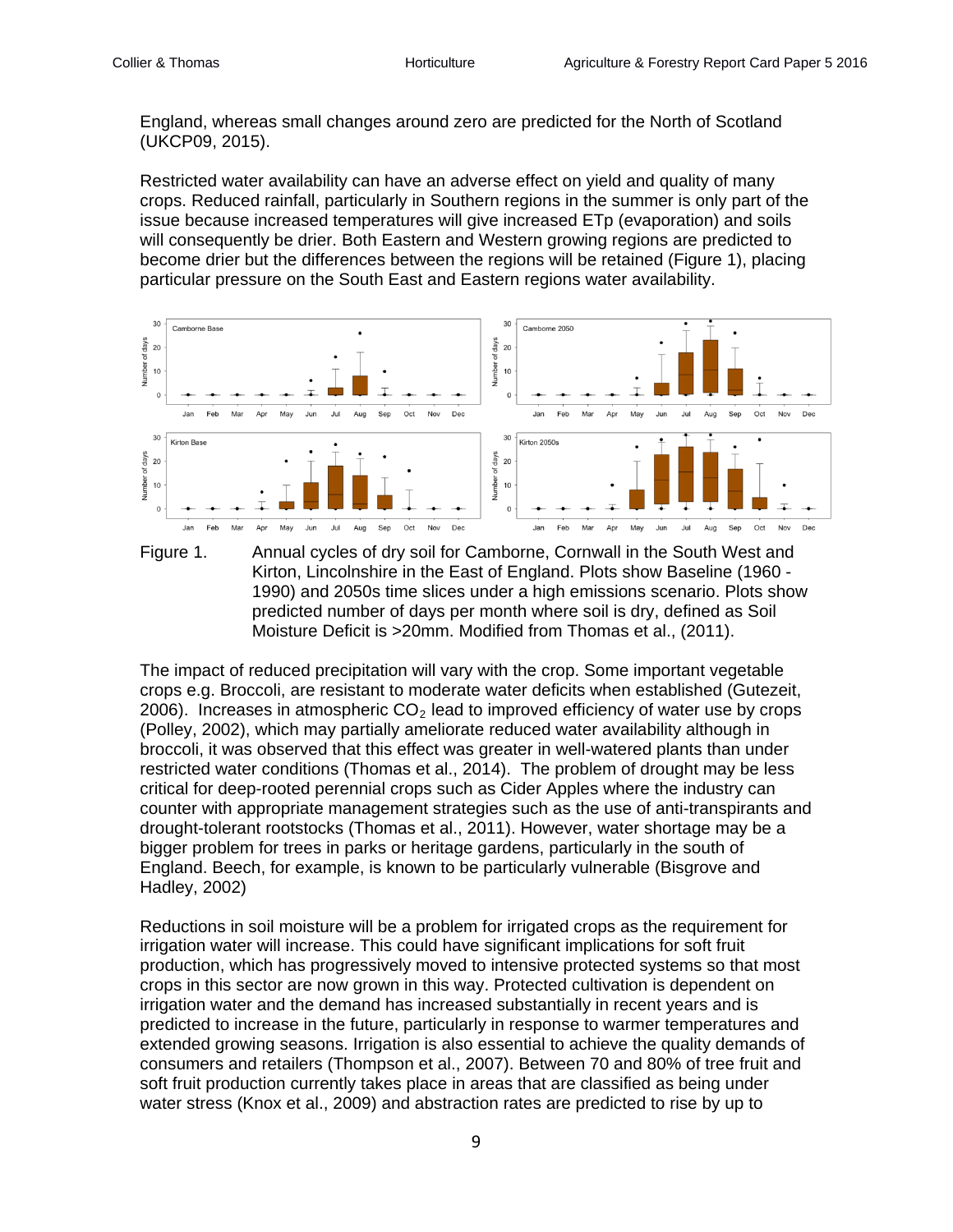another 30% by 2050 (Collier and Else, 2014), which is likely to be an unsustainable situation. Increasing stress on water availability is also likely to affect the choice and management of amenity plantings in vulnerable areas.

### **Extreme weather events**

The most important of these are temperature (heat waves, frosts), water (drought, waterlogging) and storms (wind, hail / inundation). Most crops are vulnerable to storm and hail damage. These are likely to be more common in the future but it is not feasible to predict the occurrence of individual storms. Protection through netting may be available for outdoor perennial crops such as apple and cherry and soft fruit is being increasingly grown under glass or poly tunnel protection. For other crops strategies for minimising damage will include reducing risk by growing the crop across several geographically distributed planting sites (Thomas et al., 2008).

Horticultural crops can be vulnerable to different types of extreme weather. In general, the warming of the climate will reduce the prevalence of frosts, although as mentioned earlier, warmer winters could lead to reduced cold hardiness in perennial fruit crops, leading to more susceptibility to late frosts when they occur.

The impact of flooding and waterlogging lies in two areas. The first is that it prevents access to land for preparation for planting or for harvesting. This is important for all horticultural vegetable and salad field crops as well as fruit crops grown in the open. The second impact is that crop growth is impaired because the soil becomes anoxic. For vegetables, this can be fatal for young seedlings and reduce yield and quality for more established crops. Perennial fruit crops appear to be relatively resistant to short term waterlogging during the dormant season, which is where the greatest prevalence of flooding is found. The region most vulnerable to wet soil is the South-West and this is predicted to be the case for the 2050s. Overall, the predictions based on UKCP09 do not suggest there will be significant increases in the prevalence of days with wet soil in the future (Thomas et al., 2011). Rainfall increases are generally predicted for the winter in regions where the combination of rain and low temperatures already leads to a high incidence of wet soil.

Important long-season crops such as salads and vegetable brassicas are vulnerable to periods of drought that lead to bone-dry soils, resulting in gaps in production. The most susceptible period to drought is around planting and crop establishment. Predictions based on the LARS-weather generator (Semenov, 2007) indicate that the periods of summer drought, such as seen in 2006 are likely to become more prevalent in the future, especially in the South East of England (Thomas et al., 2008). The pressure on water resources in that region will limit the potential to alleviate the problem through irrigation.

Direct-drilled baby leaf salad crops are particularly vulnerable to both droughts and waterlogging. There are problems with conditions affecting land preparation and drilling, particularly when wet. The market for these crops is volatile and heavily weatherdependent. The harvest window for these crops is only 1 or 2 days whereas whole head can be cut earlier or later (Thomas et al., 2008).

# **EFFECTS ON PESTS, PATHOGENS AND WEEDS IN HORTICULTURAL CROPS**

Virtually all cropping systems in the UK require a strategy to manage pests, diseases and weeds, although weeds are of little significance in soil-free protected cropping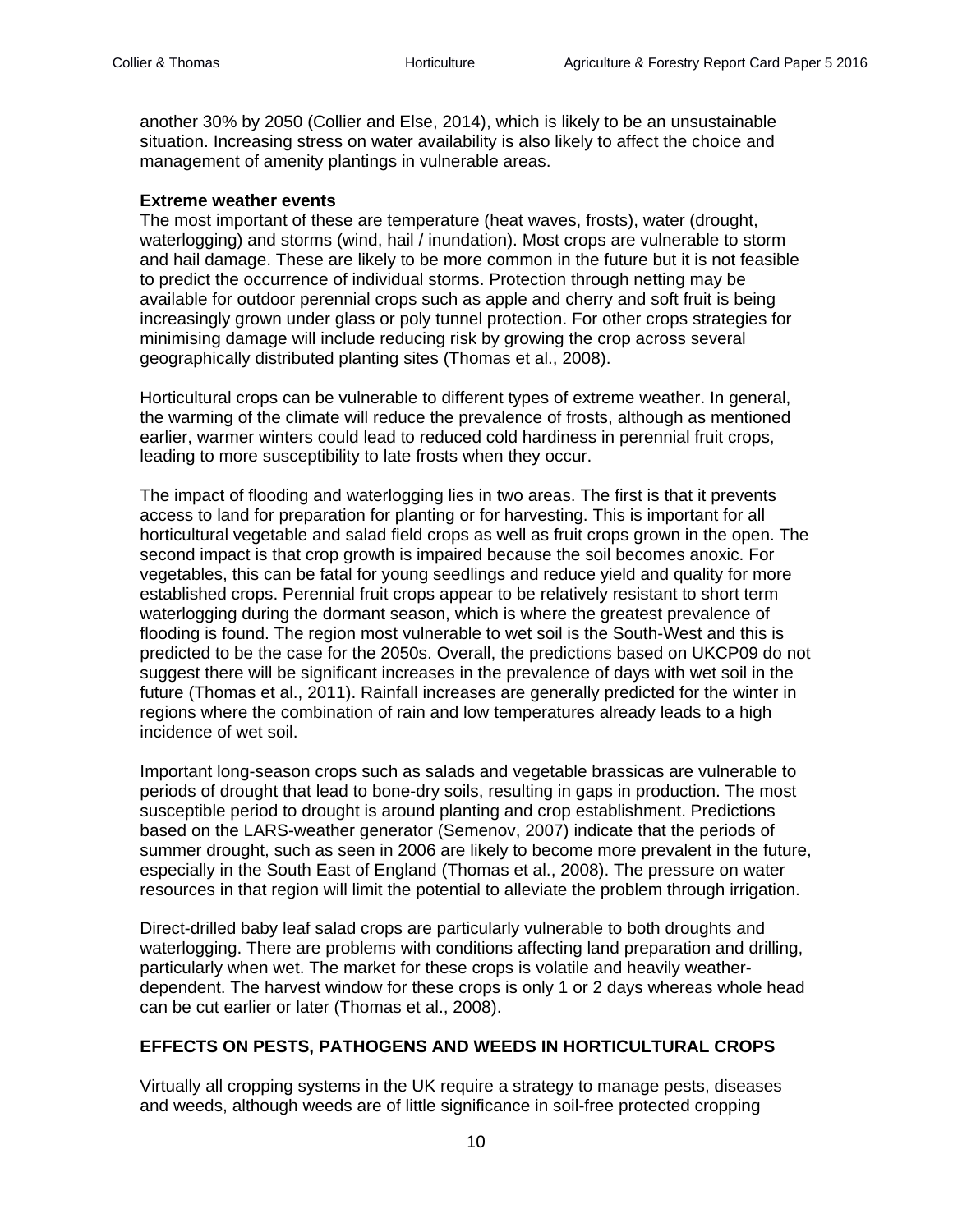systems. With the possible exception of mammals and birds, the development of these pest organisms is dependent on the temperature of their surroundings and their lifecycles and survival may also be dependent on the amount and timing of precipitation. Horticultural production includes a very diverse range of crops, particularly when ornamental species are considered, and overall, horticultural crops are affected by a wide range of pest organisms. However, pests and pathogens tend to specialise in terms of the plant species they affect and so certain problems may occur in crops belonging to just one plant family or to a small number of families.

Pest organisms are monitored and controlled using a variety of methods, generally with the ambition of using an integrated control strategy. However, at present there is a strong reliance on synthetic pesticides. This is partly because of the lack of alternative methods of control for certain crop/pest/pathogen/weed combinations but also because of the high quality standards required of horticultural produce by retailers and their customers.

In particular, crops grown outdoors are exposed to a complex of pests and pathogens and associated organisms, including their natural enemies. These species display a range of dynamic interactions amongst themselves that will also be influenced by the crop and its environment. Climate change will have a range of effects on these many inter-specific interactions and it is certainly possible that small changes to a number of individual interactions, which we may be able to predict, will, in combination, to lead to significant changes in the structure of entire communities (e.g. Tylianakis et al., 2008), which, with the current state of knowledge, will be much harder to foresee.

### **Pest insects**

The main groups of pest insect that infest horticultural crops grown in the UK are flies, moths and butterflies (larvae), beetles (adults and larvae), thrips, aphids and bugs. Both biotic and abiotic factors affect survival of insects and, in particular, extremes of temperature or rainfall can have a direct and considerable impact.

#### **Effects of changes in temperature on pest insects**

During most of their life-cycle, the rates of development of pest insects are dependent on temperature. Each species, and indeed each developmental stage within a species, has particular threshold temperatures which limit the temperature range within which development occurs (lower and upper development thresholds). These threshold temperatures, together with the low and high lethal temperatures, will broadly define the species' geographic range.

Some species of pest insect will be able to complete more generations at higher temperatures (provided the temperatures are below the upper development threshold) and species of pest aphid such as the peach-potato aphid (*Myzus persicae*) would be an example (Whalon and Smilowitz, 1979). For other species, factors such as an obligate winter diapause (diapause is a period of suspended development during unfavourable environmental conditions) may limit the number of generations a species can complete in year., However, more rapid post-diapause development in a warm spring would cause activity to start earlier in the year. Pest beetles of *Brassica* crops such as flea beetles and pollen beetles (*Meligethes* spp.) would be examples of species with a limited number of generations. These beetles overwinter as adults and complete one generation a year (Gratwick, 2012), although it is not clear from the literature whether diapause is obligate or facultative. Another example is the large narcissus fly (*Merodon*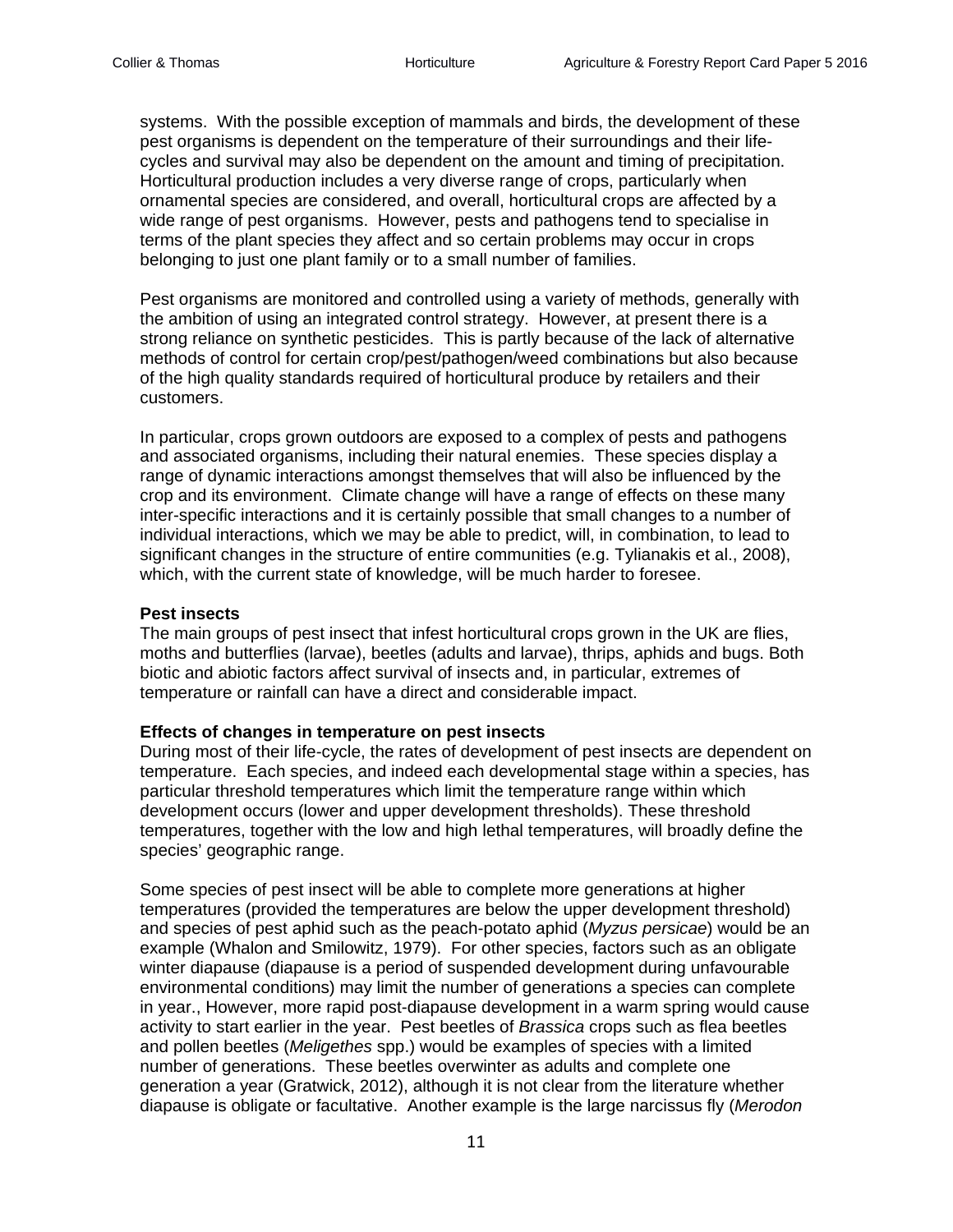*equestris*) a pest of *Narcissus*, an important field-grown horticultural crop in the UK, which overwinters in the larval stage and also completes just one generation per year (Collier and Finch, 1992). Most pest species infesting UK crops spend the winter in the UK and their susceptibility to low temperatures depends on the resilience of the overwintering stage (which may be the egg (e.g. several species of aphid), larva (e.g. turnip moth (*Agrotis segetum*), pupa (e.g. several species of fly) or adult (e.g. cabbage whitefly (*Aleyrodes proletella*). The cabbage root fly (*Delia radicum*) overwinters in diapause as a pupa (Collier and Finch, 1983a) and can survive temperatures well below zero (this species is also a pest in North America), whilst species of aphid such as *M. persicae* that usually overwinter in the 'active' stages in the UK (adults and nymphs as opposed to eggs in diapause) can be vulnerable when the winter is cold (Bale, 2010).

In the future, the occurrence of very high temperatures and more frequent heat waves will certainly be unfavourable for the development of some pests which occur currently in the UK and, if the temperature is sufficiently high, this is likely to cause mortality. The exposure of certain species to very high temperatures may induce dormancy (aestivation) which will delay the following generation (Finch and Collier, 1985, Harrison and Barlow, 1972). Whilst the development of insects within their 'optimum' temperature range is often studied, the effects of temperatures above 30°C on species prevalent in temperate regions are not tested so frequently. As a result, there is a limited amount of information available on the possible effects of periods of very hot weather on pest insects in the UK.

## **Effects of changes in the amount of precipitation on pest insects**

The impact of changes in precipitation (periods of heavy rainfall or drought) on pest insects will be dependent on the species and at which stage in its life cycle the event occurs. Pests which may benefit from periods of drought, include cutworms (turnip moth - *A. segetum*), which are moth larvae which can be damaging pests of a range of crops such as lettuce, red beet, carrot and leek. Wet conditions, as a result of heavy rainfall, appear to cause mortality of the first and second larval instars (Esbjerg, 1988).

#### **Effects of changes in carbon dioxide levels on pest insects**

Although insect phenology and abundance are strongly influenced by temperature and rainfall, insects may also be affected by the influence of environmental conditions on their host plants. Although an increase in the concentration of  $CO<sub>2</sub>$  may stimulate plant growth it can reduce the quality of host plants as a source of nutrition for insects (Lincoln et al., 1993).

# **Predicting the impact of climate change on pest insects**

Mathematical models can be used to predict the phenology of particular species of pest insect. These range from quite 'simple' day-degree models, which are based on linear regression of the rate of insect development versus ambient temperature (e.g. Butts and McEwen, 1981, Pitcairn et al., 1992) to more complex process-based simulation models (e.g. Phelps *et al.*, 1993). Such models can be used, together with other information on insect abundance/survival, to predict the effects of climate change. Sources of 'future weather' data have varied depending on the model, where the predictions are for, and when the model was run. There is sometimes a problem with re-using some of the more complex models developed in the past because it may not be possible to gain access to the software. This may be for commercial reasons, because the developer has moved on or because the software has become obsolete. In addition, the parameters available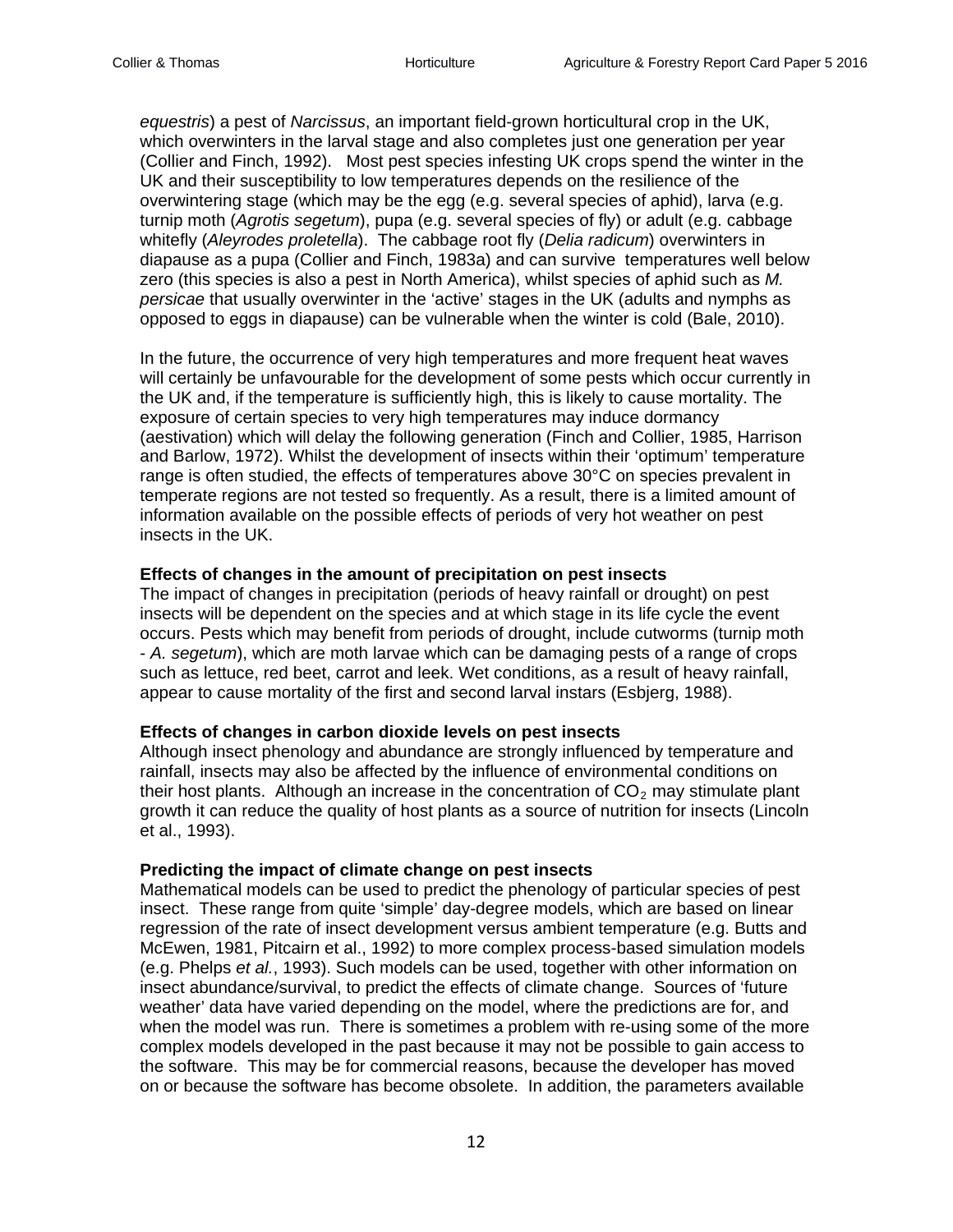for 'projected' weather conditions (e.g. UKCP09 scenarios) may not be the same as those that the model uses.

# **CASE STUDIES**

#### Aphids

Most horticultural crops are colonized by one or more species of aphid and they are important pests because of the direct damage they may cause and also because they transmit plant viruses. Their life cycles, with both sexual and asexual phases and viviparity (internal development and birth of nymphs rather than the production of eggs) in their asexual phase enable aphids to increase their population size very rapidly when conditions are favourable. Some species are specialists, whilst others, such as *M. persicae*, are generalists and can be pests of a wide range of edible and ornamental crops.

A considerable amount of information is available about the effects of temperature on certain species of aphid and also about the predicted effects of climate change (Harrington et al., 2007a, Hullé et al., 2010). Considering species such as *M. persicae* which are able to overwinter in the UK as nymphs and adults (anholocyclic life cycle), warmer winter weather generally leads to a spring migration to crop hosts which is earlier than that following a cold winter (Harrington et al., 1990, 2007b). In addition, the abundance of alate aphids in the spring and early summer can be higher (Harrington et al., 2007a). This has been explained, in the case of *M. persicae,* for example, in terms of the level of cold tolerance by the anholocyclic clones of aphids which overwinter. After a severe winter few aphids will survive. Consequently population increase in the spring to the densities at which alate aphids will migrate to crops will occur later than following a mild winter when aphid survival over winter will be high (Bale, 2010). In the case of species that overwinter as an egg in diapause, often on a woody host (holocyclic life cycle) (e.g. currant-lettuce aphid (*Nasonovia ribisnigri*), lettuce root aphid (*Pemphigus bursarius*), willow-carrot aphid (*Cavariella aegopodii*)), warmer conditions in the late winter – early spring may also lead to earlier infestation, because they complete post-diapause development more rapidly.

Forecasts are available to predict the spring migration of several species pest aphid, although the structure of the forecasting model depends on how the aphid overwinters. The impact of climate change on their phenology and, in some cases, abundance, can also be predicted using these models. Overall, the expectation is that the date of capture in Rothamsted suction traps of the first alate aphid of the year will advance. Although the magnitude of the change will vary with species and location, it may be equivalent to an average of 8 days within 50 years (Harrington *et al.*, 2007a). In a study on *M. persicae*, the date by which the first alate aphid would be captured in the Rothamsted suction trap located at Kirton in Lincolnshire was estimated to be 9 and 20 days earlier by the 2020s and 2050s respectively, than the date predicted from the baseline data (26 May) (Collier et al., 2008). Overall, an increase in the mean temperature is also likely to lead to a greater number of generations and, as a result of this, a potential increase in population size.

Some species of aphid have developed resistance to certain insecticides and this is the case for *M. persicae* where individuals may be resistant to one or more insecticide groups. *Myzus persicae* with the resistance mechanism which leads to overproduction of the enzyme carboxylesterase may be resistant to more than one group of insecticides.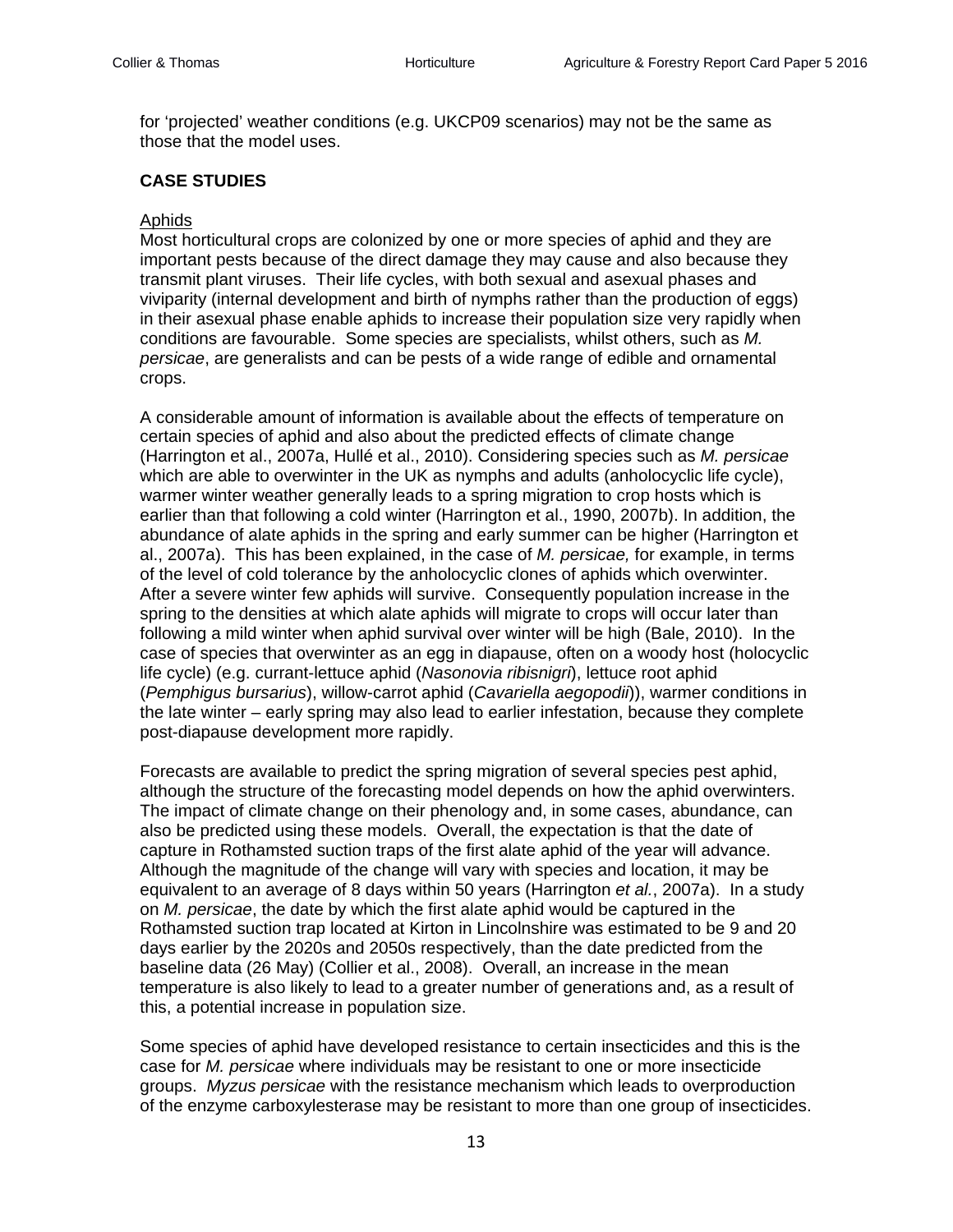In the past, it was observed that towards the end of a growing season the proportion of aphids carrying the genes for this resistance mechanism increased, presumably as a result of selection pressure due to insecticide use. However, by the following spring, the proportion of resistant individuals had decreased considerably. Studies at Rothamsted Research showed that carboxylesterase resistance confers a fitness cost on overwintering *M. persicae* which makes them less able to survive winter conditions (Foster et al., 1996, 1997, 2002). Thus in this case, warmer winters as a result of climate change might lead to relatively greater overwintering survival of insecticideresistant aphids. The fitness costs of other resistance mechanisms in *M. persicae* with regard to winter survival are less clear (Foster et al., 2002).

#### Flies

Fly larvae are pests of a number of horticultural crops. In particular, the larvae of several species of fly feed on the roots of widely-grown UK vegetable crops (cabbage root fly (*D. radicum*), carrot fly (*Psila rosae*), bean seed fly (*Delia platura*) and onion fly (*Delia antiqua*)). All overwinter as pupae in diapause and the carrot fly also overwinters as a larva on overwintered crops. Forecasting models have been developed for all of these species (e.g. Phelps et al., 1993; Sanborn et al., 1982; Liu et al., 1982). Whilst changes in winter temperatures would be expected to have little effect on overwintering survival (as the diapause pupae of all species are extremely cold tolerant and survive north American winters), climate change would be expected to impact on the phenology of these pests through earlier emergence in the spring and more rapid development during the summer period, leading to more generations each year. At least two of these species also respond to high summer temperatures by entering aestivation in the pupal stage (Finch and Collier, 1985, Collier and Finch, 1996). High summer temperatures and low soil moisture levels may also reduce survival of *P. rosae* (Vincent, 1999).

Collier et al., (1990) used a mathematical model developed by Phelps et al., (1993) to model the patterns of egg-laying by populations of cabbage root fly under different scenarios of future climate change. The output predicted that if the mean daily temperature increased by  $3 \degree C$ , the cabbage root fly would become active approximately a month earlier compared with the baseline. In addition, it is likely that the emergence of flies from overwintering pupae would be less synchronised since, with higher temperatures in early spring, completion of diapause and post-diapause development would occur simultaneously in different individuals within the population. This is because of the wide inherent intra-population variation in the duration of diapause (Collier & Finch, 1983b). Despite this, there would still be just three generations of adults in a year, even in the south of England (in the UK there are currently three generations of adults in the south and two in the north). It was predicted that increases in mean temperature of 5 or 10  $^{\circ}$ C would lead to four generations each year and in these instances the pattern of egg-laying would be disrupted severely by aestivation (summer dormancy in the pupal stage).

The larvae of certain dipterous leaf miners appear to be becoming more abundant pests on particular vegetable and salad crops. These include *Scaptomyza flava* which is a pest of a range of brassicaceous crops, including rocket (Defra, 2011) and a relatively new pest, *Phytomyza gymnostoma,* which was first found in the UK in 2002*.* Whilst the basic thermal requirements to complete a generation are known (Shakeel, 2012, Kahrer, 1999) there is no information on the possible impact of climate change on either species.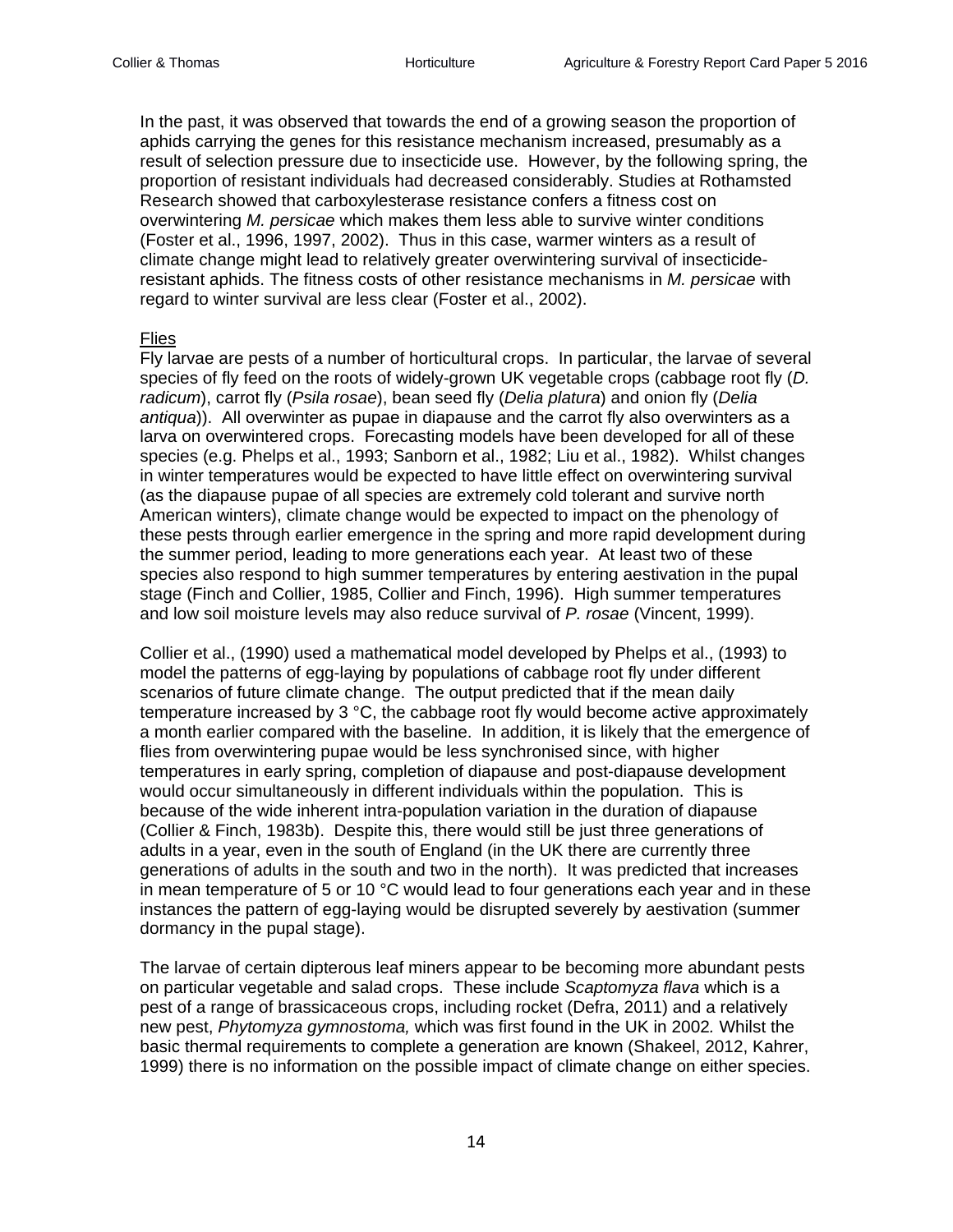Midge pests include swede midge (*Contarinia nasturtii*) and blackcurrant leaf curling midge (*Dasineura tetensi*). *Contarinia nasturtii* is a relatively minor and sporadic pest in the UK at present but it has increased in importance in Canada (Olfert et al., 2006), where there was also a study on the possible effect of climate change on this species (Mika et al., 2008). Mika et al. concluded that predictions of the potential for *C. nasturtii* to increase its distribution depended on the detail of the projections for climate change. This illustrates the value of using several climate change models, together with a range of scenarios, when predicting the possible spread of a pest as a result of climate change. Although there is a phenological model for *Dasineura tetensi* (Hellqvist, 2001), there is little information on the possible effects of climate change on this species and this is the same for most of the other pests of *Ribes* species (Mitchell et al., 2011).

The spotted wing drosophila (*Drosophila suzukii*) is a recent threat to crops of soft fruit in Europe, including the UK, (Calabria et al., 2012, Cini et al., 2012) and causes damage to healthy ripening fruit as well as previously damaged fruit. Phenological models indicate that there is the potential currently for *D. suzukii* to spread throughout most of Europe, and that the UK already has a suitable climate, but that with climate change it might also spread to Scandinavia (Cini et al., 2012). Warmer conditions would favour completion of more generations in a year, potentially making this an even more damaging pest.

## Butterflies and moths

To predict the possible effect of climate change on the larva of the moth, *A. segetum* (cutworm), a pest of a range of horticultural crops such as lettuce, carrot, leek and beetroot (and also potato), Collier et al. (2008) ran a descriptive population model (Bowden et al., 1983) using 'synthetic' weather data. The model estimates the timing of egg hatch and development of the larvae to the third instar for daily cohorts of newly-laid eggs (the period of egg-laying can be estimated through using pheromone traps to monitor male moths, or by a day-degree prediction (Collier, unpublished data)). Larval survival in the first two instars is then predicted from daily rainfall. In the two locations 'tested', the predicted survival of larvae increased into the future (2020s and 2050s). With the exception of *A. segetum*, there have been relatively few specific studies on the possible effects of climate change on the pest Lepidoptera of horticultural crops which complete their entire life cycle in the UK, such as large and small white butterflies (*Pieris brassicae, Pieris rapae*) and codling moth (*Cydia pomonella*). However, in a study on a range of butterfly species in the UK in relation to climate warming, Roy et al. (2001) suggested that *P. brassicae* was the only species for which a considerable decline in abundance was predicted, whilst all the benign species of butterfly considered might increase or, for a few species, remain stable. *Pieris rapae* was not investigated in this context in the study. In a study to estimate the impact of climate change on the ranges of crop pest species in Europe, an increase of one generation per year was predicted for *C. pomonella* in northern regions of Europe (Svobodová et al., 2014**).**

The diamond-back moth (*Plutella xylostella*) is a globally-significant pest of *Brassica* crops. Currently, UK winters are too severe for many diamond-back moths to survive so migrants from continental Europe and further south lead to the most significant infestations each year (Chapman et al., 2002). Diamond-back moths, together with other migrant Lepidoptera, appear to come from the south and, as a result, will cover large distances over the sea. The direction of the wind, and wind at high altitudes in particular, will determine whether and when moths arrive (Chapman et al., 2002). In general, more migrant Lepidoptera have been arriving in the UK over recent years and a study by Sparks et al. (2007) showed that this increase is associated with increasing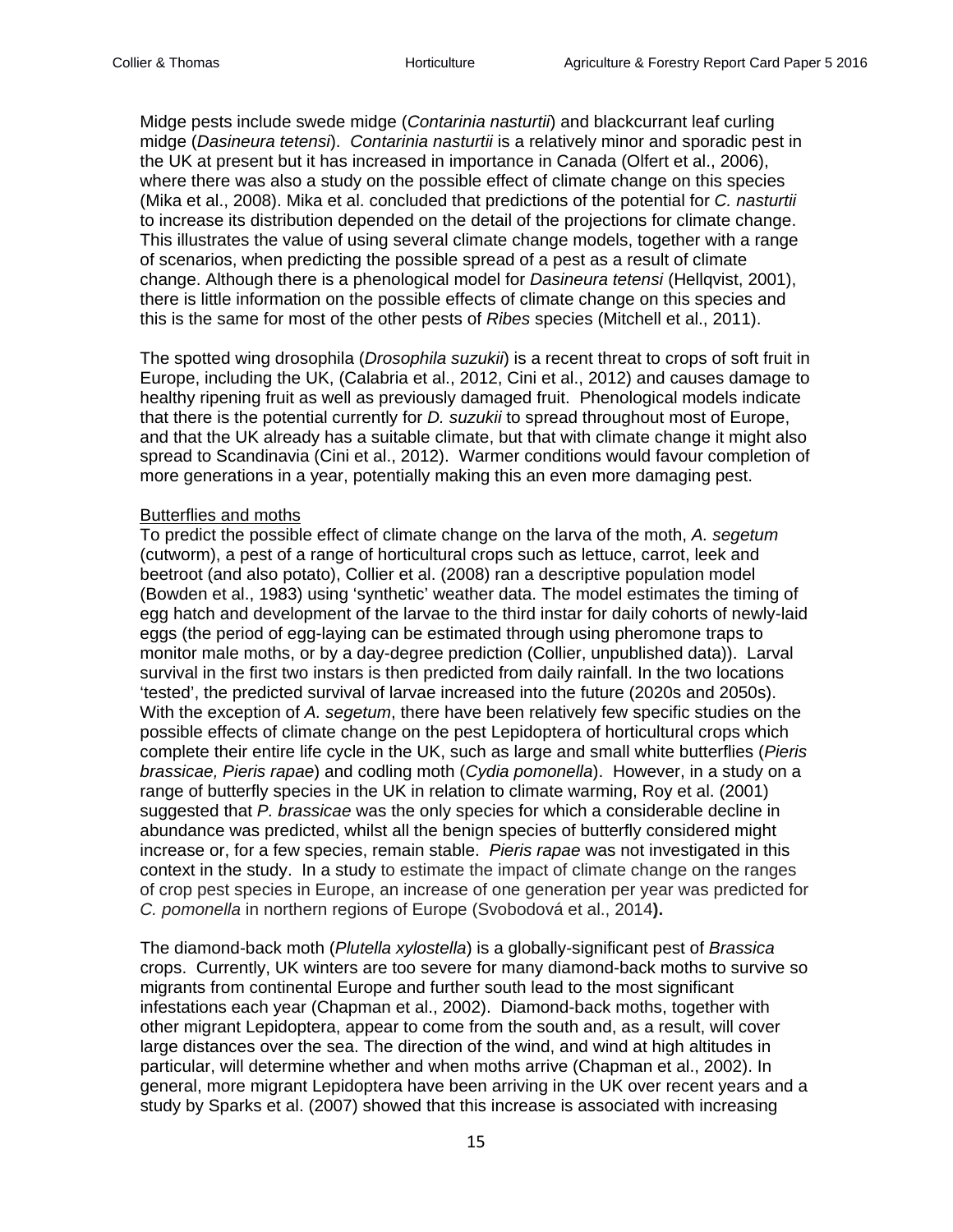temperatures in south western Europe. The research indicated that 14 new species of moth or butterfly might be expected to arrive in southern England for every 1°C rise in temperature in south western Europe. Obviously, the majority of these migrant species will not be pests.

Collier et al. (2008) investigated the possible impacts of climate change in the UK on infestations of diamond-back moth using information from published studies on the relationship between development and temperature. Three different times for the beginning of egg-laying were used. To start with, it was assumed that most moths causing an infestation would be migrants and two scenarios were selected: with eggs laid on 1 June (close to the current situation) or with eggs laid one month earlier (earlier migration as a result of climate change). For the final scenario it was assumed that the diamond-back moth would overwinter in the UK in future and that, if it was warm enough, females would start laying eggs from 1 February onwards. The three scenarios indicated that as females started to lay eggs earlier, and as climate change projections further into the future were used, the diamond-back moth completed an increasing number of generations within a year. The diamond-back moth is notoriously difficult to control. This is because it has a relatively short generation time and because it has a propensity to become resistant to insecticides. Thus, if, as a response to climate change, the diamond-back moth starts development earlier and can complete more generations in a year, it is likely to be a much greater threat to UK crops.

## Beetles

As indicated above, some of the key pest beetles of vegetable crops have only one generation per year and so the impact of climate change may be limited. The black vine weevil (*Otiorhynchus sulcatus*) is possibly the most economically important pest beetle of horticultural crops and can cause damage both to soft fruit and ornamental crops. Although the effect of temperature on development and reproduction of this species has been studied (Son and Lewis, 2005), there has been no specific study on the possible impact on this species of changes in temperature as a result of climate change in the UK. However, it is likely that warmer, drier summers would favour the insect, as warmer conditions mean that they can reproduce all year round. In a detailed study on the effect of elevated atmospheric CO<sub>2</sub> on feeding by *O. sulcatus*, increases in the concentration of  $CO<sub>2</sub>$  in the atmosphere (from ambient levels of 375–700 ppm.) reduced the numbers which were feeding on the roots of blackcurrant (*R. nigrum*) plants (Johnson et al., 2011).

# **Effects of climate change on other invertebrate pests**

Non-insect invertebrate pests of horticultural crops include mites, slugs and nematodes. Mites are pests of fruit crops and protected crops, *Narcissus* and occasionally of outdoor vegetable crops such as runner bean. Infestations by spider mites are favoured by high temperatures and drought stress. Thus it is likely that climate change will have an impact on the two-spotted spider mite, *Tetranychus urticae,* which infests many crops. *Tetranychus evansi* is a relatively 'new' pest that is spreading through Europe and attacks important solanaceous crops including tomato.

Slugs are important pests of a number of edible and ornamental horticultural crops as well as arable crops. Options for slug control are limited currently and there are concerns about the impact on water quality of one of the pesticides used. Slug development and activity are favoured by high levels of moisture. Willis et al. (2006) used an individual-based model of *Deroceras reticulatum*, the most common pest slug,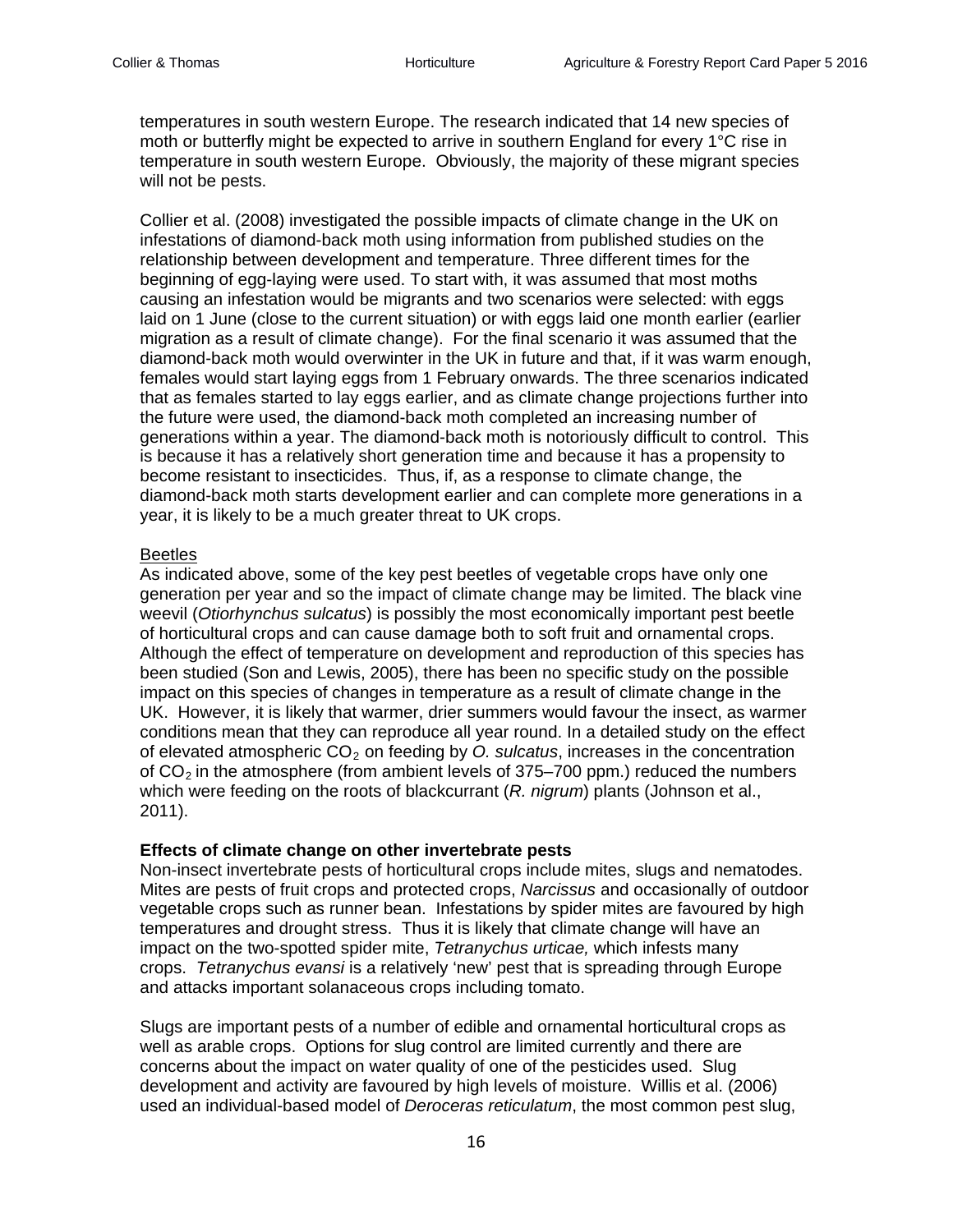to investigate possible effects of climate change on slug numbers in the UK. Currently, the best conditions for *D. reticulatum* are in south-western England and north-eastern Scotland has the worst conditions. The UKCIP02 predictions were used to predict slug population dynamics in the 2020s, 2050s and 2080s, with two scenarios for emissions of greenhouse gases. The model runs indicated that locations where conditions are most favourable for *D. reticulatum* will move towards the north, from south-western England and Wales to northern Wales and western Scotland.

Thomas et al. (2011) developed a simpler model to estimate the number of days when slugs might be active. They used a threshold where  $\geq 2$  mm of water remained when the potential amount of water lost by evapotranspiration was subtracted from the amount of rainfall each day, and where there was a daily minimum temperature  $\geq 5^{\circ}$ C. UKCIP09 projections were used to make the predictions. The results concurred with the study by Wills et al. in that they suggested that the higher amounts of rainfall occurring currently in Cornwall in spring and autumn provides more days which favour slug activity than in the two other locations investigated (Lincolnshire and Angus). The output indicated that the number of days favourable for slug activity would not vary much between the 2030s and 2050s, apart from a slight increase in the 2050s for Angus. Thus it appeared that there was no additional requirement to adapt control measures beyond those that are used currently (although these are not ideal at present).

Nematodes may cause damage to a range of horticultural crops, both directly and as vectors of virus. However, overall, there has been relatively little research on the potential impact of climate change on nematodes. Neilson and Boag (1996) investigated the possible impact of climate change on virus-vector nematodes in the UK, highlighting the difficulties of, for example, predicting whether changes in the amount and pattern of rainfall would alter nematode distribution on a large scale. They suggested that there might be up to a 200 km increase in the range of nematodes northwards for an average rise in temperature of 1  $^{\circ}$ C. Bearing in mind that the movement of nematodes through soil is very slow, there would necessarily be a time-lag before any impact was apparent. However, as dispersal is often through the intervention of humans and other vertebrates, it could be relatively rapid.

# **Plant pathogens**

The main pathogens of horticultural crops are fungi, bacteria and viruses. The great, and wide, diversity of edible and ornamental horticultural crops grown in the UK means that consideration must be given to a range of pathogens. However, certain pathogens, such as *Botrytis cinerea* (grey mould) will infect a range of crops. Unsurprisingly, the amount of damage due to plant pathogens is affected greatly by the weather, especially temperature and rainfall (Evans et al., 2008). Some pathogens, particularly viruses, are disseminated by vectors such as aphids and nematodes, whose abundance and phenology are themselves affected by the weather.

#### **Effects of changes in temperature on plant pathogens**

Warmer winters are likely to improve survival of plant pathogens, partly through the impact of warmer conditions on their plant hosts, and, overall, higher mean temperatures during the year will accelerate the life cycles of pathogens. This will, for example, increase the efficiency of sporulation and infection by species of fungi which are foliar pathogens (Coakley et al., 1999; Harvell et al., 2002). The soil-borne fungus *Fusarium oxysporum f. sp. Cepae* infects the roots and basal plate of onion bulbs, leading to bulb rot. This fungus may also cause 'damping off' and may delay the emergence of onion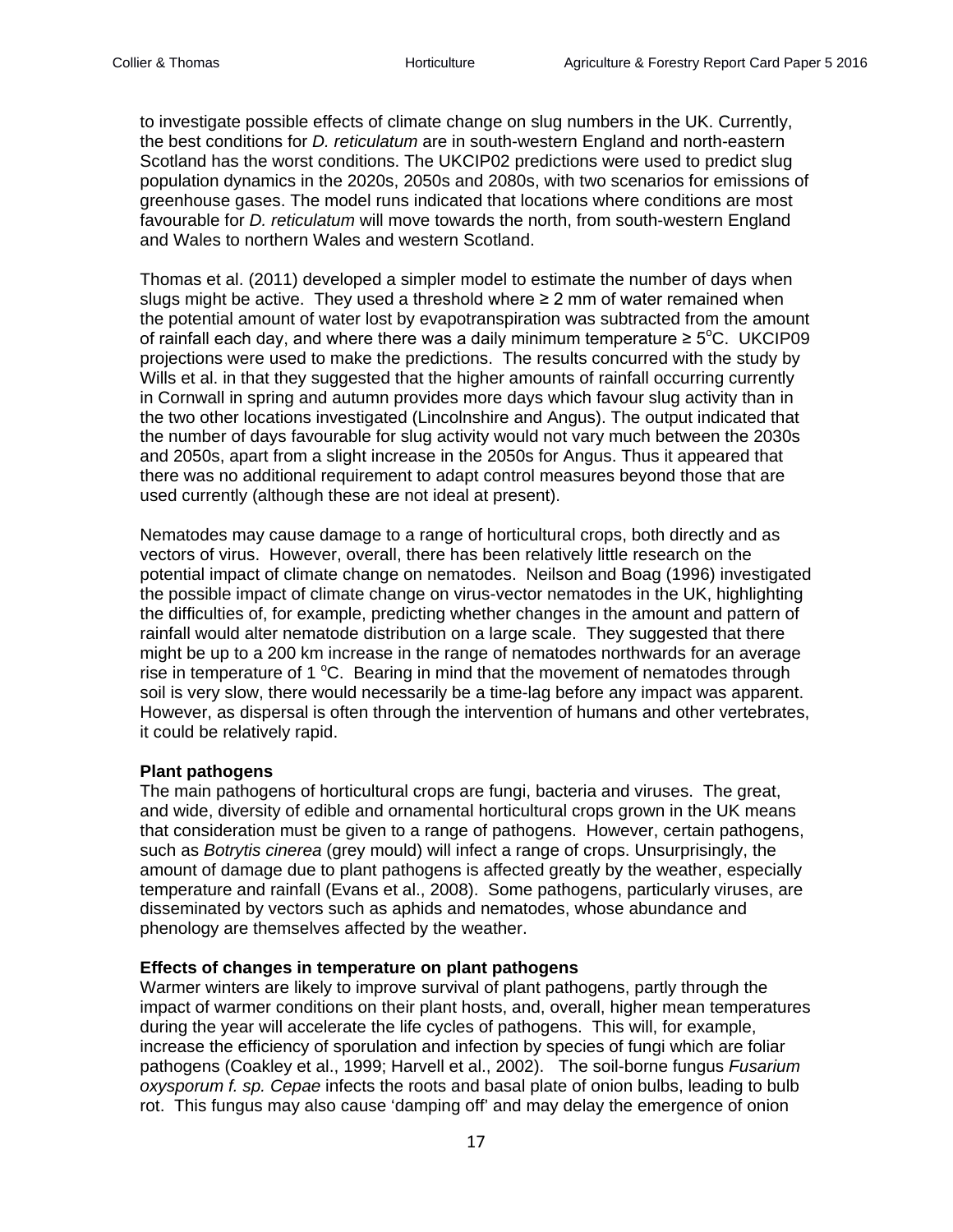seedlings. Based on the output from models for climate change it is suggested that this fungus may cause more significant problems in the future, (Cramer, 2000). This is because high temperatures favour fusarium basal rot, with the optimum temperature range being 28–32°C.

## **Effects of changes in precipitation on plant pathogens**

The presence of free water is very important for successful completion of the life cycles of many micro-organisms. In the case of fungi, both infection and sporulation often require in the region of 100% relative humidity. Such high levels of humidity are likely to occur most often at night and so the temperature at night can be critical (Harvell et al., 2002). The development of disease is often as a result of an 'interaction' between temperature and wetness. For example, more favourable conditions of wetness compensated to a certain extent for less favourable temperatures and *vice versa* when pods or leaves of oil seed rape were inoculated with suspensions of spores of *Alternaria brassicae* (horticultural *Brassica* crops are also infected by this pathogen) (Hong et al., 1996). The lesions took the same amount of time to develop (4 days) after exposure to 12 h wetness at 15 °C as after 24 hours wetness at 10 °C. For scab (*Venturia inaequalis*) on apple, Mills and Laplante (1951) established the hours of wetness needed for ascospores to infect leaves, and at range of average temperatures, and this ranged from >48 h leaf wetness at 0.6-5.0  $^{\circ}$ C to 9 h at 16.7  $^{\circ}$ C.

## **Modelling the effects of climate change on plant disease**

A number of approaches have been employed to model the effects of climate change on diseases of plants (Garrett et al*.* 2006). However, Scherm (2004) and Scherm and Coakley (2003) indicated that there were several difficulties associated with applying models to predict the effects of climate change on disease. For example, the inputs to the models have a high degree of uncertainty (as do climate change scenarios), and both the non-linear relationships and thresholds often defining the responses of pathogens to weather variables, make it difficult to collect enough data to produce a meaningful prediction. In addition, the potential for plants and pathogens (and vectors) to adapt is often ignored.

For fruit and vegetables, researchers have developed forecasting models for a number of important fungal pathogens e.g. *Sclerotinia sclerotiorum* (Clarkson et al*.* 2007), *Botrytis squamosa* (Clarkson et al., 2000), several fungal pathogens of *Brassica* (Evans et al., 2008, Minchinton et al. 2013), *V. inaequalis* and *Podosphaera leucotricha* on apple (Berrie and Xu, 2003, Xu and Robinson, 2005), *Botrytis cinerea* on strawberry (Xu et al., 2000) and *Peronospora destructor* (De Visser, 1998, Gilles et al., 2004). Some of these models are based on the type of information described for *A. brassicae* and *V. inaequalis* above.

However, despite the development of a number of forecasting models for key pathogens, there has been limited research on the impact of climate change on the pathogens which infect horticultural crops in the UK. One reason for the limited use of forecasting models to predict the impact of climate change may be that whilst the effects of free water are often incorporated into forecasting models by using data on leaf wetness (e.g. Minchinton et al., 2013), there is unfortunately, no simple method to estimate leaf wetness from the data on rainfall or relative humidity produced as outputs by a number of climate change models. Thus it appears to be more difficult to integrate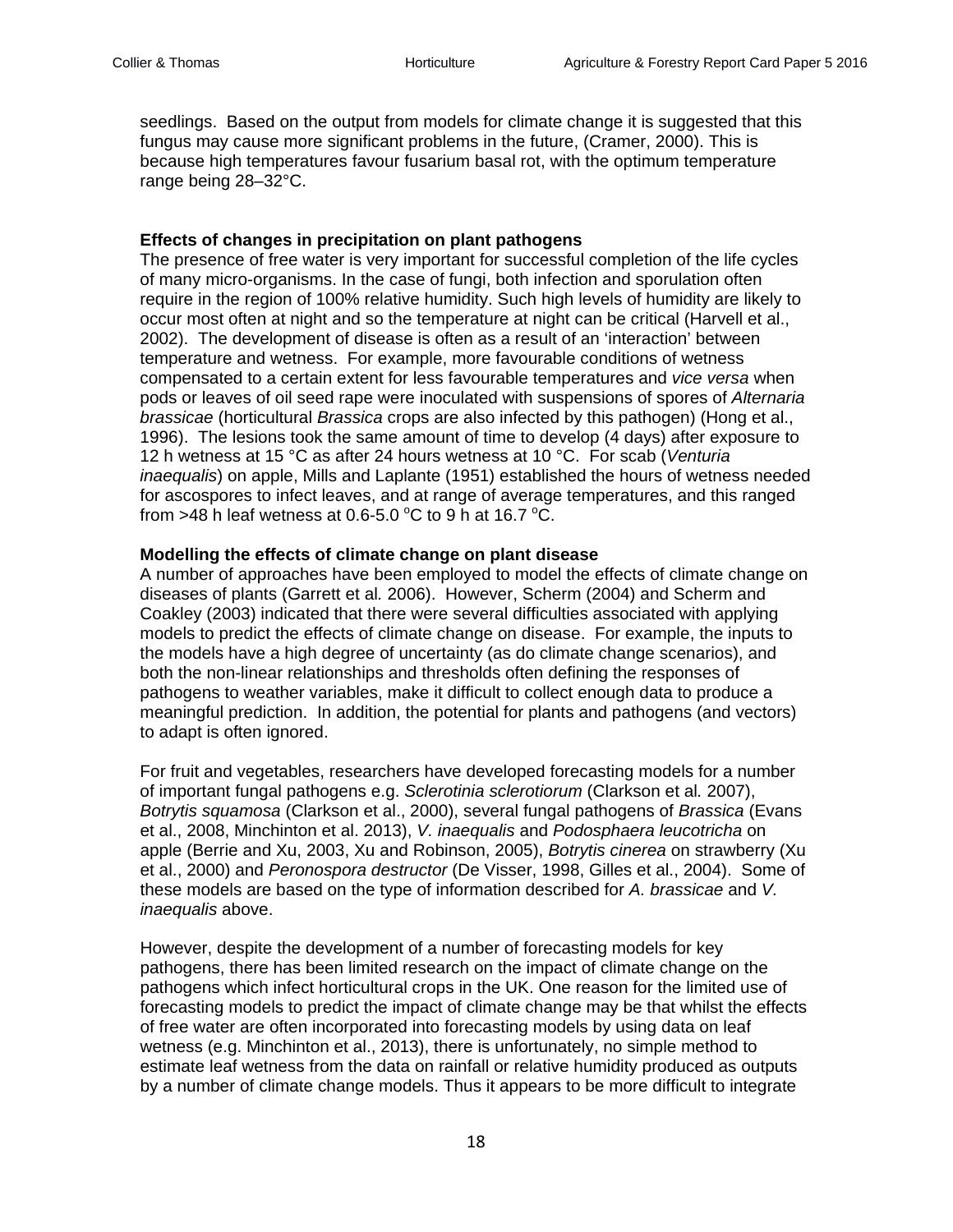pathogen models with climate models than it is for insect models, to predict the effects of climate change on disease.

Phoma (*Leptosphaeria maculans*) is one exception. This is a fungal pathogen of oil seed rape and other *Brassica* crops, although it is currently relatively unimportant in horticultural *Brassica* crops. Models to describe the development of epidemics of phoma stem canker were based on field data and used temperature and rainfall data as inputs (Evans et al., 2008). The predicted start, in the autumns of 2020 and 2050, of leaf spotting by phoma was respectively 5–10 or 10–15 days earlier than in the period 1960– 1990 (used as a baseline). The relatively 'small' differences from the baseline were because the start of leaf spotting depends on both temperature and rainfall and the effects of decreased summer rainfall counteracted the effects of increased summer temperature. However, there was predicted to be a large effect of climate change in spring on the date of initiation of phoma stem canker, with dates predicted to be as much as 80 days earlier than in 1960–1990.

#### **Effects of climate change on dispersal of plant pathogens**

Climate change may also affect the dispersal of pathogens. For example, the spores or other propagules of many pathogens are dispersed by rain splash (e.g*.* Pielaat et al., 2002). An alteration, as a result of climate change, in the distribution, intensity and frequency of rainfall events may affect such dispersal.

For pathogens, such as plant viruses, which are dispersed by invertebrate vectors, the effect of weather conditions on the phenology and abundance of the vector is important (discussed above for aphids which are common vectors of plant viruses). Changes in temperature may have further effects on the interaction. For example, the retention time on aphid mouthparts of non-persistently-transmitted viruses can be affected by the ambient temperature, which could have implications for virus spread (Jurik et al., 1987). The survival of viruses during the winter will depend on the abundance and condition of their overwintering hosts and how well their vectors survive.

Increases in temperature may cause the ranges of pathogens and their vectors to expand, which could bring pathogens into contact with larger numbers of potential hosts and provide new opportunities for pathogens to hybridise (Garrett et al., 2006). Additionally, the effect of globalistion on pathogen dispersal, by increasing the movement of humans and goods, may act synergistically with temperature changes.

#### **Effects of changes in carbon dioxide levels on plant pathogens**

Higher concentrations of  $CO<sub>2</sub>$  may affect a plant host and its pathogens in many ways (Coakley et al., 1999) and some of the effects of higher concentrations of  $CO<sub>2</sub>$  on plant diseases may counteract others. The higher growth rates of plants which are grown under higher concentrations of  $CO<sub>2</sub>$  may result in canopies which are more dense, leading to higher levels of humidity that will favour pathogens. The lower rates of plant decomposition observed when  $CO<sub>2</sub>$  concentrations are raised may increase the amounts of crop residues on which pathogens can overwinter, which would lead to higher levels of inoculum at the start of the growing season. The growth of pathogens themselves may be affected by higher concentrations of  $CO<sub>2</sub>$ , leading to greater production of fungal spores. However, increased concentrations of  $CO<sub>2</sub>$  may also lead to physiological changes in the host plant, which might increase the resistance of the host plant to pathogens.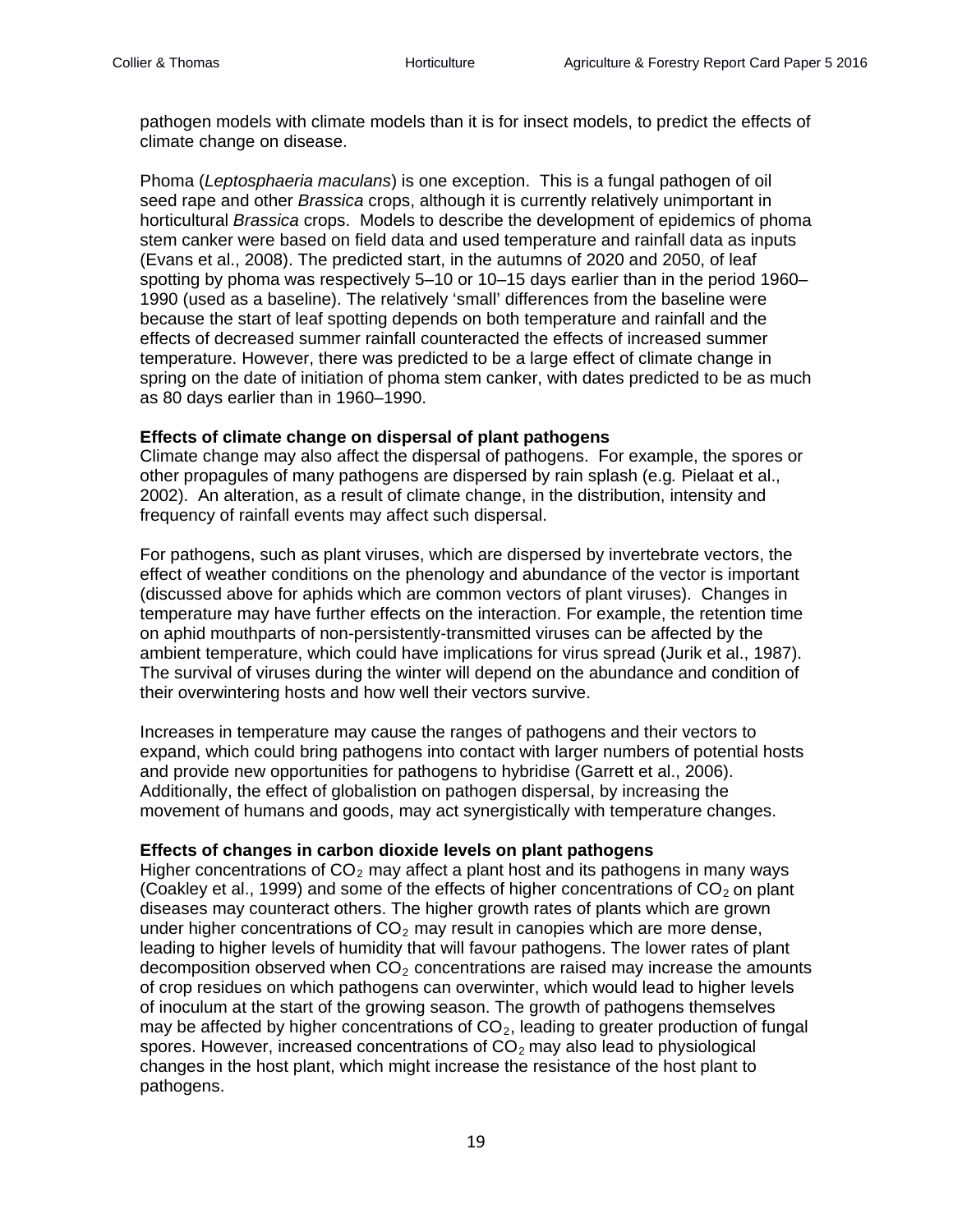# **Evolution of pathogens**

The extended growing seasons that are likely to result from higher temperatures should provide more time for the evolution of pathogens (Garrett *et al.*, 2006). The evolution of pathogens may also be more rapid when they are abundant, so that increased rates of survival (in winter and/or summer) may contribute. The occurrence of climate change may also help to determine whether pathogen populations will reproduce sexually or asexually. The overwintering of sexual propagules may be favoured by a change in ambient temperatures, thereby increasing the evolutionary potential of a pathogen population.

# **Case study**

Calleja (2011) developed models for three different diseases affecting the UK strawberry industry. These were powdery mildew (*Podosphaera aphanis*), grey mould (*B. cinerea*), and strawberry black spot (*Colletotrichum acutatum*). *Podosphaera aphanis* and *B. cinerea* are the two most common diseases affecting the UK strawberry industry whereas *C. acutatum* has become widespread in the UK quite recently. The models were then run with inputs from the UKCP09 scenarios across four different timescales (Baseline, 2020, 2050 and 2080), and three different emission scenarios (low, medium and high). The inputs were temperature and rainfall/relative humidity, depending on the pathogen.

Incidence of *P. aphanis* was predicted to increase across most of Britain, with disease incidence increasing more in Scotland, west Wales and northern England and with a progressive increase in incidence from 1990 to 2080 across most of Britain. Almost all of the cases where an increase in incidence of *P. aphanis* was predicted were due to an increase in the number of occasions where the summer temperature fell within the optimum 15 – 27 °C range. Incidence of *B. cinerea* was predicted to change across most of Britain, with increases north of the Midlands and slight decreases elsewhere, particularly in the south. Where increases in incidence were predicted, the most rapid increases were until 2020, falling back by 2050 and 2080. The key factor leading to increased incidence was an increase in occasions when the optimum temperature conditions were achieved, particularly for regions where *B. cinerea* is currently limited by low temperatures, such as in Scotland and northern England. Beyond 2020, the continued increase in temperature was accompanied by a decrease in occasions when the optimum rainfall and humidity levels occurred, leading to a decline in disease incidence. Incidence of *C. acutatum* was predicted to increase drastically across most of Britain; increasing most in Scotland and along the west coast of Britain. Increases to 2080 were observed in these same areas, whilst the Midlands and south east of Britain experienced an increase in disease incidence only until 2020. Where an increase in disease incidence was predicted, this was due to an increase in occasions where the temperature was in the optimum range for development of the disease.

One of the outcomes of the probabilistic projections for all three pathogens was the increased variability between climate projection runs when compared to the baseline. This was for all projections for all locations, implying that whilst the median number of outbreaks will increase in most of Britain, the actual number of outbreaks from year to year could vary considerably, from years with very low disease outbreaks to years with potential epidemics. This was to an extent that was not seen during the baseline years.

#### **New pests and diseases**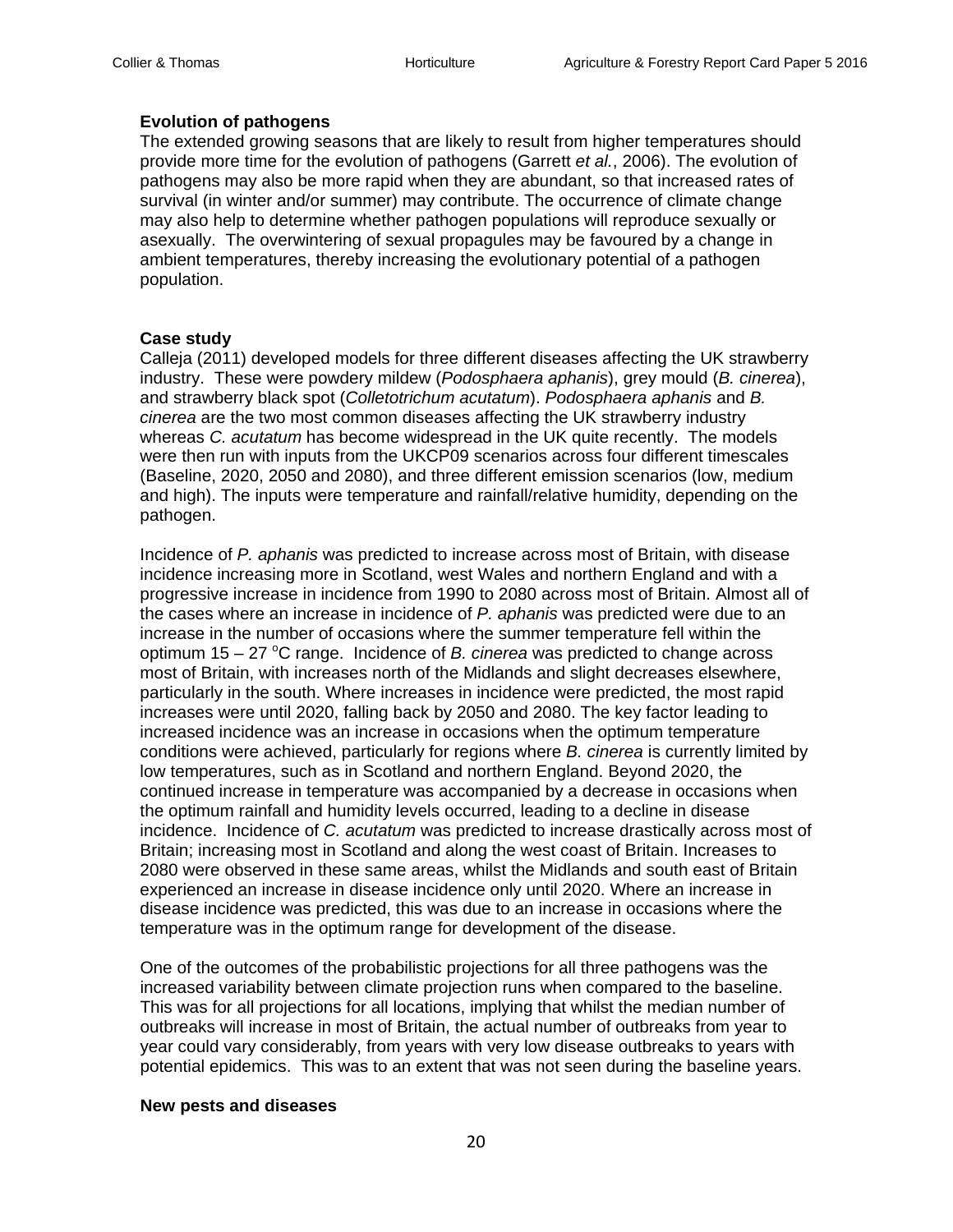In spite of extensive national and international restrictions and procedures, new, invasive, pests and pathogens do establish and spread. These 'new' species will also respond to climate change, with both ecological and economic implications (*e.g.* Hellman et al*.,* 2008*).* The likely occurrence of milder winters and warmer summers, which are more typical at present of some other parts of Europe, will have implications in relation to the survival and subsequent reproduction of new pests and pathogens. Non-indigenous pests and pathogens may establish first in protected crops under glass and then move to outdoor crops, as and when conditions are favourable. As mentioned above, the spotted wing drosophila is a very new threat to soft fruit crops in Europe (Calabria et al., 2012) and has been found quite recently in the UK (J. Cross, personal communication). It is possible that novel crops grown in the future may be hosts and sources of pests and pathogens that are new to the UK and some of these pests and pathogens may have host ranges that include crops grown currently in the UK.

#### **Effects of climate change on the ability to control pests and diseases**

Most of the economically important pests and pathogens in the UK are managed through combinations of monitoring and forecasting, pesticide applications, host plant resistance (where available), cultural controls (such as rotation) and good husbandry. It is fairly obvious that climate change could also affect the efficacy of the control measures used currently.

The weather can affect the application and performance of pesticides. High temperatures are reported to reduce the effectiveness of some pesticides (Paiva et al., 1995, Palm, 1975) and increase others (Grafius 1986, Yadwad and Kallapur 1988, Zhu et al*.,* 2006). The efficacy of certain pesticides may also be altered by the level of humidity (Imai et al.*,* 1995), or by the amount and timing of rainfall after pesticides have been applied (Suss et al.*,* 1994). The occurrence of rainfall can also determine whether a grower can apply a treatment at the time of most need. For example, wet conditions may encourage the development of a particular pest or pathogen, but prevent the application of sprays.

It is well known that pest and pathogen populations can themselves develop resistance to chemical pesticides or other control measures. The ability of a pest or pathogen to 'resist' a particular treatment may carry a fitness cost, which might be influenced by climate change. For example, as described above, *M. persicae* individuals with esterasebased resistance to insecticides are less likely to survive a cold, wet winter (Foster et al.*,* 1997; Foster et al.*,* 1996).

The number of active ingredients available to control pests and pathogens has decreased in recent times, at least partly due to changes in EU pesticide legislation, and this reduction may continue. The limited range of control options for some crops may be conflated with the effects of climate change through, for example, the reliability of forecasting systems, the impact of an increased number of pest and pathogen generations on selection for pesticide resistance and the number of days suitable for pesticide application during critical periods.

There are a number of instances where sources of genetic resistance to pests and pathogens have been identified and incorporated into plant cultivars that are grown commercially e.g. resistance in lettuce to *N. ribisnigri*. There are situations where the effectiveness of such resistance genes has broken down under changed climatic conditions. For example, there is a range of examples of the breakdown of resistance at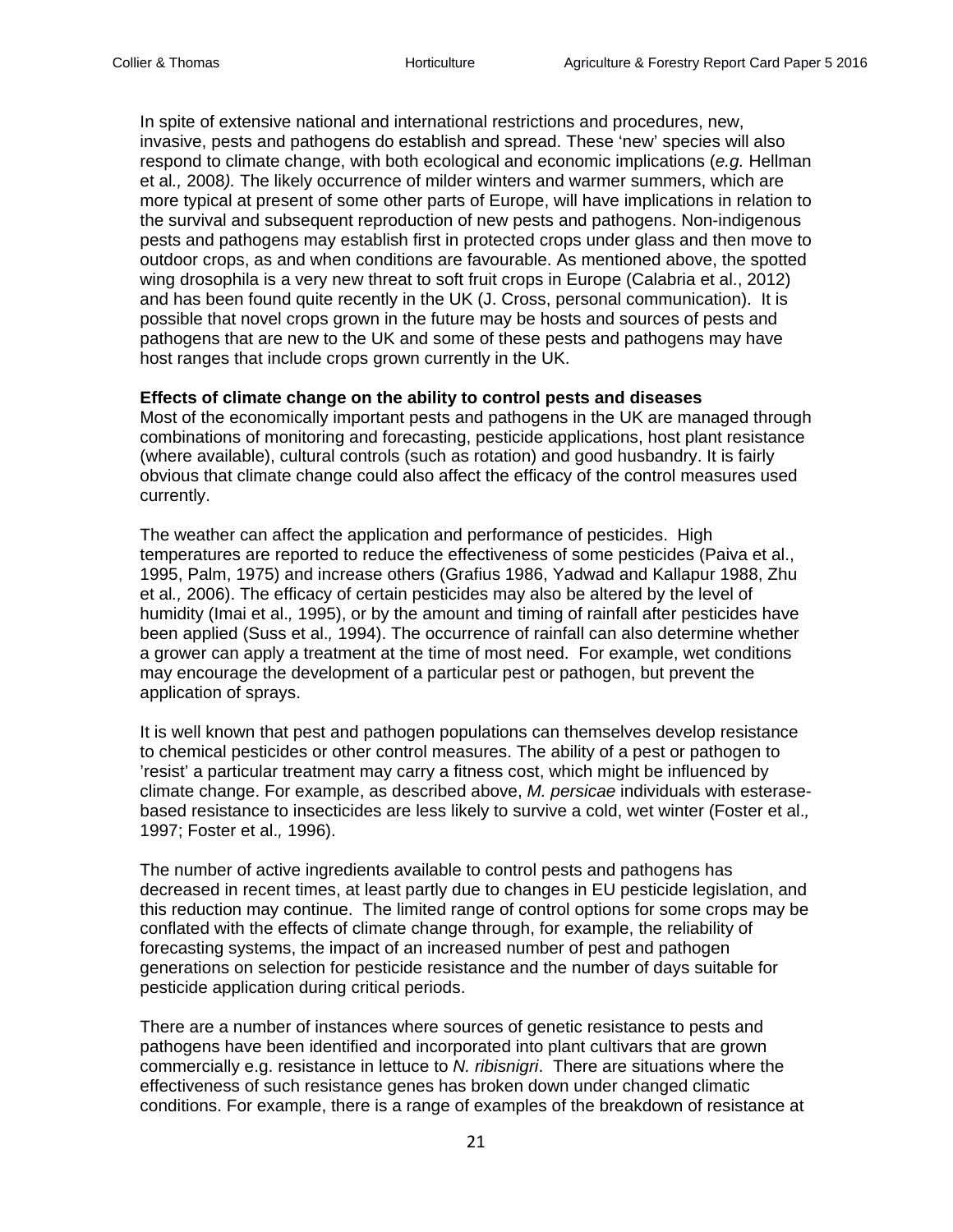high temperatures (e.g. Kuginuki et al., 1991, Huang et al., 2006, Li et al.*,* 2006, Ellis et al*.,* 1994, Eisbein and Haack 1985) and changes in humidity might also influence this breakdown (Wang et al.*,* 2005).

To date natural enemies have not been used to a great extent in fruit, field vegetable or ornamental crops grown outdoors, although natural enemies are used extensively and effectively in protected crops and are considered to make a contribution to pest control within agroecological farming systems (Crowder et el., 2010; Phillips et al., 1994). Natural enemies will obviously be constrained by their own 'climatic requirements', but these may not be identical to those of their hosts (Campbell et al., 1974, Islam and Chapman 2001). Climate change may not affect certain natural enemies to the same extent/in the same direction as the pests they are intended to control. For example, Dunn (1952) showed a difference between the influence of temperature on the feeding rate of a predatory ladybird, *Coccinella septempunctata,* and the rate of reproduction of a prey species, pea aphid (Acyrthosiphon pisum). Above a temperature of 10 °C, the rate at which the ladybird consumed the aphid exceeded the reproduction rate of the aphid, whereas below 10  $\mathrm{^{\circ}C}$  the numbers of aphids built up more quickly than they could be consumed by the predator.

As stated at the beginning of this section on pests, pathogens and weeds, crops grown outdoors are exposed to a complex of pests and pathogens and associated organisms, including their natural enemies, with many inter-specific interactions. 'Natural pest control' undoubtedly makes a contribution to crop protection, although often not to the level required by the market. Climate change will have a range of effects on the individual species in these complexes, and their interactions, which may alter the 'services' that natural enemies deliver. However, with the current state of knowledge, it is impossible to predict the outcome with regard to the pest and pathogen complex in any particular cropping system.

There is increasing interest in the use of biopesticides, including products based on microbial control agents (fungi, bacterial toxins, viruses and nematodes) to control plant pests and pathogens in horticultural crops. For example, biopesticides based on entomopathogenic fungi have been used for inundative control, akin to the use of chemical pesticides. Temperature, humidity, sunlight and other factors can affect both efficacy following application and persistence on plants and, similarly, soil type/soil moisture interactions, temperature, and a range of biotic factors can affect performance in the soil (Jaronski, 2010). The resistance of a host and its ability to recover, and the virulence of the pathogen and its ability to replication, can alter considerably with sometimes very small changes in temperature and such responses may not be linear or easy to predict since they are the result of complex 'genotype x genotype x environment' interactions (Thomas and Blanford, 2003). Thus although a good deal of research has been undertaken, it is likely that there is insufficient information at present to make reliable predictions about the impact of climate change and this underlines once more how difficult it will be to predict how climate change will affect the extremely complex web of biotic interactions occurring in crops grown outdoors.

#### **Effect of climate change on weeds**

Competition from weeds is a considerable challenge to horticultural production. The species range is similar to those infesting arable crops and indeed many field vegetable crops are grown as part of an arable rotation. The particular challenge for most growers is the lack of effective methods for controlling weeds, particularly in relation to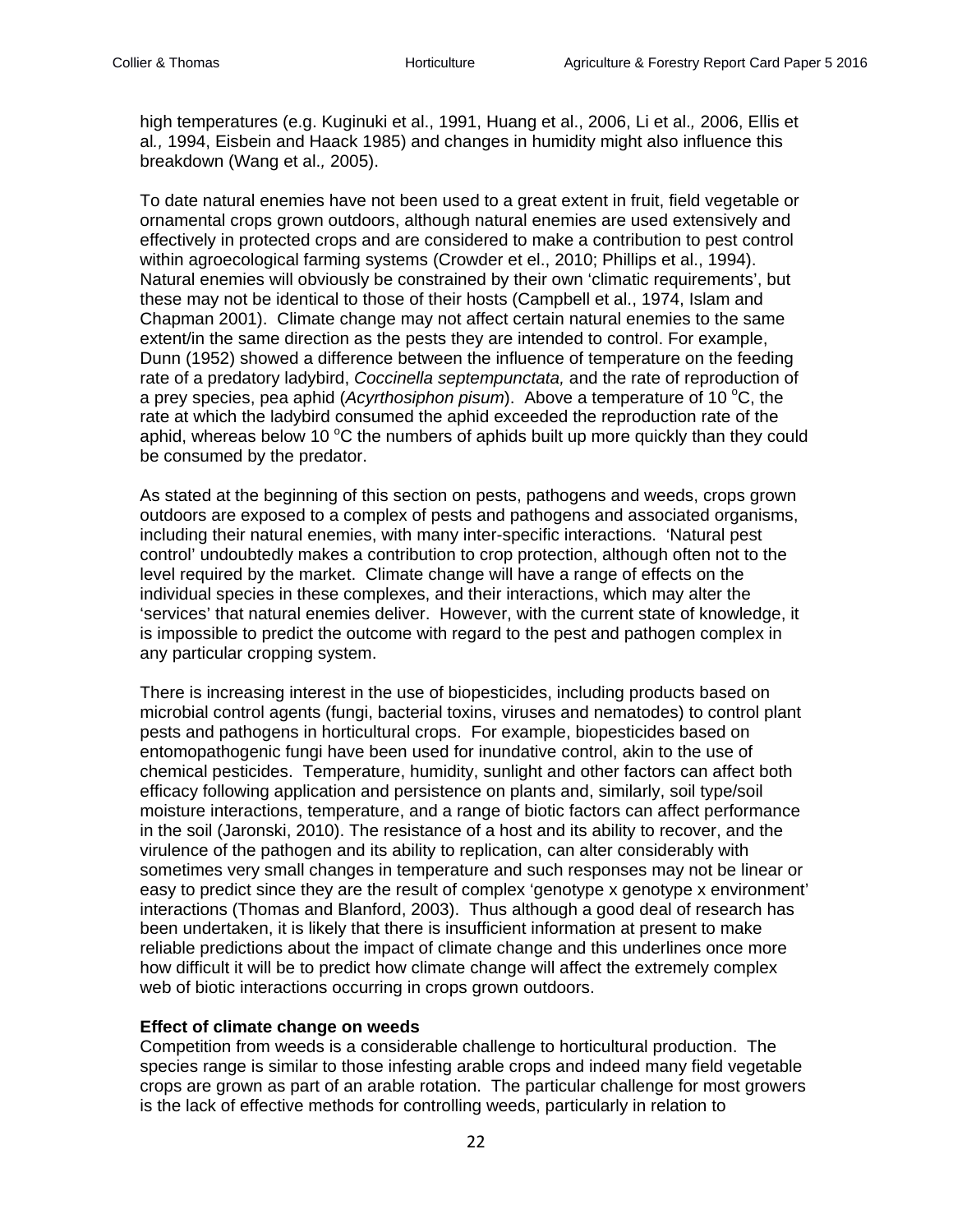herbicides. This is due to the withdrawal of certain active ingredients (as a result mainly of EU legislation), the relatively small market that weed control on horticultural crops provides for agrochemical companies and the low rate of discovery of 'new' herbicides.

In the UK, the impact of changes in weather conditions on weed growth in terms of temperature, precipitation and extreme events is likely to be similar to that on crop plants. With regard to the potential impact of climate change, Neve et al*.* (2009) suggested that there are two key questions: 'How will climate change affect crop-weed competition' and 'What is the potential for agricultural weeds to rapidly adapt to changing climates?' Obviously for both questions the outcome will be species-dependent but there is, for example, a suggestion that competition from C3 weeds could be greater following climate change, as a result of elevated levels of  $CO<sub>2</sub>$  (Ziska, 2000). In addition, elevated levels of  $CO<sub>2</sub>$  have been shown to increase the dominance of invasive species in natural communities (Smith et al., 2000). Climate change may also lead certain species to expand their ranges and may change the phenology of reproduction and other processes (Neve et al., 2009). It is likely that 'native' weed species are already well-adapted to climate stresses and that there is a considerable amount of genetic variation in native weed populations that allows them to adapt to changing conditions.

Changes in the weather may also affect the ability of growers to control weeds with herbicides for the reasons described for pest and disease control. Widespread use of herbicides has led to selection over time, conferring phenotypic resistance which allows certain weeds to survive and reproduce in the presence of herbicides. There is a lack of studies which address systematically the impact of climate change on the evolution of resistance to herbicides (Busi et al., 2013).

# **EFFECTS ON POLLINATORS**

Insect pollinators are vital to maximise yield and quality in a number of horticultural crops producing fruit (e.g. apple, pear, plum, cherry, tomato, courgette, runner bean etc.). Insect pollinators may also be important for production of seed for a range of edible and ornamental species, a large proportion of which will be undertaken outside the UK. Bees are regarded widely as the most important pollinators and include the domesticated European honeybee (*Apis mellifera*) (Carreck and Williams, 1998). A number of other species, such as the buff-tailed bumblebee (*Bombus terrestris),* have been domesticated to provide crop pollination services (Delaplane and Mayer, 2000), which in the UK includes protected crops such as tomato. It was estimated that in 2007, insect pollinated crops covered about 850,000 ha in the UK (Breeze et al., 2011), with much of this being crops of field beans and oilseed rape. By region, south east England had the greatest area of insect pollinated crops due to the relatively large amount of fruit production. Analysis of honeybee hive numbers suggested to Breeze et al. that managed honeybees may provide only up to a third of UK crop pollination services and that wild bees may contribute considerably more to UK crop pollination services than thought previously. Indeed, many wild bees can pollinate plants more effectively than honeybees (Thompson and Goodall, 2001). In addition, some species of wild bee appear to be less sensitive to 'poor' weather conditions (temperature and wind speed) than honeybees (Rogers et al., 2014).

In a review of the status of pollinator populations, Potts et al. (2010) considered that the effects of climate change would occur at all levels of organisation including changes in phenology, local or regional extinction, changes in the structure and functioning of pollinator communities and evolutionary change. In addition to these direct impacts,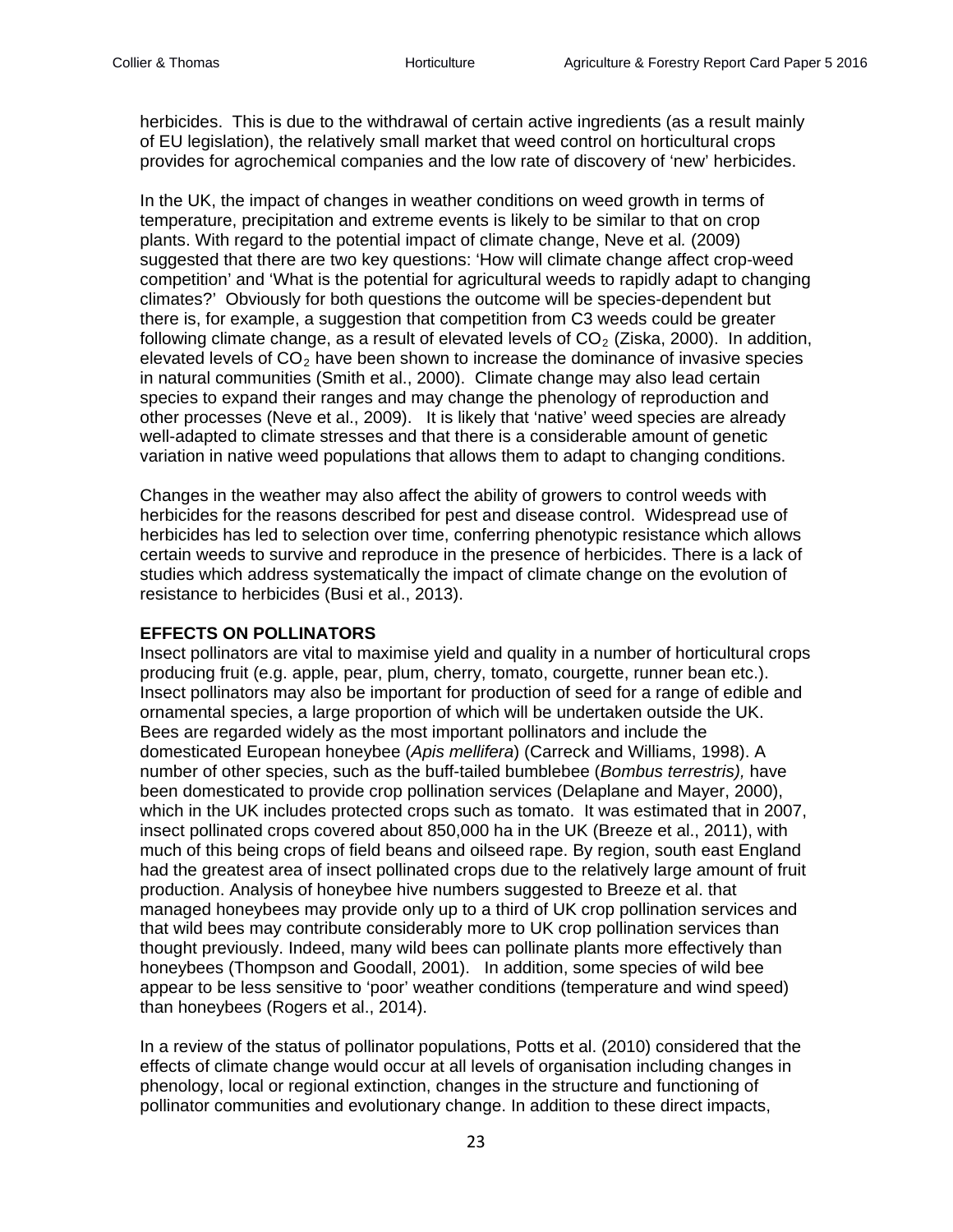there could be indirect effects through the impact of climate on interacting species (plants, natural enemies, pathogens) might be equally important. For example, lack of winter chill can reduce the effective pollination period of some fruits which if combined with limitations in pollinator activity (cold, wind and rain) can induce limited fruit set.

In a study on the effect of climate change on honeybee populations Le Conte and Navajas (2008) pointed out that this species has already shown high adaptive potential as it is found all over the world and in a range of different climates. This is due to considerable genetic diversity within the species and the evolution of geographic races that are adapted to specific environmental conditions. This genetic diversity will be key to future adaptation to climate change. However, honey bee populations are also under considerable pressure from other environmental stressors such as parasites and pathogens, and possibly insecticides, which are themselves changing over time and it is hard to predict what the effect of the combination of these factors and climate change will be (Godfray et al., 2014).

# **Conclusions**

Horticultural crops encompass a wide variety of species and crop types with a range of production systems, seasonality, environmental sensitivities and pest and disease susceptibilities. Assessing the likely impact of climate change on this sector is therefore a complex activity, particularly as the UK climate is not uniform, with a significant range of temperatures and precipitation from north to south and east to west. The main changes that can be anticipated are increases in the atmospheric level of  $CO<sub>2</sub>$ . increasing temperatures, changes in the pattern of precipitation and more extreme events (heatwaves, storms and droughts). These can have positive or negative impacts, depending on the crop and the extent and timing of the change. Based on the analysis in this report, Table 3 lists what we judge to be the most significant potential impacts and the confidence in the predictions.

Table 3: Potential impacts of climate change on UK horticultural crop production. Confidence levels are indicated as high (H), medium (M) or low (L).

| <b>Potential Impact</b>                                                    | <b>Confidence</b> |
|----------------------------------------------------------------------------|-------------------|
|                                                                            | level             |
| The net impact of temperature and $CO2$ on yield will be positive for the  | M                 |
| majority of UK horticultural crops.                                        |                   |
| Periods of high summer temperatures are likely to become more frequent     | н                 |
| in the future and pose an increasing risk to production.                   |                   |
| Without mitigation by the industry, future warming will negatively affect  | н                 |
| fruit crop yield and quality because of insufficient winter chilling.      |                   |
| Earlier flowering time might cause asynchrony with the normal pollinators  | м                 |
| resulting in poor fertilisation.                                           |                   |
| Reductions in soil moisture as a consequence of reduced summer rainfall    | н                 |
| and increased evapotranspiration will increase the requirement for crop    |                   |
| irrigation.                                                                |                   |
| Most tree fruit and soft fruit production, which is increasingly dependent | н                 |
| on irrigation, takes place in areas that are under water stress, which is  |                   |
| likely to be an unsustainable situation.                                   |                   |
| More frequent droughts and heatwaves increase the probability of loss or   | н                 |
| interruption of production of long season salad or vegetable crops.        |                   |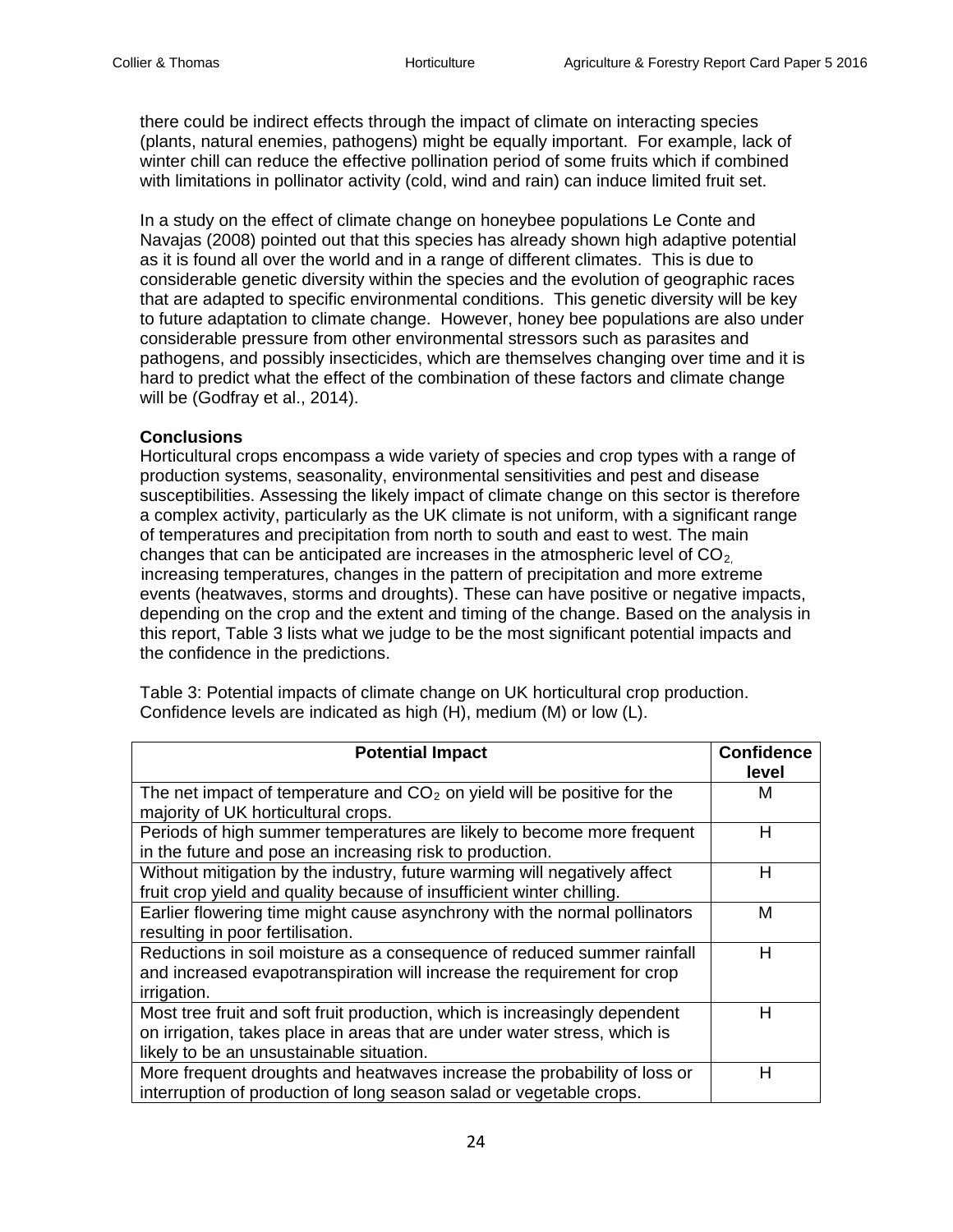| Floods and waterlogging are unlikely to prove an increasing risk to         | M |
|-----------------------------------------------------------------------------|---|
| production than at present.                                                 |   |
| Some pest invertebrate species will be able to complete more generations    | Н |
| at higher temperatures and activity is likely to start earlier in the year. |   |
| Warmer winters are likely to favour increased survival of some species.     |   |
| Extreme high temperatures and the increased frequency of heat waves         | H |
| will be deleterious to some pests.                                          |   |
| Warmer conditions may favour the survival and reproduction of migrant       | H |
| pest species such as Plutella xylostella.                                   |   |
| Water-intolerant pests may prosper in periods of drought, whereas           | H |
| populations of slugs may decline.                                           |   |
| Warmer winters are likely to improve survival of plant pathogens and        | H |
| higher average temperatures throughout the year will accelerate pathogen    |   |
| life cycles.                                                                |   |
| Models run for fungal pathogens of horticultural crops suggest that it is   | H |
| possible that the risk of infection will increase with climate change.      |   |
| Some weed species may become more competitive as a result of the            | н |
| interaction between increased temperature and CO <sub>2</sub> levels.       |   |
| Climate change may reduce the efficacy of current pest and disease          | M |
| control measures.                                                           |   |
| There is insufficient information at present to make reliable predictions   |   |
| about the impact of climate change on natural enemies and the efficacy of   |   |
| biological control.                                                         |   |
| Insect pollinators may be affected in a number of direct and indirect ways  | H |
| by climate change                                                           |   |
| The honey bee (Apis mellifera) is under pressure from stressors such as     | M |
| parasites and pathogens, and it is hard to predict what the effect of these |   |
| factors together with climate change will be.                               |   |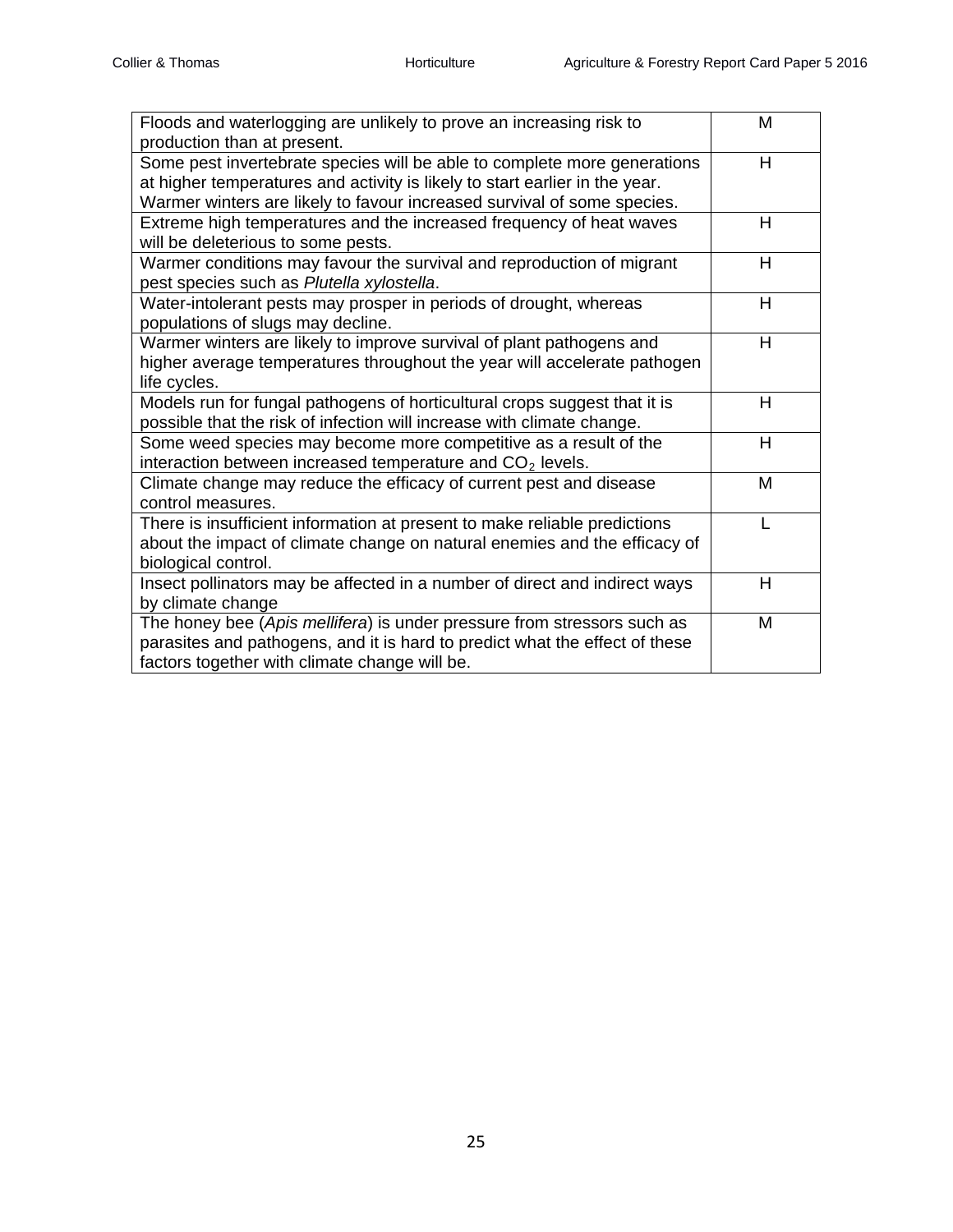# **REFERENCES**

- Ainsworth, E. A. and Long, S. P. (2005). What have we learned from 15 years of free-air  $CO<sub>2</sub>$  enrichment (FACE)? A meta-analytic review of the responses of photosynthesis, canopy. New Phytologist 165 (2), 351-371.
- Atkinson, C.J., Sunley, R.J. Jones, H.G., Brennan, R. and Darby, P. (2004). Desk study on winter chill in fruit (HH3713). Defra Final Project Report. 133 pp.
- Atkinson C.J., Brennan R.M. and Jones H.G. (2013). Declining chilling and its impact on temperate perennial crops. Environmental and Experimental Botany 91, 48-62.
- Bale, J.S. (2010). Implications of cold-tolerance for pest management. In: Low Temperature Biology of Insects. Edited by D.L. Denlinger and R. E. Lee. Cambridge University Press 390 pp.
- Berrie, A.M. and Xu, X. (2003). Managing apple scab (Venturia inaequalis) and powdery mildew (Podosphaera leucotricha) using Adem™. International Journal of Pest Management [49,](http://www.tandfonline.com/loi/ttpm20?open=49%23vol_49) 243-249.
- Bisgrove, R. and Hadley, P. (2002). Gardening in the Global Greenhouse: The Impacts of Climate Change on Gardens in the UK. Technical Report. UKCIP, Oxford.
- Bowden, J., Cochrane, J., Emmett, B.J., Minall, T.E. and Sherlock, P.L. (1983). A survey of cutworm attacks in England and Wales, and a descriptive population model for *Agrotis segetum* (Lepidoptera: Noctuidae). Annals of Applied Biology 102, 29–47.
- Breeze, T. D., Bailey, A. P., Balcombe, K. G. and Potts, S. G. (2011). Pollination services in the UK: how important are honeybees? Agriculture, Ecosystems and Environment 142, 137-143.
- Bunce, J. A. (2001). Seasonal patterns of photosynthetic response and acclimation to elevated carbon dioxide in field-grown strawberry. Photosynthesis Research 68, 237-245.
- Busi, R., Vila-Aiub, M.M., Beckie, H.J., Gaines, T.A., Goggin, D.E., Kaundun, S.S., Lacoste, M., Neve, P., Nissen, S.J., Norsworthy, J.K., Renton, M., Shaner, D.L., Tranel, P.J., Wright,T., Yu, Q. and Powles, S.B. (2013). Herbicide-resistant weeds: from research and knowledge to future needs. Evolutionary Applications 6, 1218–1221.
- Butts, R.A. and McEwen, F.L. (1981). Seasonal populations of the diamondback moth, *Plutella xylostella* (Lepidoptera: Plutellidae), in relation to day-degree accumulation. Canadian Entomologist 113, 127–131.
- Calabria, G., Máca, J,. Bächli, G., Serra, L. and Pascual, M. (2012). First records of the potential pest species *Drosophila suzukii* (Diptera: Drosophilidae) in Europe. Journal of Applied Entomology 136, 139–147.
- Calleja, E. (2011). The potential impacts of climate change on diseases affecting strawberries and the UK strawberry industry. PhD Thesis University of Warwick 32 pp.
- Campbell, A., Frazer, B.D., Gilbert, N., Gutierrez, A.P. and Mackauer, M. (1974). Temperature requirements of some aphids and their parasites. Journal of Applied Ecology 11, 431-438.
- Carreck N. and Williams I. (1998) The Economic Value of Bees in the UK; Bee World 79 (3), 115-123.
- CCRA (2012) The UK Climate Change Risk Assessment 2011: Evidence Report (Defra, 2012).
- Challinor, A. J., Watson, J., Lobell, D. B., Howden, S. M., Smith, D. R. and Chhetri, N. 2014. A meta-analysis of crop yield under climate change and adaptation. Nature Climate Change, 4, 287-291.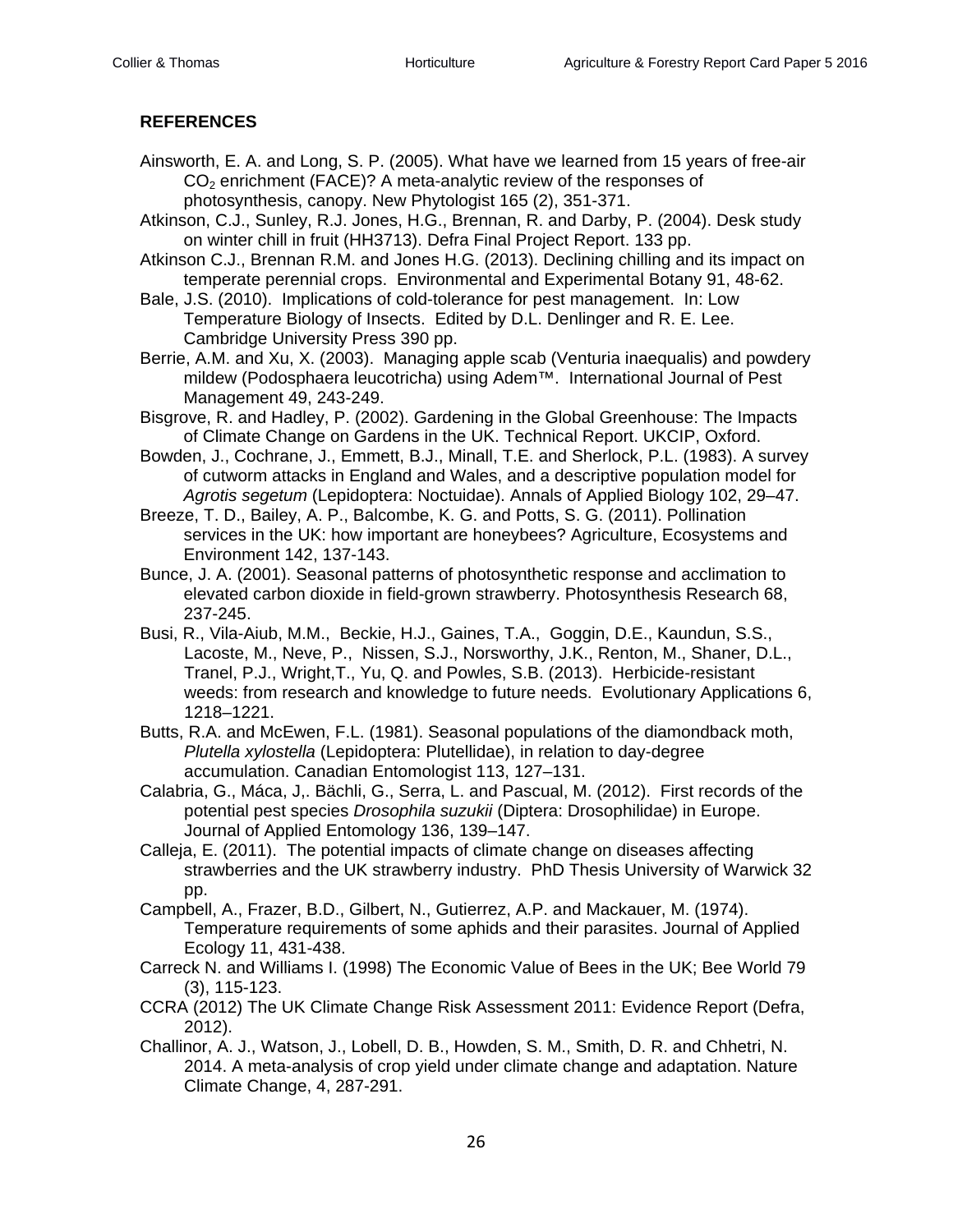- Chapman, J.W., Reynolds, D.R., Smith, A.D., Riley. J.R., Pedgley, D.E. and Woiwod, I.P. (2002). High altitude migration of the diamondback moth *Plutella xylostella* to the U.K.: a study using radar, aerial netting, and ground trapping. Ecological Entomology 27, 641–650.
- Chen, K., Hu, G. Q. and Lenz, F. (1997). Effects of CO2 concentration on strawberry. VI. Fruit yield and quality. Journal of Applied Botany-Angewandte Botanik 71, 195- 200.
- Chen, K., Hu, G. Q. and Lenz, F. (2002). Effects of doubled atmospheric CO2 concentration on apple trees II. Dry mass production. Gartenbauwissenschaft, 67, 28-33.
- Cini, A., Ioriatti, C., Anfora, G. (2012). A review of the invasion of Drosophila suzukii in Europe and a draft research agenda for integrated pest management. Bulletin of Insectology 65 (1), 149-160.
- Clarkson, J.P., Kennedy, R. and Phelps, K. (2000). The effect of temperature and water potential on the production of conidia by sclerotia of *Botrytis squamosa*. Plant Pathology 49, 119-128.
- Clarkson, J.P., Phelps, K., Whipps, J.M., Young, C.S., Smith, J.A. and Watling, M. (2007) Forecasting Sclerotinia disease on lettuce: a predictive model for carpogenic germination of Sclerotinia sclerotiorum sclerotia. Phytopathology 97, 621-631.
- Coakley, S.M., Scherm, H. and Chakraborty, S. (1999) Climate change and plant disease management. Annual Review of Phytopathology 37, 399–426.
- Collier, R. and Else, M. A. (2014). UK Fruit and Vegetable Production Impacts of Climate Change and Opportunities for Adaptation. In: Fuhrer, J. and Gregory, P. J. (eds.) Climate Change Impacts and Adaptations in Agricultural Systems. Wallingford UK: CABI.
- Collier, R., Fellows, J., Adams, S., Semenov, M., Thomas, B. (2008). Vulnerability of horticultural crop production to extreme weather events. Aspects of Applied Biology 88, 3-13.
- Collier, R.H. and Finch, S. (1983a). Completion of diapause in field populations of the cabbage root fly (*Delia radicum*). Entomologia experimentalis et applicata 34, 186-192.
- Collier, R.H. & Finch, S. (1983b). Effects of intensity and duration of low temperatures in regulating diapause development of the cabbage root fly (*Delia radicum*). Entomologia experimentalis et applicata 34, 193-200.
- Collier, R.H. and Finch, S. (1992). The effects of temperature on development of the large narcissus fly (*Merodon equestris*). Annals of Applied Biology, 120, 383-390.
- Collier, R.H. and Finch, S. (1996). Field and laboratory studies on the effects of temperature on the development of the carrot fly (*Psila rosae* F.). Annals of Applied Biology 128, 1-11.
- Collier, R.H., Finch, S., Phelps, K. and Thompson, A.R. (1990). Possible impact of global warming on cabbage root fly (Delia radicum) activity in the UK. Annals of Applied Biology 118, 261–271.
- Cramer, C., (2000) Breeding and genetics of fusarium basal rot resistance in onion. Euphytica 115, 159–66.
- Crowder, D.W., Northfield, T.D., Strand, M.R., Snyder, W.E., (2010). Organic agriculture promotes evenness and natural pest control. Nature 466, 109-111.
- Daymond, A., Wheeler, T., Hadley, P., Ellis, R. and Morison, J. (1997). The growth, development and yield of onion (*Allium cepa* L) in response to temperature and CO2. Journal of Horticultural Science 72, 135-145.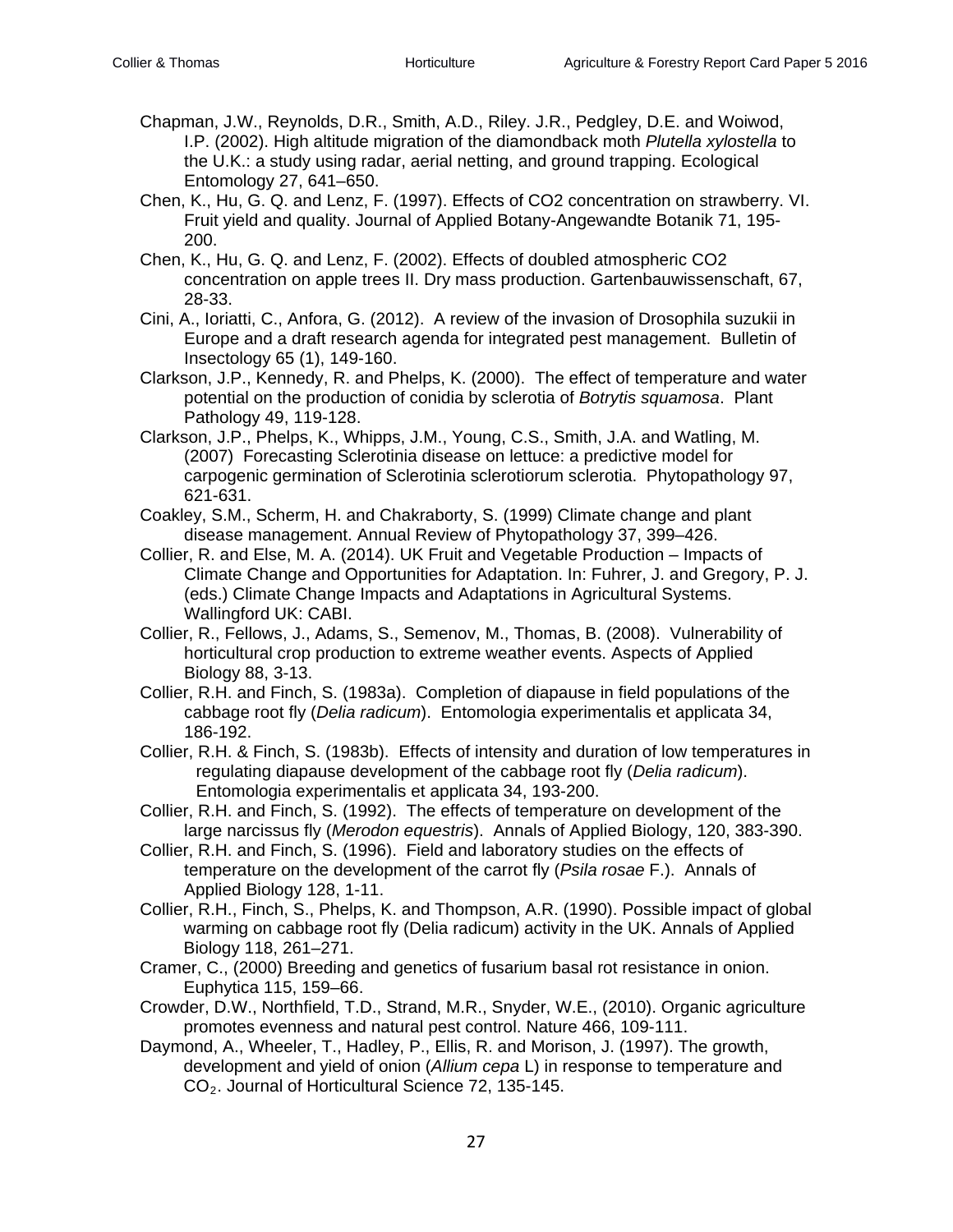- De Visser, C.L.M. (1998) Development of a downy mildew advisory model based on Downcast. European Journal of Plant Pathology 104, 993-943.
- Defra (2011). Review of factors including pest biology and control strategies that may explain the increased importance of the leaf miner Scaptomyza flava. Final Report Defra Project PS 2718.
- Defra (2014). Agriculture in the United Kingdom data sets. https://www.gov.uk/government/statistical-data-sets/agriculture-in-the-unitedkingdom
- Delaplane K.S. and Mayer D.E. (2000) Crop Pollination by Bees, CABI Publishing; Wallingford
- Dichio, B., Xiloyannis, C., Celano, G. and Vicinanza, L. (2004) Performance of new selections of Prunus rootstocks, resistant to root knot nematodes, in waterlogging conditions. Acta Horticulturae 658, 403–406.
- Dixon, G. R., Collier, R. H.Bhattacharya, I. (2014). An Assessment of the Effects of Climate Change on Horticulture. In: Dixon, G. R. & Aldous, D. E. (eds.) Horticulture: Plants for People and Places, Volume 2. Springer Netherlands.
- Domergue, M., Legave, J. M., Calleja, M., Moutier, N., Brisson, N. and Seguin, B. (2004). Climate warming and consequences for flowering. Arboriculture Fruitiere, 578**,** 27-33.
- Dunn, J.A. (1952). The effect of temperature on the pea aphid-ladybird relationship. Second report of the National Vegetable Research Station, Wellesbourne p21.
- Eisbein, K. and Haack, I. (1985) Changes in the resistance behaviour of spinach towards a strain of cucumber mosaic virus under the influence of higher temperatures. Archiv fur Phytopathologie und Pflanzenschutz 21, 411-413.
- Ellis, P.R., Pink, D.A.C., Ramsey, A.D. (1994) Inheritance of resistance to lettuce root aphid in the lettuce cultivars 'Avoncrisp' and 'Lakeland'. Annals of Applied Biology 124, 141-151
- Elson MK, Morse RD, Wolf DD and DH, V. 1992. High-temperature inhibition of seed germination and seedling emergence of broccoli. Hort Technology, 2**,** 417-419.
- Esbjerg P. (1988) Behaviour of 1st- and 2nd-instar cutworms (*Agrotis segetum* Schiff.) (*Lep., Noctuidae*): the influence of soil moisture. Journal of Applied Entomology 105,295–302.
- Evans, N., Baierl, A., Semenov, M. A., Gladders, P. and Fitt, B. D. L. (2008) Range and severity of a plant disease increased by global warming. Journal of the Royal Society Interface 5, 525-531.
- Finch, S. and Collier, R.H. (1985) Laboratory studies on aestivation in the cabbage root fly (*Delia radicum*). Entomologia experimentalis et Applicata 38,137–143.
- Foster, S.P., Harrington, R., Devonshire, A.L., Denholm, I., Clark, S.J and Mugglestone, M.A. (1997) Evidence for a possible fitness trade-off between insecticide resistance and the low temperature movement that is essential for survival of UK populations of *Myzus persicae* (Hemiptera: Aphididae). Bulletin of Entomological Research 87, 573-579
- Foster, S.P., Harrington, R., Devonshire, A.L., Denholm, I., Devine, G.J., Kenward, M.G. and Bale, J.S. (1996) Comparative survival of insecticide-susceptible and resistant peach-potato aphids, *Myzus persicae* (Sulzer) (Hemiptera: Aphididae), in low temperature field trials. Bulletin of Entomological Research 86, 17-27.
- Foster, S.P., Harrington, R., Dewar, A.M., Denholm, I. and Devonshire A.L. (2002). Temporal and spatial dynamics of insecticide resistance in *Myzus persicae* (Sulzer). Pest Management Science 58, 895-907.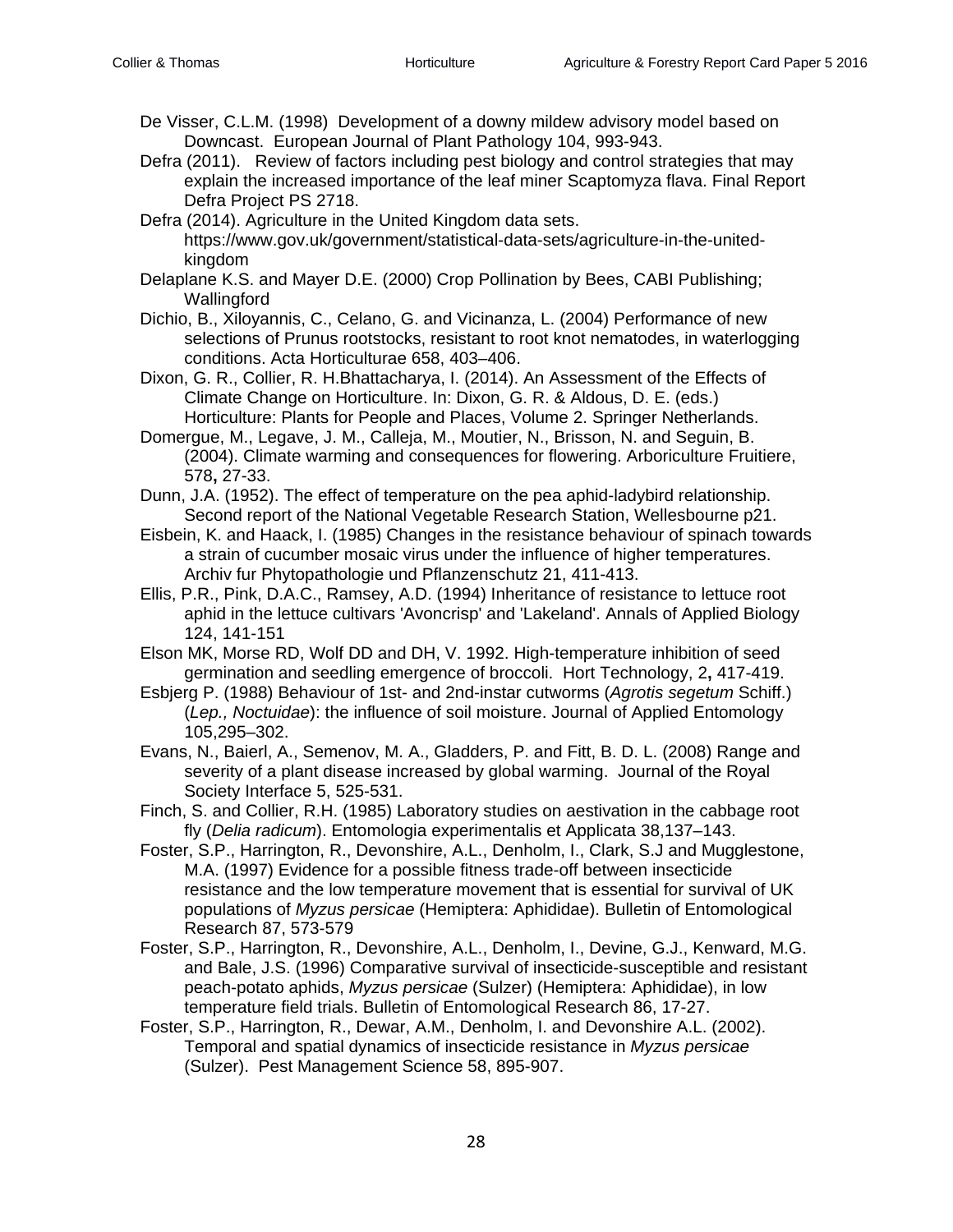- Garrett, K.A., Dendy, S.P., Frank, E.E., Rouse, M.N. and Travers, S.E. (2006). Climate change effects on plant disease: genomes to ecosystems. Annual Review of Phytopathology 44, 489–509.
- Gilles, T., Phelps, K. Clarkson, J.P. and Kennedy, R. (2004). Development of MILLIONCAST, an improved model for predicting downy mildew sporulation on onions. Plant Disease 88, 695-702.
- Godfray, H.C.J., Blacquière T., Field, L.M., Hails, R.S., Petrokofsky, G., Potts, S.G., Raine, N.E., Vanbergen, A.J. and McLean, A.R. (2014). A restatement of the natural science evidence base concerning neonicotinoid insecticides and insect pollinators. Proceedings of the Royal Society B - Biological Sciences 281, 1786 Article Number: 20140558.

Grafius, E. (1986) Effects of temperature on pyrethroid toxicity to Colorado potato beetle (Coleoptera: Chrysomelidae). Journal of Economic Entomology 79, 588-591

- Gratwick, M. (2012). Crop Pests in the UK: Collected edition of MAFF leaflets.Springer Science and Business Media, 490 pp.
- Gutezeit, B. (2006). Plant mass and yield of broccoli as affected by soil moisture. Hortscience 41**,** 113-118.
- Harrington, R., Clark, S.J., Welham, S J., Verrier, P.J., Denholm, C.H., HullÉ, M. Maurice, D., Rounsevell, M.D.A., Cocu, N. and European Union Examine Consortium (2007a). Environmental change and the phenology of European aphids. Global Change Biology 13, 1550-1564.
- Harrington, R., Hullé, M. and Plantegenest, M. (2007b). Monitoring and forecasting. In Aphids as crop pests, pp. 551–536. Eds H F van Emden and R Harrington. Wallingford, UK: CAB International.
- Harrington, R., Tatchell, G.M. and Bale, J.S. (1990). Weather , life cycle strategy and spring populations of aphids. Acta Phytopathologica and Entomologica Hungarica 25, 423-432.
- Harrison, J.R. and Barlow, C.A. (1972). Population-growth of the pea aphid, *Acyrthosiphon pisum* (Homoptera: Aphididae) after exposure to extreme temperatures. Annals of the Entomological Society of America 65, 1011–1015.
- Harvell, C.D., Mitchell, C.E., Ward, J.R., Altizer, S., Dobson, A.P., Ostfeld, R.S. and Samuel, M. D. (2002). Climate warming and disease risk for terrestrial and marine biota. Science 296, 2158–2162.
- Heide, O. M. and Prestrud, A. K. (2005). Low temperature, but not photoperiod, controls growth cessation and dormancy induction and release in apple and pear. Tree Physiology, 25**,** 109-114.
- Hellmann, J.J., Byers, J.E. Bierwagen, B.G. and Dukes. J.S. (2008) Five potential consequences of climate change for invasive species. Conservation Biology, 22, No. 3, 534–543.
- Hellqvist, S. (2001). Phenology of the Blackcurrant Leaf Midge *(Dasineura tetensi)* in Northern Sweden. Acta Agriculturae Scandinavica, Section B — Soil and Plant Science 51, 84-90.
- Hong, C.X., Fitt, B.D.L. and Welham, S.J. (1996). Effects of wetness period and temperature on development of dark pod spot *(Alternaria brassicae)* on oilseed rape (*Brassica napus*). Plant Pathology 45, 1077–1089.
- Huang, Y.J., Evans, N., Li, Z.Q., Eckert, M., Chevre, A.M., Renard, M. and Fitt,B.D.L. (2006) Temperature and leaf wetness duration affect phenotypic expression of Rlm6-mediated resistance to Leptosphaeria maculans in Brassica napus. New Phytologist 170, 129-141
- Hullé, M., Coeur d'Acier, A. Bankhead-Dronnet, S. and Harrington, R. (2010) Aphids in the face of global changes. Comptes Rendus Biologies 333, 497-503.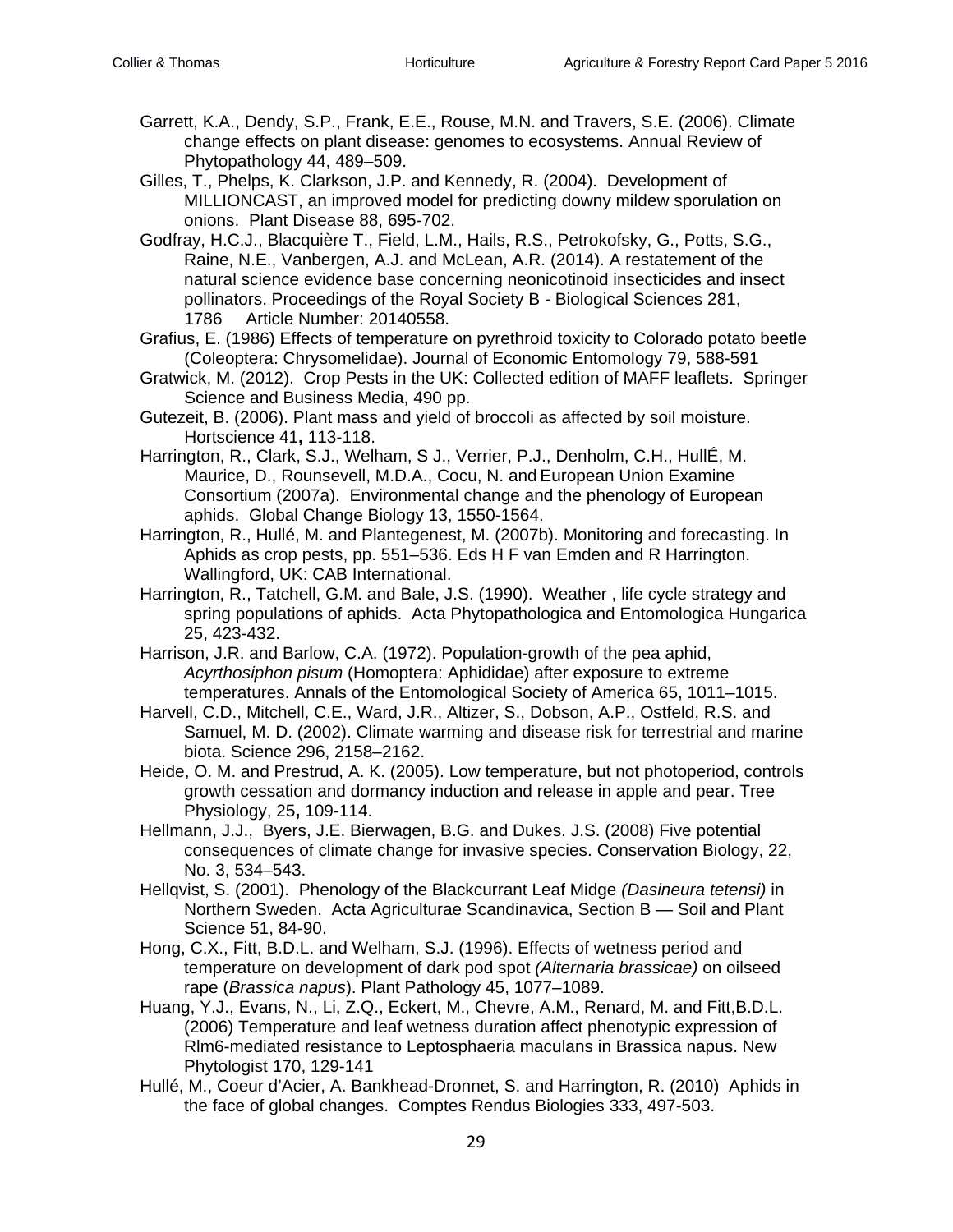- Idso, S. B. and Kimball, B. A. (1989). Growth-response of carrot and radish to atmospheric co2 enrichment. Environmental and Experimental Botany, 29**,** 135- 139.
- Imai, T., Tsuchiya, S. and Fujimori, T. (1995) Humidity effects on activity of insecticidal soap for the green peach aphid, *Myzus persicae* (Sulzer) (Hemiptera, Aphididae). Applied Entomology and Zoology 30, 185-188
- IPCC, 2013: Summary for Policymakers (2013). In: Climate Change 2013: The Physical Science Basis. Contribution of Working Group I to the Fifth Assessment Report of the Intergovernmental Panel on Climate Change [Stocker, T.F., D. Qin, G.-K. Plattner, M. Tignor, S.K. Allen, J. Boschung, A. Nauels, Y. Xia, V. Bex and P.M. Midgley (eds.)]. Cambridge University Press, Cambridge, United Kingdom and New York, NY, USA.
- Islam, S.S. and Chapman, R.B. (2001) Effect of temperature on predation by Tasmanian lacewing larvae. In: Zydenbos SM (ed) New Zealand Plant Protection. New Zealand Plant Protection Society, Rotorua, New Zealand, pp 244-247.
- Jaronski, S.T. (2010). Ecological factors in the inundative use of fungal entomopathogens. Biocontrol 55, 159–185.
- Johnson, S.N., Barton, A.T., Clark, K.E., Gregory, P.J., McMenemy, L.S. and Hancock, R.D. (2011). Elevated atmospheric CO2 impairs the performance of root-feeding vine weevils by modifying root growth and secondary metabolites. Global Change Biology 17, 688–695.
- Jurik, M., Mucha, V. and Vorosova, T. (1987). The effects of temperature and some other factors on retention of non-persistent viruses by aphids. Biologia (Bratislava) 42, 315-318.
- Kahrer A. (1999). Biology and control of the leek mining fly, *Napomyza gymnostoma*. Bulletin OILB/SROP. 22, 5, 205-211.
- Karapatzak, E. K., Wagstaffe, A., Hadley, P. and Battey, N. H. (2012). High-temperatureinduced reductions in cropping in everbearing strawberries (*Fragaria ananassa*) are associated with reduced pollen performance. Annals of Applied Biology 161**,** 255-265.
- Knox, J., Weatherhead, K., Diaz, J. R. and Kay, M. (2009). Developing a strategy to improve irrigation efficiency in a temperate climate A case study in England. Outlook on Agriculture 38**,** 303-309.
- Kuginuki, Y., Yoshikawa, H. and Yui, S. (1991). Degradation of clubroot resistance in Chinese cabbage. Effect of temperature and daylength. Cruciferae Newsletter 4-5, 140-141.
- Le Conte, Y. and Navajas, M. (2008). Climate change: impact on honey bee populations and diseases. Revue Scientifique et Technique (International Office of Epizootics) 27, 499-510.
- Ledesma, N. and Sugiyama, N. (2005). Pollen quality and performance in strawberry plants exposed to high-temperature stress. Journal of the American Society for Horticultural Science 130**,** 341-347.
- Li, H., Smyth, F., Barbetti, M.J. and Sivasithamparam, K. (2006). Relationship between *Brassica napus* seedling and adult plant responses to *Leptosphaeria maculans* is determined by plant growth stage at inoculation and temperature regime. Field Crop Research 96, 428-437.
- Lincoln, D.E., Fajer E.D. and Johnson, R.H. (1993) Plant-insect herbivore interactions in elevated  $CO<sub>2</sub>$  environments. Trends in Ecology and Evolution 8, 64-68.
- Liu, H. J., F. L. McEwen and G. Ritcey. (1982). Forecasting events in the life cycle of the onion maggot, *Hylema antiqua* (Diptera: Anthomyiidae): Application to control schemes. Environmental Entomology 11, 751-755.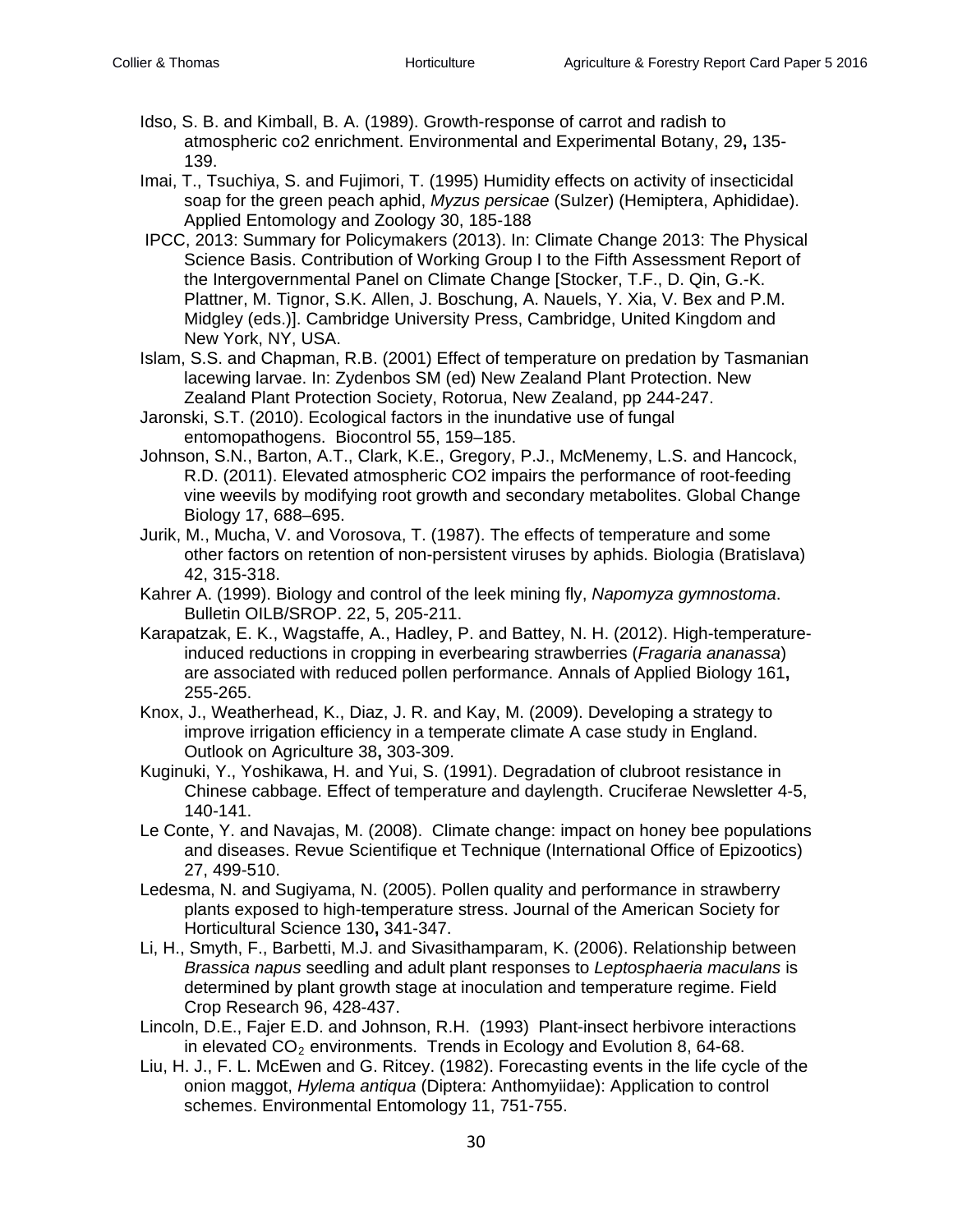- Long, S. P., Ainsworth, E. A., Rogers, A. and Ort, D. R. (2004). Rising atmospheric carbon dioxide: Plants face the future. Annual Review of Plant Biology, 55**,** 591- 628.
- Mika, A.M., Ross M., Weiss, R.M., Olfert, O., Hallett, R. and Newman, J.A. (2008). Will climate change be beneficial or detrimental to the invasive swede midge in North America? Contrasting predictions using climate projections from different general circulation models. Global Change Biology 14, 1721–1733.
- Mills, W.D. and Laplante, A.A. (1951) Diseases and insects in the orchard. Cornell University Agricultural Experimental Station Bulletin 711: 21-27.
- Minchinton, E.J., Auer, D. P. F., Thomson, F. M., Trapnell, L.N. Petkowski, J.E, Galea, V. Faggian, R., Kita, N., Murdoch, C. and Kennedy, R. (2013) Evaluation of the efficacy and economics of irrigation management, plant resistance and Brassicaspot™ models for management of white blister on Brassica crops. Australasian Plant Pathology 42,169–178
- [Mitchell, C.](https://apps.webofknowledge.com/OneClickSearch.do?product=WOS&search_mode=OneClickSearch&excludeEventConfig=ExcludeIfFromFullRecPage&colName=WOS&SID=X1pH48tsjXqNWZImYbK&field=AU&value=Mitchell,%20C), [Brennan, R.M.](https://apps.webofknowledge.com/DaisyOneClickSearch.do?product=WOS&search_mode=DaisyOneClickSearch&colName=WOS&SID=X1pH48tsjXqNWZImYbK&author_name=Brennan,%20RM&dais_id=3979907&excludeEventConfig=ExcludeIfFromFullRecPage), [Cross, J.V.](https://apps.webofknowledge.com/DaisyOneClickSearch.do?product=WOS&search_mode=DaisyOneClickSearch&colName=WOS&SID=X1pH48tsjXqNWZImYbK&author_name=Cross,%20JV&dais_id=1633010&excludeEventConfig=ExcludeIfFromFullRecPage), [Johnson, S.N.](https://apps.webofknowledge.com/DaisyOneClickSearch.do?product=WOS&search_mode=DaisyOneClickSearch&colName=WOS&SID=X1pH48tsjXqNWZImYbK&author_name=Johnson,%20SN&dais_id=16185261&excludeEventConfig=ExcludeIfFromFullRecPage) (2011). Arthropod pests of currant and gooseberry crops in the UK: their biology, management and future prospects. Agricultural and Forest Entomology 13, 221-237.
- Moot, D. J., Henderson, A. L., Porter, J. R. and Semenov, M. A. (1996). Temperature,  $CO<sub>2</sub>$  and the growth and development of wheat: Changes in the mean and variability of growing conditions. Climatic Change, 33**,** 351-368.
- Morrison, M. J. and Stewart, D. W. (2002). Heat stress during flowering in summer Brassica. Crop Science, 42**,** 797-803.
- Mortensen, L. M. (1994). Effects of elevated  $CO<sub>2</sub>$  concentrations on growth and yield of 8 vegetable species in a cool climate. Scientia Horticulturae, 58**,** 177-185.
- Naor, A., Flaishman, M., Stern, R., Moshe, A. and Erez, A. (2003). Temperature effects on dormancy completion of vegetative buds in apple. Journal of the American Society for Horticultural Science, 128**,** 636-641.
- [Neilson,](http://0-link.springer.com.pugwash.lib.warwick.ac.uk/search?facet-creator=%22R.+Neilson%22) R. and Boag, B. (1996). The predicted impact of possible climatic change on virus-vector nematodes in Great Britain. [European Journal of Plant Pathology](http://0-link.springer.com.pugwash.lib.warwick.ac.uk/journal/10658) 102, 193-199.
- Neve, P., Vila-Aiub, M. and Roux, F. (2009). Evolutionary-thinking in agricultural weed management. New Phytologist 184, 783–793.
- Olfert, O., Hallett, R., Weiss, R.M., Soroka, J. and Goodfellow, S. (2006).Potential distribution and relative abundance of swede midge, *Contarinia nasturtii*, an invasive pest in Canada. Entomologia Experimentalis et Applicata 120, 221–228.
- Oukabli, A., Bartolin, S. and Viti, R. (2003). Anatomical and morphological study of apple (*Malus X domestica* Borkh.) flower buds growing under inadequate winter chilling. Journal of Horticultural Science and Biotechnology, 78**,** 580-585.
- Paiva, E.A.S., Picanco, M.C., Corte, M.L. and Castro Gava, G.J.D. (1995) Variation in toxicity of deltamethrin and methamidophos to *Brevicoryne brassicae* (L., 1758) (Hemiptera: Aphididae) at different air temperatures. Cientifica (Jaboticabal) 23, 325-329
- Palm, G. (1975) Problems every year in the control of red spider mite (*Panonychus ulmi*). Mitteilungen des Obstbauversuchringes des Alten Landes 30, 303-306
- Pearson, S., Wheeler, T., Hadley, P. and Wheldon, A. (1997). A validated model to predict the effects of environment on the growth of lettuce (*Lactuca sativa* L): Implications for climate change. Journal of Horticultural Science, 72**,** 503-517.
- Phelps, K., Collier, R.H., Reader, R.J. and Finch, S. (1993) Monte Carlo simulation method for forecasting the timing of pest insect attacks. Crop Protection 12,335– 342.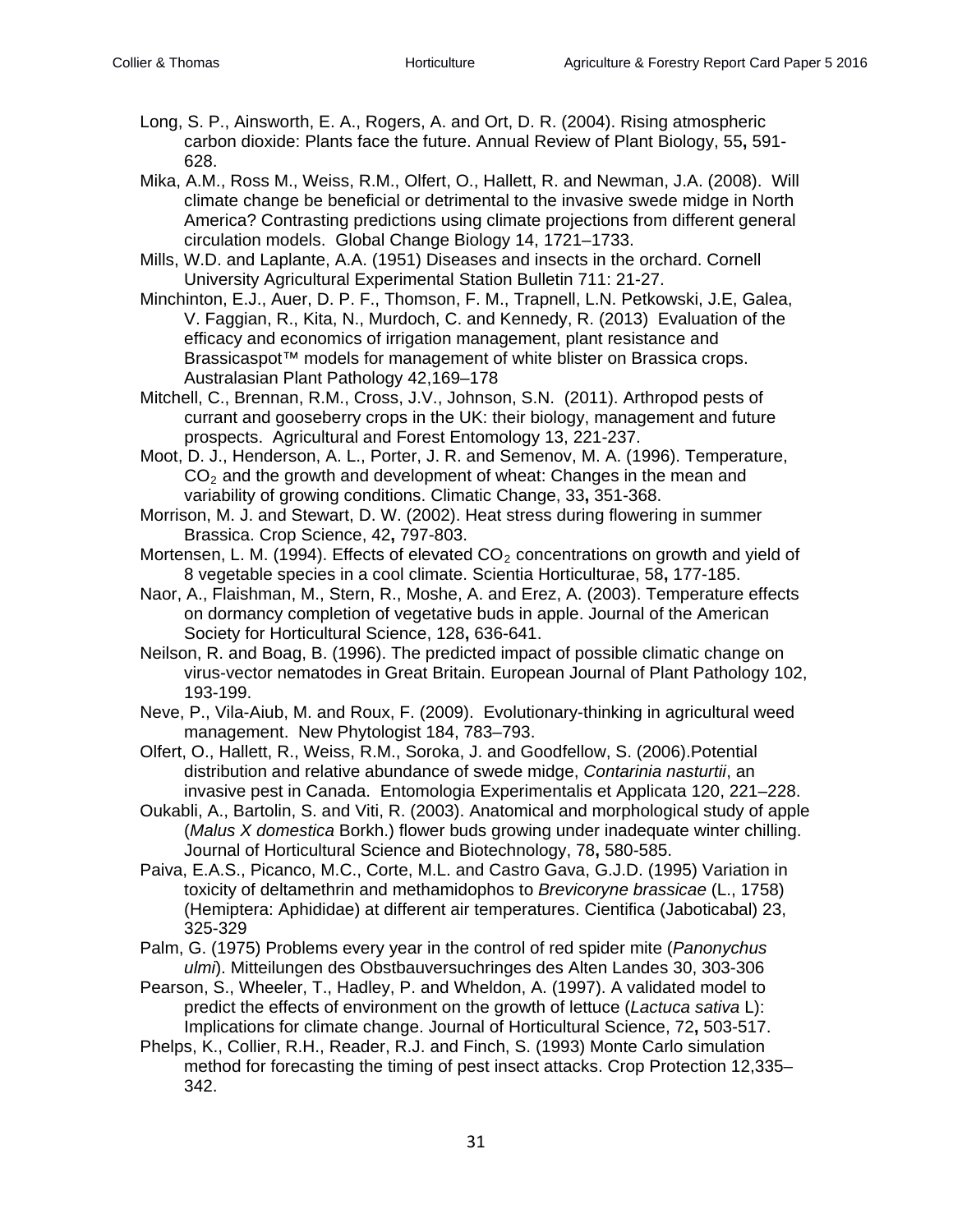- Phillips, D.S., Griffiths, J., Naeem, M., Compton, S.G., Incoll, L.D., (1994). Responses of crop pests and their natural enemies to an agroforestry environment. Agroforestry Forum 5(2), 14-20.
- Pielaat, A., van den Bosch, F., Fitt, B.D.L. and Jeger, M. J. (2002) Simulation of vertical spread of plant diseases in a crop canopy by stem extension and splash dispersal. Ecological Modelling 151,195–212.
- Pitcairn, M.J., Zalom, F.G. and Rice, R.E. (1992) Degree-day forecasting of generation time of *Cydia-pomonella* (Lepidoptera, Tortricidae) populations in California. Environmental Entomology 21, 441-446.
- Polley, H. W. (2002). Implications of atmospheric and climatic change for crop yield and water use efficiency. Crop Science, 42**,** 131-140.
- Potts, S.G., Biesmeijer, J.C., Kremen, C., Neumann, P., Schweiger, O. and Kunin, W.E. (2010). Global pollinator declines: trends, impacts and drivers. Trends in Ecology and Evolution 25, 345-353.
- Reekie, E. G., MacDougall, C., Wong, I. and Hicklenton, P. R. (1998). Effect of sink size on growth response to elevated atmospheric CO2 within the genus *Brassica*. Canadian Journal of Botany-Revue Canadienne De Botanique 76**,** 829-835.
- Rogers, S.R., Tarpy, D.R. and Burrack, H.J. (2014). Bee Species Diversity Enhances Productivity and Stability in a Perennial Crop. PLoS ONE 9(5): e97307.
- Roy, D.B., Rothery, P., Moss, D., Pollard, E. and Thomas, J.A. (2001). Butterfly numbers and weather: predicting historical trends in abundance and the future effects of climate change. Journal of Animal Ecology 70, 201–217.
- Sanborn, S. M., J. A. Wyman, and R. K. Chapman. (1982). Threshold temperature and heat unit summations for seedcorn maggot development under controlled conditions. Annals of the Entomological Society of America 75, 103-106.
- Sato, S., Peet, M. M. and Thomas, J. F. (2000). Physiological factors limit fruit set of tomato (*Lycopersicon esculentum* Mill.) under chronic, mild heat stress. Plant Cell and Environment 23**,** 719-726.
- Scherm H., Coakley S.M. (2003). Plant pathogens in a changing world. Australasian Plant Pathology 32,157–65
- Scherm H. (2004). Climate change: can we predict the impacts on plant pathology and pest management? Canadian Journal of Plant Pathology 26, 267–73
- Semenov, M.A. (2007) Development of high-resolution UKCIP02-based climate change scenarios in the UK. Agricultural and Forest Meteorology 144,127–138.
- Shakeel, M. (2002). Biological studies of the European leaf miner *Scaptomyza flava* Fallén (Diptera: Drosophilidae). PhD Thesis, Massey University, New Zealand.
- [Son, Y.](https://apps.webofknowledge.com/DaisyOneClickSearch.do?product=WOS&search_mode=DaisyOneClickSearch&colName=WOS&SID=Q2xA2kf4jOBxUxx1iTd&author_name=Son,%20Y&dais_id=8950324&excludeEventConfig=ExcludeIfFromFullRecPage) and [Lewis, E.E.](https://apps.webofknowledge.com/DaisyOneClickSearch.do?product=WOS&search_mode=DaisyOneClickSearch&colName=WOS&SID=Q2xA2kf4jOBxUxx1iTd&author_name=Lewis,%20EE&dais_id=1020752&excludeEventConfig=ExcludeIfFromFullRecPage) (2005). Effects of temperature on the reproductive life history of the black vine weevil, *Otiorhynchus sulcatus*. Entomologia Experimentalis et Applicata 114, 15-24.
- Smith, S.D., Huxman, T.E., Zitzer, S.F., Charlet, T.N., Housman, D.C., Coleman, J.S., Fenstermaker, L.K., Seemann, J.R. and Nowak, R.S. (2000). Elevated CO2 increases productivity and invasive species success in an arid ecosystem. Nature 408, 79–82.
- Sparks, T.H., Dennis, R.L.H., Croxton, P.J. and Cade, M. (2007) Increased migration of Lepidoptera linked to climate change. European Journal of Entomology 104,139– 143.
- Stolzy, L.H. and Sojka, R.E. (1984) Effects of flooding on plant disease, p. 221–264. In: T.T. Kozlowski (ed.). Flooding and plant growth. Academic, Orlando, Florida.
- Sunley, R.J., Jones, H.G., Atkinson, C.J. and Brennan, R.M. (2006). Phenology and yield modelling: the impacts of climate change on UK blackcurrant varieties. Journal of Horticultural Science and Biotechnology 81, 949-958.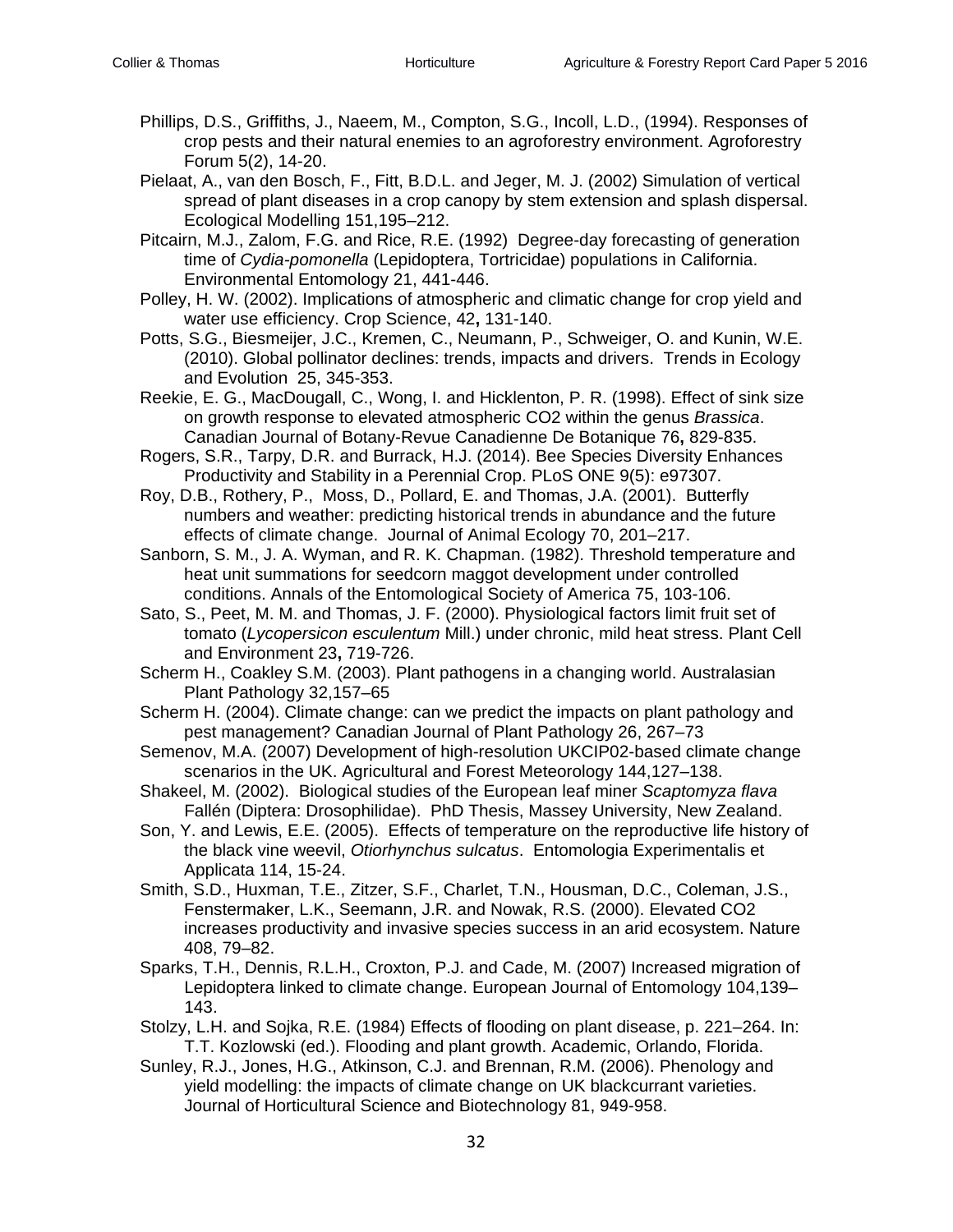- Suss, A., Jahn, M. and Klementz, D. (1994) Model investigations on the effect of rain on the efficacy and residue levels of selected insecticides and fungicides. Nachrichtenblatt des Deutschen Pflanzenschutzdienstes 46, 97-104
- Svobodová, E., Trnka, M., Dubrovský, M., Semerádová, D., Eitzinger, J., Stĕpánek, P. and Zalud, Z. (2014). Determination of areas with the most significant shift in persistence of pests in Europe under climate change. Pest Management Science 70, 708–715.
- Thomas, B., Adams, S., Collier, R., Fellows, J., Jenner, C., Jaggard, K., Qi, A., Semenov, M. and Wossink, A. (2008). Vulnerability of UK agriculture to extreme events. Defra Project AC0301.
- Thomas, B., Collier, R. and Green, L. (2011). Climate Change Impacts and Adaptation a Risk Based Approach. Defra Project AC0310.
- Thomas, B., Jackson, A. and Thornber, S. (2014). Adaptation to interacting factors associated with climate change. Final Report. Defra Project AC0314.
- Thomas, M.B. and Blanford, S. (2003).Thermal biology in insect-parasite Interactions. TRENDS in Ecology and Evolution 18, 344-350.
- Thompson, A. J., King, J. A., Smith, K. A. and Tiffin, D. H. (2007). Opportunities for reducing water use in agriculture. Defra Project WU101.
- Thomson, J.D. and Goodall, K. (2001). Pollen removal and deposition by honeybee and bumblebee visitors to apple and almond flowers. Journal of Applied Ecology 38, 1032-1044.
- Tylianakis, J.M., Didham, R.K., Bascompte, J. and Wardle, D.A. (2008). Global change and species interactions in terrestrial ecosystems. Ecology Letters 11, 1351– 1363.
- UKCP09. (2015). UK Climate Projections [Online]. Available at: http://ukclimateprojections.metoffice.gov.uk/ [Accessed 03/06/2015 2015].
- Vincent, J. (1999). Studies on the biology and mortality of the carrot fly (*Psila rosae* F. (Diptera: Psilidae)). PhD thesis, University of Birmingham 175 pp.
- Wagstaffe, A. and Battey, N. H. (2006). Characterisation of the thermodormancy response in the everbearing strawberry 'Everest'. Journal of Horticultural Science and Biotechnology, 81**,** 1086-1092.
- Whalon, M. E., and Z. Smilowitz. (1979). Temperature-dependent model for predicting field populations of green peach aphid, *Myzus persicae* (Homoptera: Aphididae). Canadian Entomologist 111, 1025-1032.
- Wheeler, T. R., Batts, G. R., Ellis, R. H., Hadley, P. and Morison, J. I. L. (1996). Growth and yield of winter wheat (*Triticum aestivum*) crops in response to  $CO<sub>2</sub>$  and temperature. Journal of Agricultural Science 127**,** 37-48.
- Wheeler, T. R., Morison, J. I. L., Ellis, R. H. and Hadley, P. (1994). The effects of  $CO<sub>2</sub>$ . temperature and their interaction on the growth and yield of carrot (*Daucus carota* L.). Plant Cell and Environment, 17**,** 1275-1284.
- Wheeler, T., Daymond, A., Morison, J., Ellis, R. and Hadley, P. (2004). Acclimation of photosynthesis to elevated CO2 in onion (*Allium cepa*) grown at a range of temperatures. Annals Of Applied Biology, 144**,** 103-111.
- Willis J.C., Bohan D.A., Choi Y.H., Conrad K.F., Semenov M.A. (2006) Use of an individual-based model to forecast the effect of climate change on the dynamics, abundance and geographical range of the pest slug *Deroceras reticulatum* in the UK. Global Change Biology, 12, 1643–1657.
- Wurr, D. C. E., Hand, D. W., Edmondson, R. N., Fellows, J. R., Hannah, M. A. and Cribb, D. M. (1998). Climate change: a response surface study of the effects of  $CO<sub>2</sub>$  and temperature on the growth of beetroot, carrots and onions. Journal of Agricultural Science 131**,** 125-133.